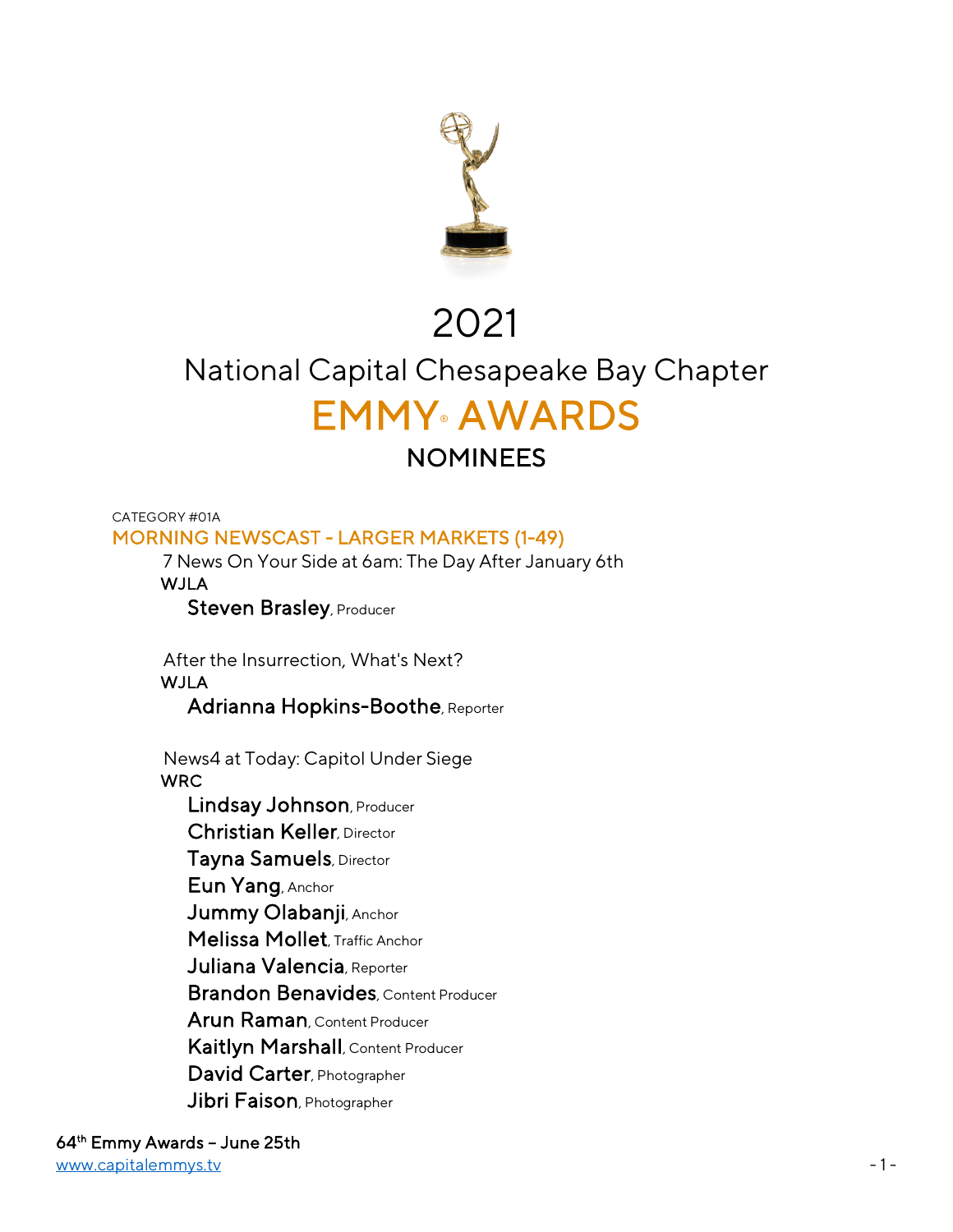

#### CATEGORY #01B MORNING NEWSCAST - MEDIUM MARKETS (50-99)

12 News Today

- WWBT Anthony Antoine, Anchor Sarah Bloom, Anchor **Andrew Freiden, Meteorologist**  Candice Smith, Traffic Anchor Gabrielle Warwick Executive Producer Victoria Doss, Producer Matt Becker, Director Josh Spain, Director
- NBC12 News Before Noon

#### **WWBT**

 Jasmine Turner, Anchor Rachel DePompa, Investigative Reporter Desiree Montilla, Reporter Anthony Antoine, Field Anchor

#### CATEGORY #02A

## DAYTIME NEWSCAST - LARGER MARKETS (1-49)

7 News On Your Side at 6pm: Ida Impacts

## WJLA

Michael Jaffe, Producer Kelly Lamp, Executive Producer Justin Hinton, Reporter **Bill Kelly, Meteorologist** Victoria Sanchez, Reporter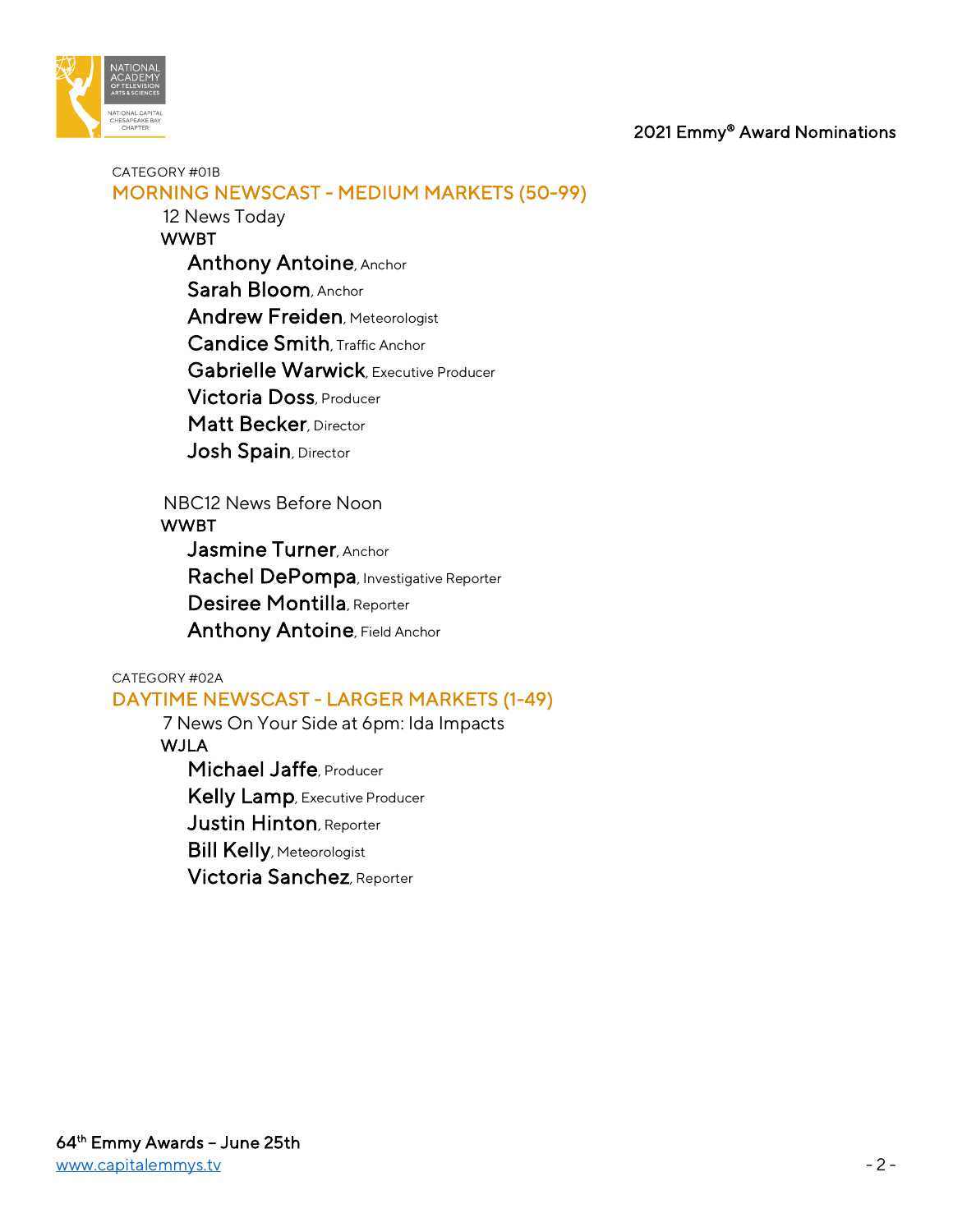

 News4 at 6: Capitol Under Siege **WRC** Jessica Abrams, Producer Anthony Mague, Executive Producer Catherine Snyder, Managing Editor Charles Bragale, Assignment Manager Alexandra Fruin, Producer Mark Stephens, Producer William Day, Director Beverly Woolard, Director Doreen Gentzler, Anchor Jim Handly, Anchor Shomari Stone, Reporter Cory Smith, Reporter Pamela Leahigh, Assignment Editor Michelle Tetu, Content Producer Caroline Tucker, Content Producer Alexander Prudovsky, Media Specialist Ambrose Vurnis, Photographer Evan Carr, Photographer Lance Ing, Photographer Brooks Meriwether, Photographer

 Noticiero Telemundo 44 a las 6:00 pm Telemundo 44/WZDC Anna Llargues, Senior Producer Janette Luviano, News Director Andrea Estupinan, Producer Eduardo Serpa, Director

 Officer Ambushed **WBFF** Meredith Devereux, Producer Kai Jackson, Anchor Rielle Creighton, Anchor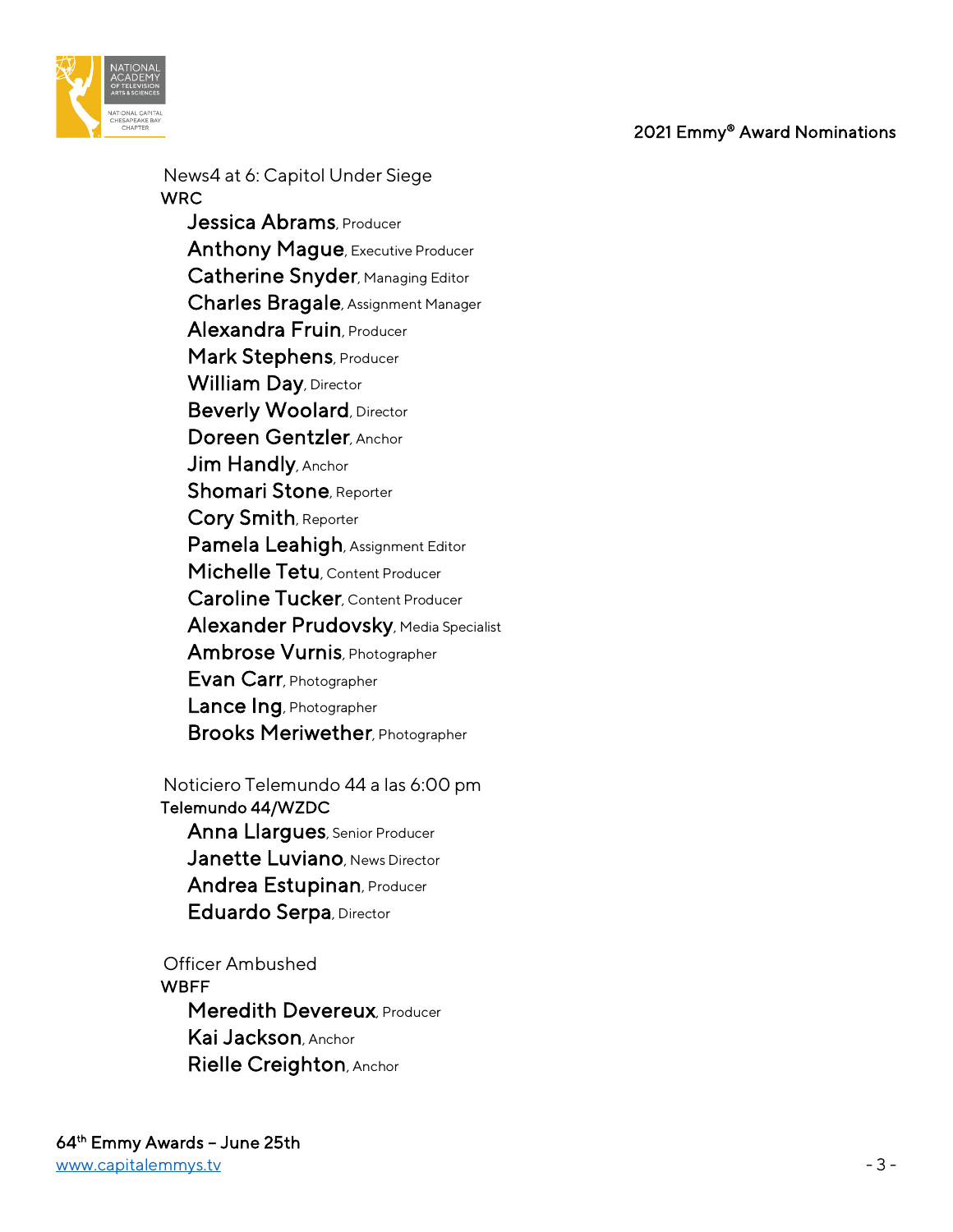

 WUSA9 News at 5pm: July 2, 2021 WUSA9 Joseph McHugh, Producer Lesli Foster, Anchor Lorenzo Hall, Anchor Samara Martin Ewing, Field Producer/Photographer Scott McCrary, Executive Producer

#### CATEGORY #02B

## DAYTIME NEWSCAST - MEDIUM MARKETS (50-99)

Crime 360

**WTVR** 

Jennifer Carr, Producer Michael Bergazzi, Executive Producer Jon Burkett, Reporter Amber Coles, Director

 Richmond's Monumental Moment: Robert E. Lee Statue Removed From Pedestal WTVR

 Tyler Layne, Producer Jaclyn Groves, Editor **Brandon Agee, Director** 

#### CATEGORY #03A

## EVENING NEWSCAST - LARGER MARKETS (1-49)

 ABC7 11pm January 6th: Chaos at the Capitol WJLA Michael Jaffe, Producer Kelly Lamp, Executive Producer Carl Willis, Reporter

Justin Hinton, Reporter

Eric Guanajuato, Director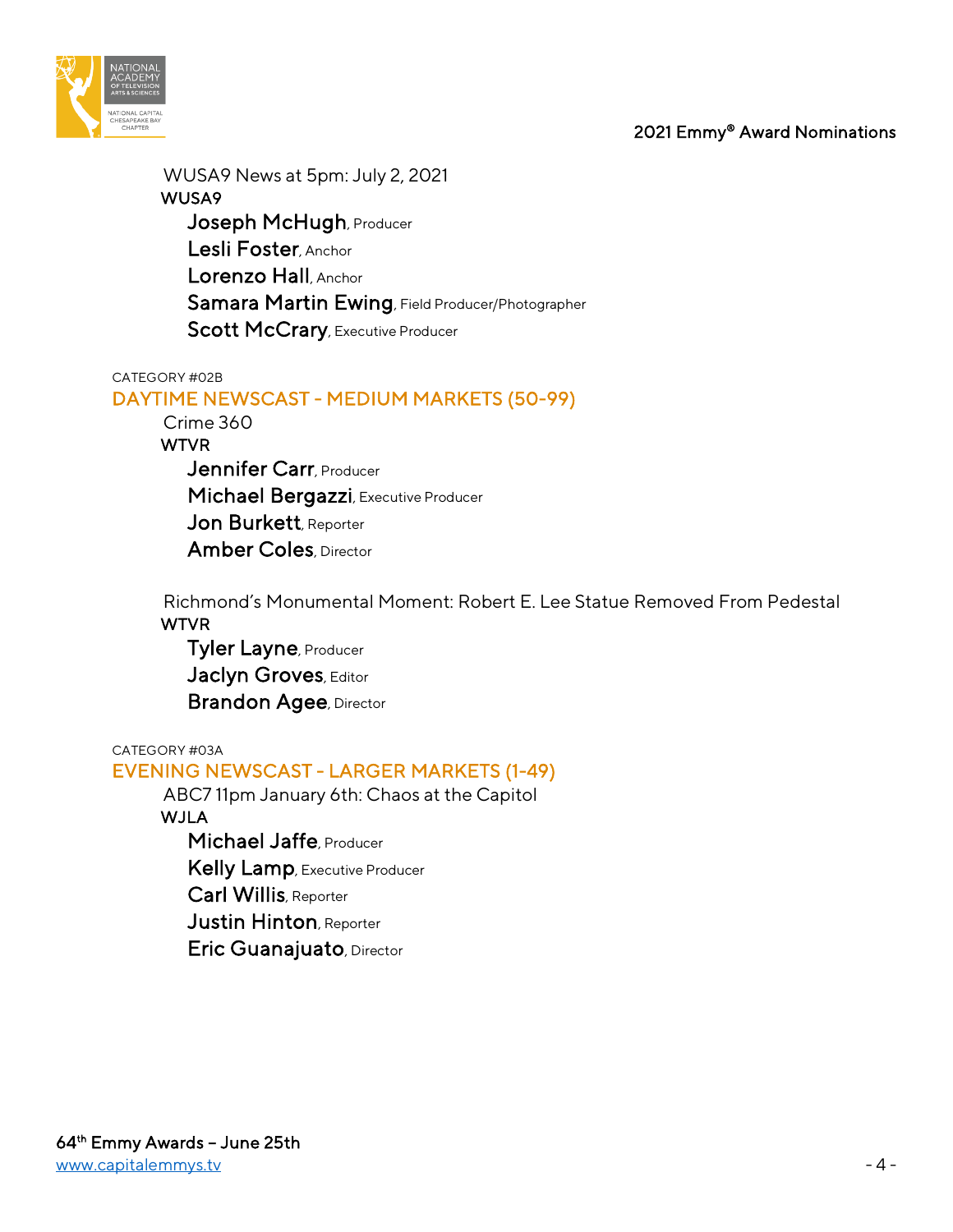

 News4 at 11: Capitol Under Siege WRC Adam Jacobs, Producer William Day, Director **Beverly Woolard, Director**  Doreen Gentzler, Anchor Jim Handly, Anchor Catherine Snyder, Managing Editor Anthony Mague, Executive Producer Mark Stephens, Producer Alexandra Fruin, Producer Thomas Lynch, Assignment Editor Pamela Leahigh, Assignment Editor Shomari Stone, Reporter Michelle Tetu, Content Producer Brooks Meriwether, Photographer Alexander Prudovsky, Media Specialist

 Noticiero Telemundo 44 a las 11:00 pm Telemundo 44/WZDC Abimael Lisboa, Producer Janette Luviano, News Director

Eduardo Serpa, Director

 WJZ News At 11 WJZ Meagan Todaro, Executive Producer Nicole Webb, Writer **Anthony Scafide, Director**  Vic Carter, Reporter Rick Ritter, Anchor Kelsey Kushner, Reporter Tanya Black, Assignment Editor Pete Amorgeanos, Assignment Editor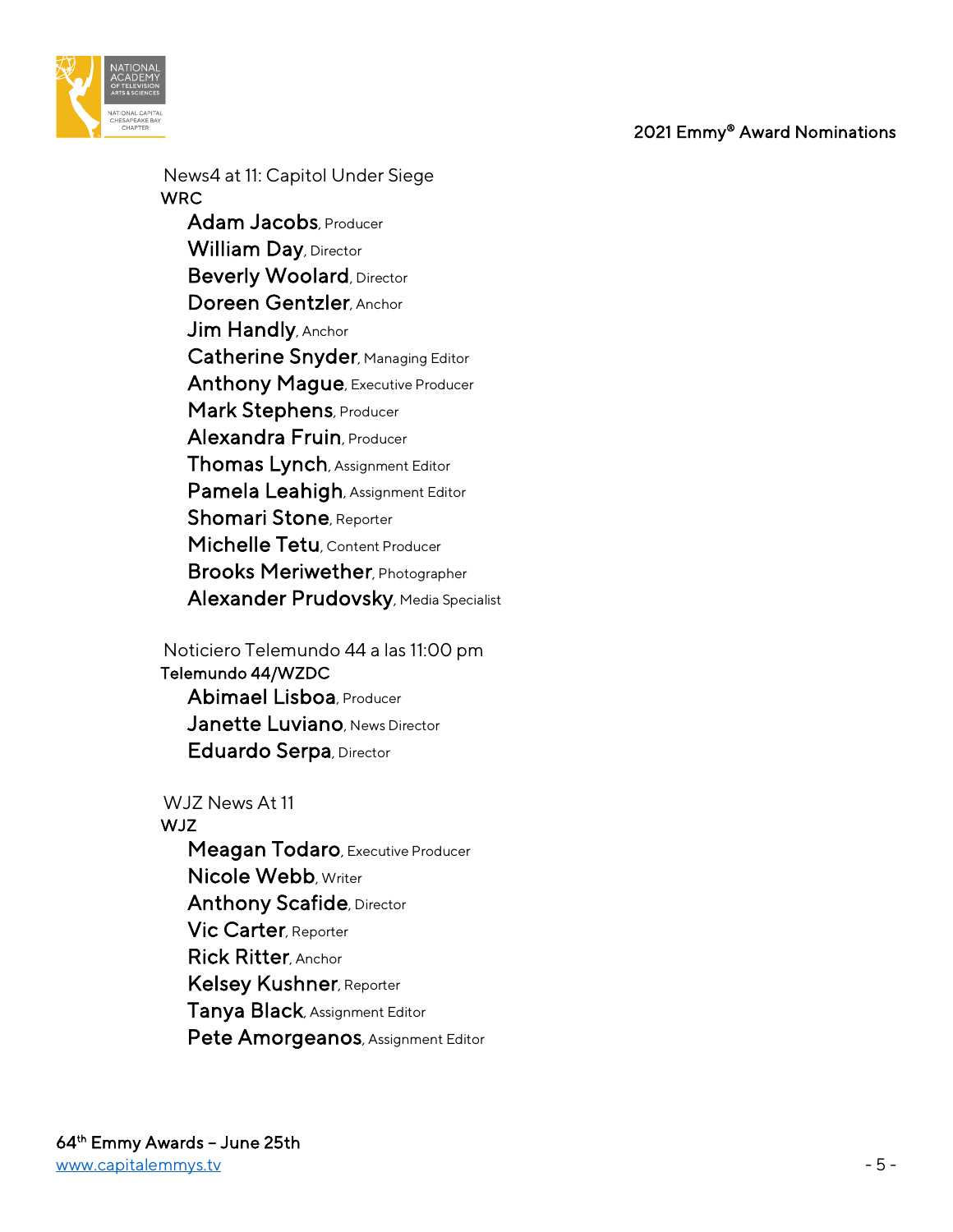



 WUSA9 News at 11: Ida Remnants Hit Maryland WUSA9 Jeffrey Ackermann, Producer Jessica Arnold, Reporter Spencer Brooks, Executive Producer Lesli Foster Anchor Michael Valerio, Reporter Kathy Reynolds, News Content Director

#### CATEGORY #03B

## EVENING NEWSCAST - MEDIUM MARKETS (50-99)

 11 PM Windsor Traffic Stop Complete Coverage WTVR Sarah Danial, Producer

**Nick Richardson**, Director **Brice Maddox Fditor** 

 WBOC NEWS AT 6 **WBOC** John Dearing, News Director

CATEGORY #04A

## WEEKEND NEWSCAST - LARGER MARKETS (1-49)

 News4 at 11: Storm Team4 Weather Alert **WRC**  Uche Uwah, Producer William Day, Director Darcy Spencer, Reporter Drew Wilder, Anchor Thomas Lynch, Assignment Editor Pamela Leahigh, Assignment Editor

 Virginia Beach Oceanfront Mass Shooting Breaking News Coverage **WAVY** 

Steven Crocker, Director Aesia Toliver, Anchor Karyn Anselmo, Producer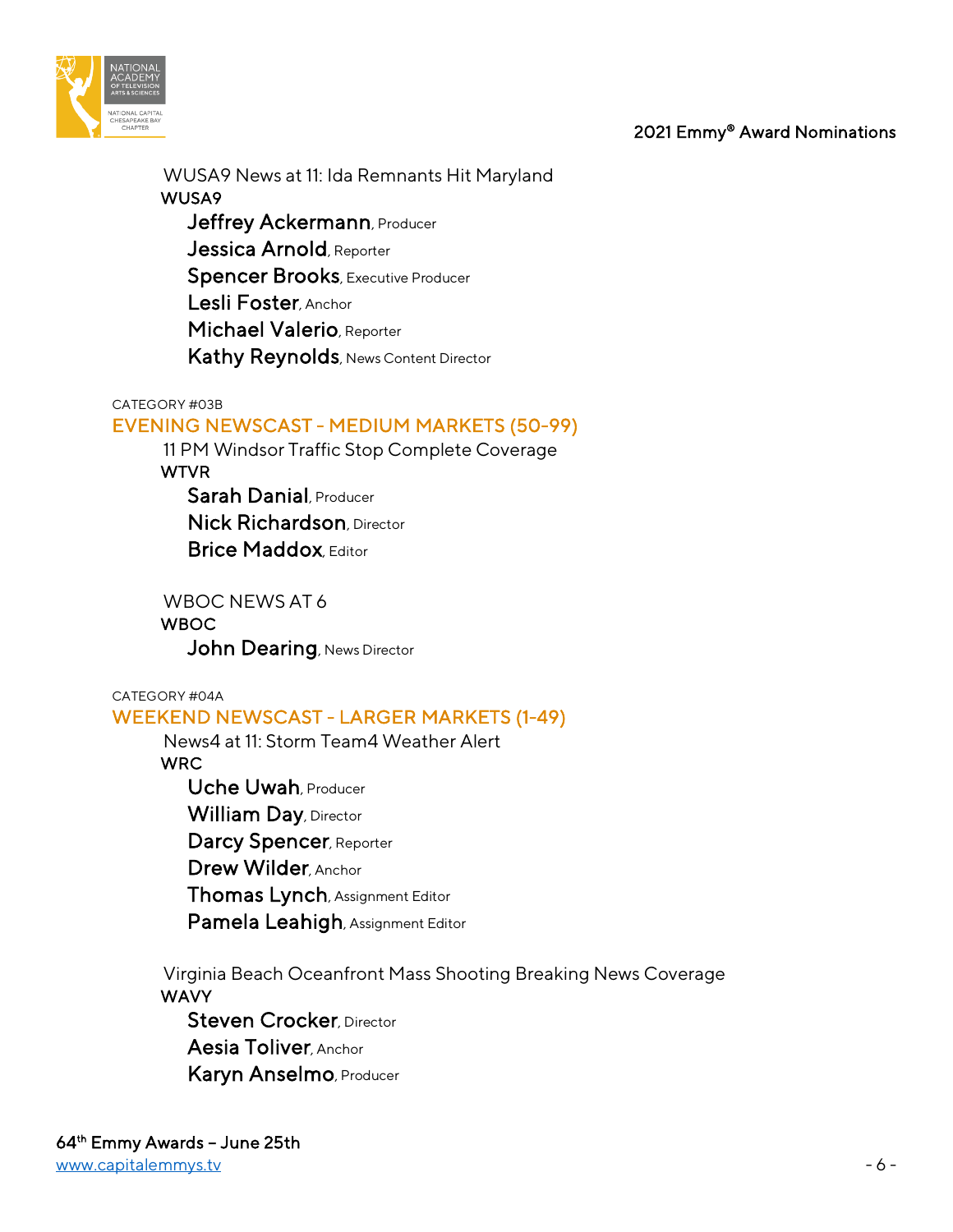

#### CATEGORY #05 NEWS SPECIAL

 "The Pandemic One Year Later/A Journey From Pain to Promise" **WBAL** 

Stacey Woodward, Executive Producer Don Horner, Producer/Director

 7@Four Live Veteran's Day at the Vinton War Memorial WDBJ7 Melissa Gaona, Anchor Logan Sherrill, Anchor

9/11 20 Years Later: The Loss, The Lessons, Our Strength

**WJLA** 

 Rebecca McDevitt, Executive Producer Kelly Chase, Producer Michael Wright, Editor Dale Wright, Videographer/Editor Michelle Marsh, Anchor Jonathan Elias, Anchor **Brian Hopkins, Editor** Jay Korff, Photographer/Editor Dave Lucas, Reporter Frank Becker, Photographer Michael Vaughn, Photographer/Editor Cheryl Carson, News Director Michael Jaffe, Producer Victoria Sanchez, Reporter Heather Graf, Reporter Nickolaus Minock, Reporter Caroline Patrickis, Reporter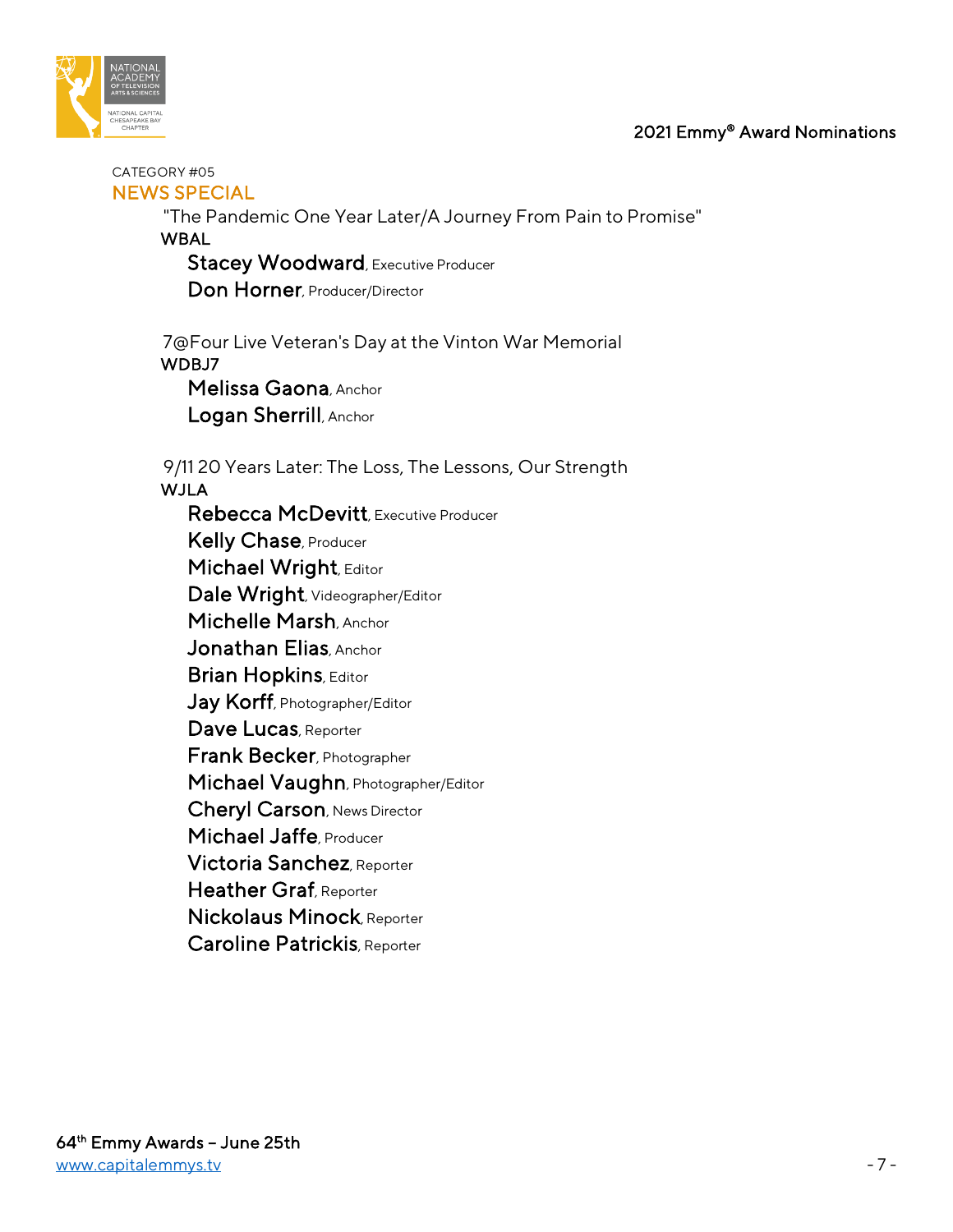

 Debunking COVID-19 vaccine myths NTN24 Gustau Alegret, Director Melissa Hobaica, Producer/Journalist Anderson Simanca, Producer/Journalist Paul Guevara, Technical Director Marco Granda, Technical Producer

 Democracy Divided: Stories of the Capitol Riot WUSA9

 Eric Flack, Investigative Reporter Rebecca Knier, Photographer Stephanie Wilson, Senior Producer Samara Martin Ewing, Executive Producer Jordan Fischer, Digital Investigative Reporter Kathy Reynolds, News Director

#### CATEGORY #06

## DAILY NEWS REPORT (SINGLE SHIFT)

 "Horrifying situation": Weekend shootout in Hampden stuns residents **WBFF** 

Layne Blank, Photojournalist

 A Judge's Judgment WUSA9 Bruce Leshan, Reporter/Photographer/Editor

 Tax Tangle **WBFF**  Mikenzie Frost, Reporter Ben Otte, Photojournalist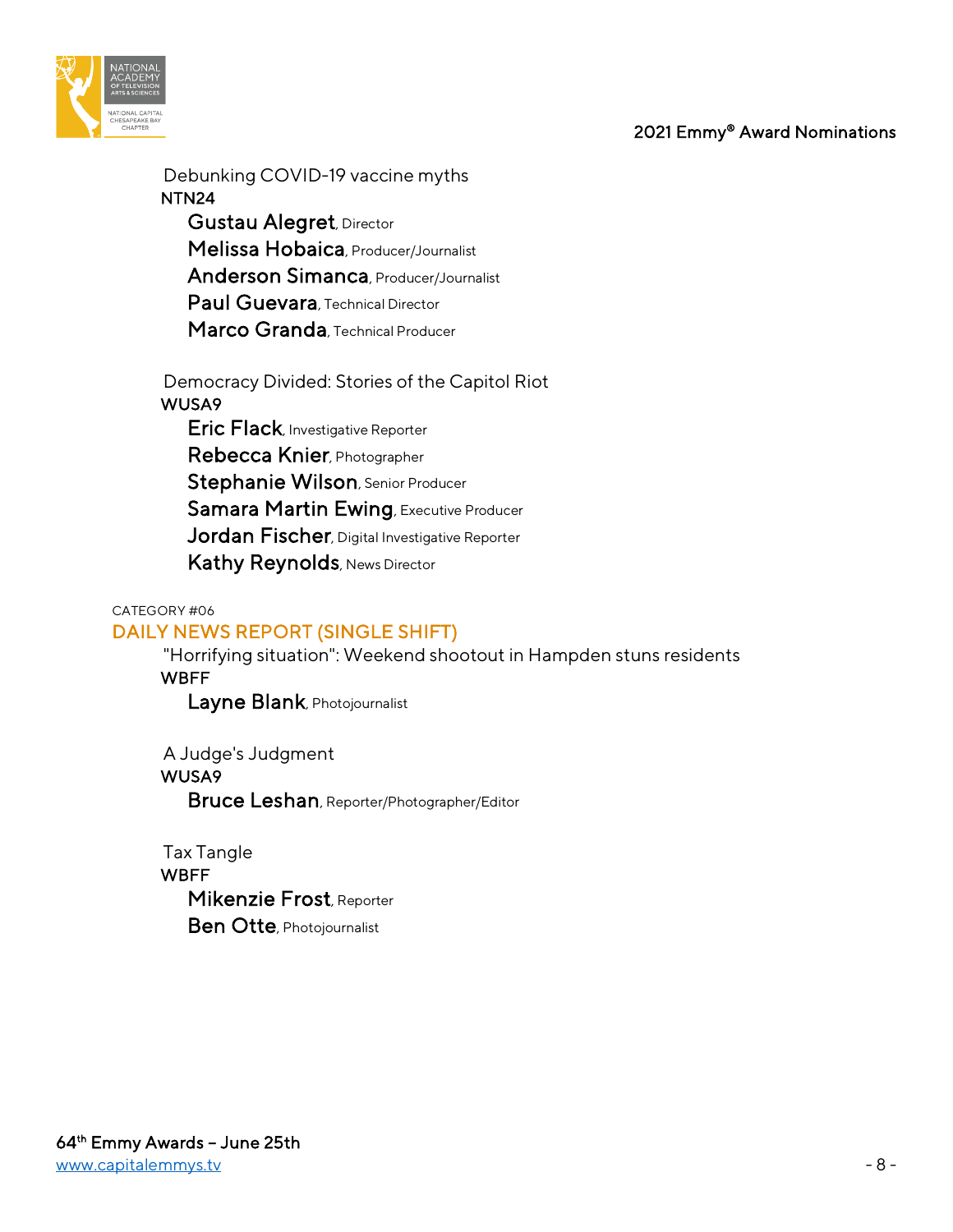

#### CATEGORY #07 HARD NEWS REPORT (NO PRODUCTION TIME LIMIT)

 Fire Fears: Is there an arsonist in West Ghent? **WAVY** Kayla Gaskins, Reporter

Michael Marrero, Photographer/Editor

 Stormiyah WUSA9 Stephanie Wilson, Producer Delia Goncalves, Reporter

 The Tale of Two Dominic Pezzolas WUSA9 Eric Flack, Investigative Reporter Stephanie Wilson, Senior Producer

 Triggered: The Rise in Black Gun Ownership WUSA9 Larry Miller, Reporter

CATEGORY #08A

## BREAKING/SPOT NEWS (SINGLE REPORT)

 Definitely Terrorizing WBFF Ben Worsley, Photojournalist

 Hurricane Ida Aftermath Hits Maryland WUSA9 Adam Longo, Reporter

#### CATEGORY #08B BREAKING/SPOT NEWS (MULTIPLE REPORTS)

 6 de Enero - Ataque al Capitolio Telemundo 44/WZDC Alberto Pimienta, Reporter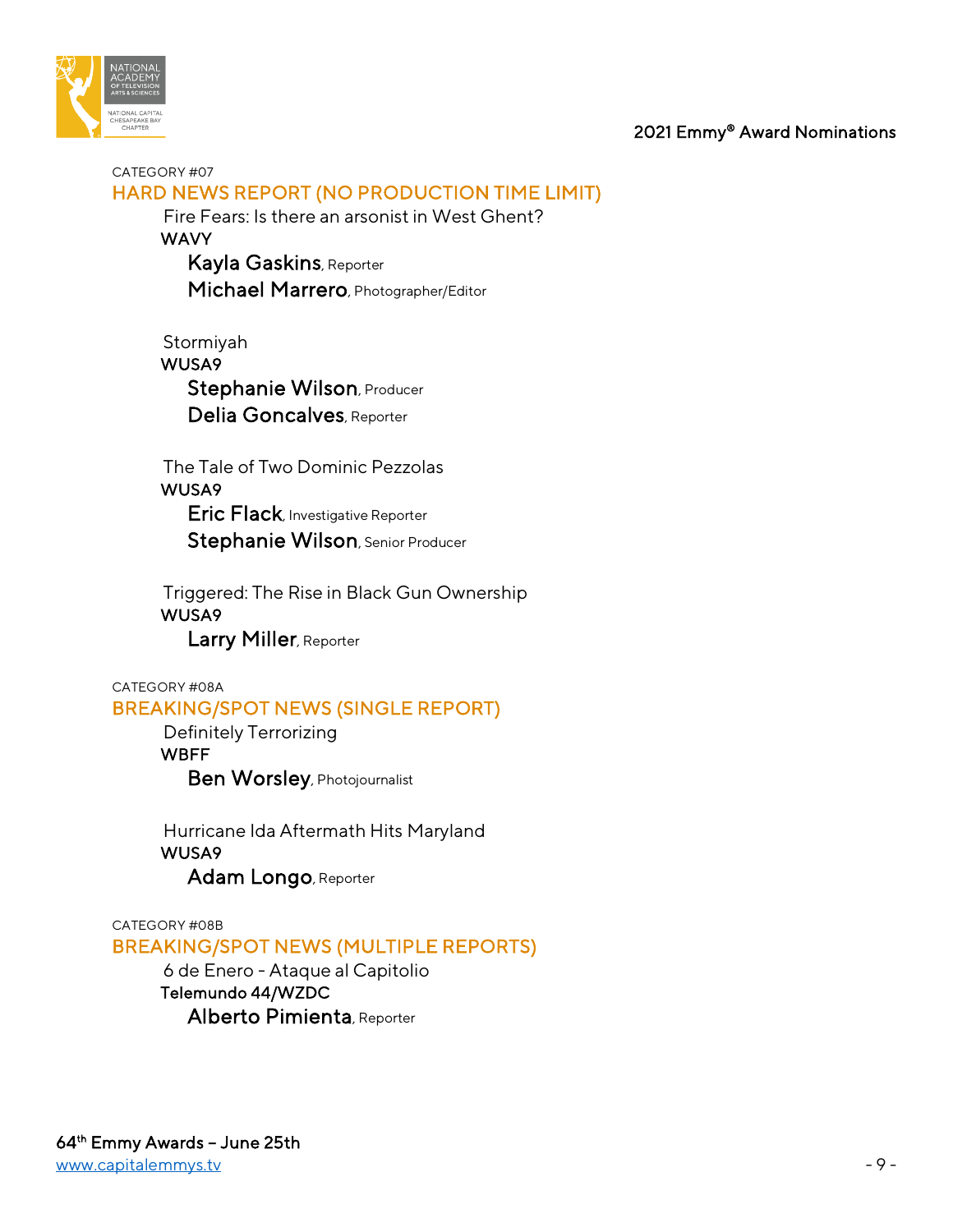

 Chaos at the Capitol: The First 24 Hours WJLA LaTanya Horne, Producer Scott Smith, Photographer Andrew Wafford, Photographer Lindsey Mastis, Breaking News Anchor Victoria Sanchez, Reporter Frank Becker, Photographer Adrianna Hopkins-Boothe, Anchor Kevin Lewis, Reporter Melanie Hastings, Anchor Jessica Glasser, Senior Producer

 Kennedy Street Building Collapse WUSA9

Matthew Torres, Reporter Bruce Leshan, Reporter Michael Valerio, Reporter Rebecca Knier, Photographer Ryan Sprouse, Assignment Desk Editor Samara Martin Ewing, Field Producer Scott McCrary, Executive Producer

CATEGORY #09

## CONTINUING COVERAGE

 Following the Trail of the Escaped Zebras WUSA9 Scott Broom, Writer Nathan Baca, Reporter Larry Miller, Reporter Loriston Sindass, Editor Rebecca Knier, Editor Samara Martin Ewing, Executive Producer Kurt Brooks Fditor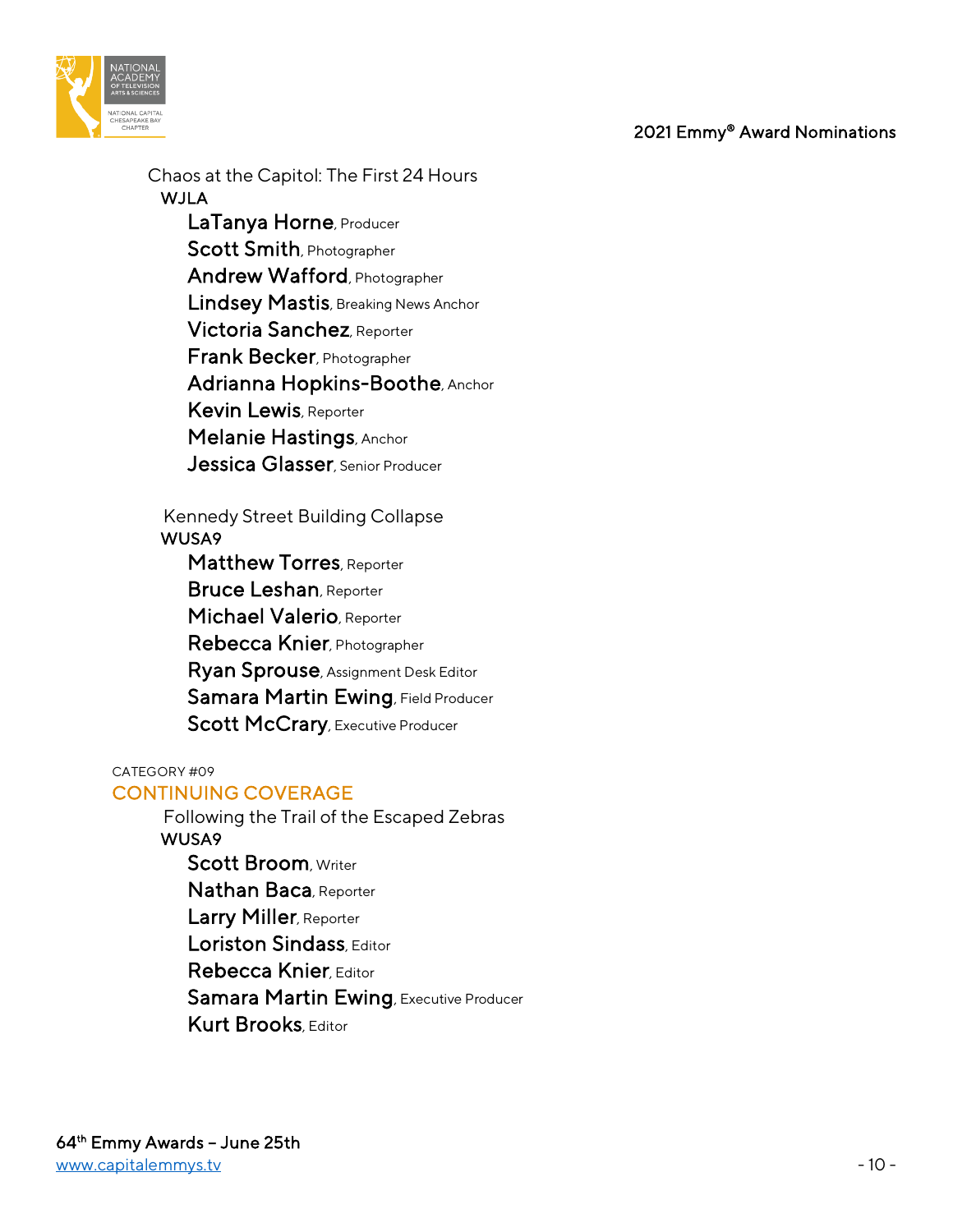



 Liberty University accused of hiding rapes, using "Liberty Way" to silence victims **WSET** 

Cynthia Beasley, Investigative Reporter

 T44 Insurrección en el Capitolio Telemundo 44/WZDC Abimael Lisboa, Producer Anna Llargues, Senior Producer Janette Luviano, News Director Syrmarie Villalobos, Anchor Andrea Estupinan, Producer Alfredo Duarte, Photojournalist

 The Capitol Riot and Calls for Justice WUSA9

Eric Flack, Investigative Reporter Stephanie Wilson, Senior Producer Jordan Fischer, Digital Investigative Reporter

 The Insurrection Investigation WRC

Rick Yarborough, Producer Steven Jones, Photographer Katie Leslie, Producer Scott MacFarlane, Writer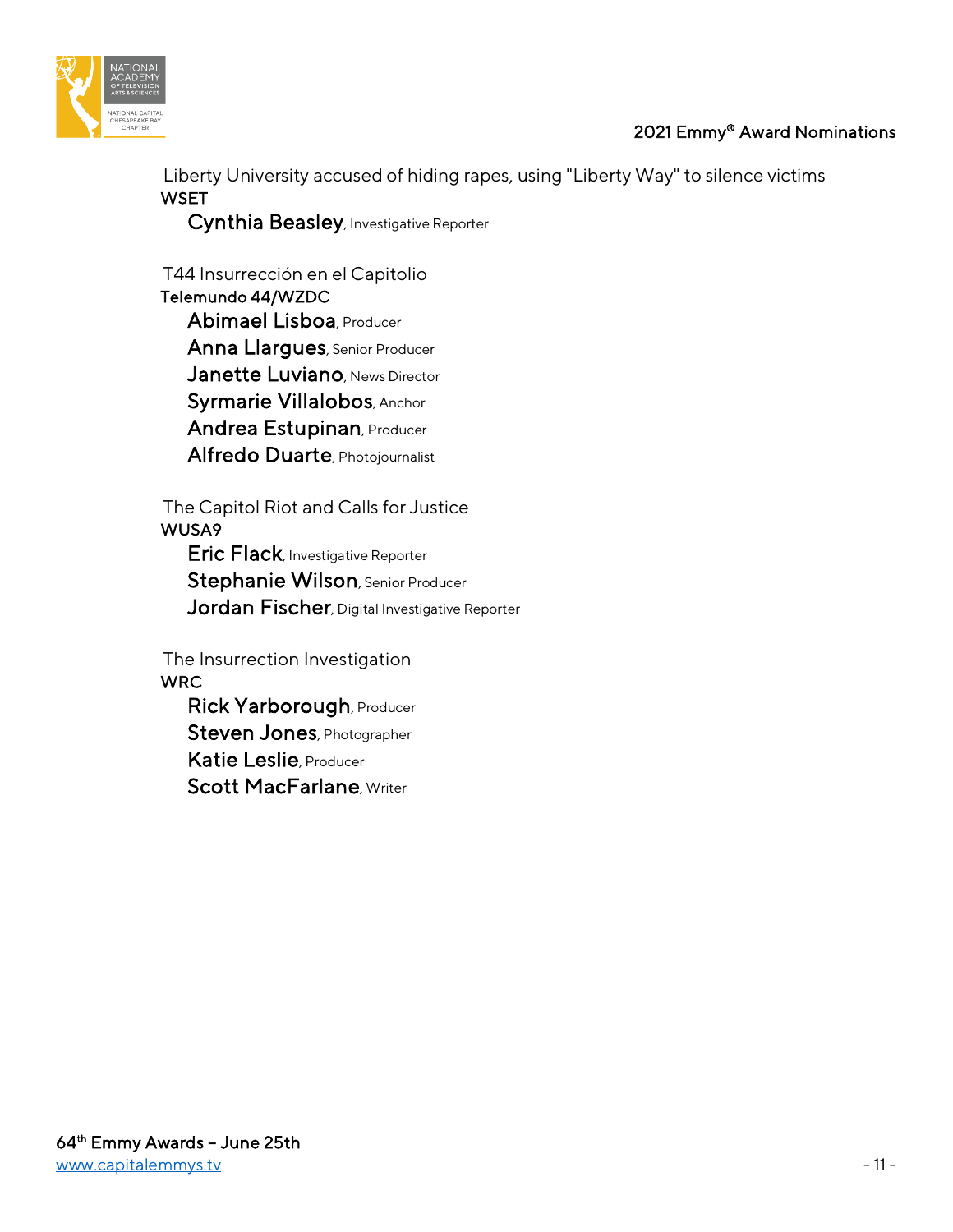

CATEGORY #10 TEAM COVERAGE

> Capitol Under Siege **WRC**  Mike Goldrick, Vice President Of News Catherine Snyder, Managing Editor Anthony Mague, Executive Producer Charles Bragale, Assignment Editor Jim Handly, Anchor Leon Harris, Anchor Erika Gonzalez, Anchor Jessica Abrams, Producer Alexandra Fruin, Producer Mark Stephens, Producer Rick Yarborough, Producer Cory Smith, Reporter Pamela Leahigh, Assignment Editor Lance Ing, Photographer Shomari Stone, Reporter Caroline Tucker, Content Producer Michelle Tetu, Content Producer Chris Cicatelli, Producer/Editor Jason Gittlen, Executive Producer Matt Glassman, Assistant News Director Brad Freitas, Chopper4 Reporter/Photographer Ede Jermin, News Operations Manager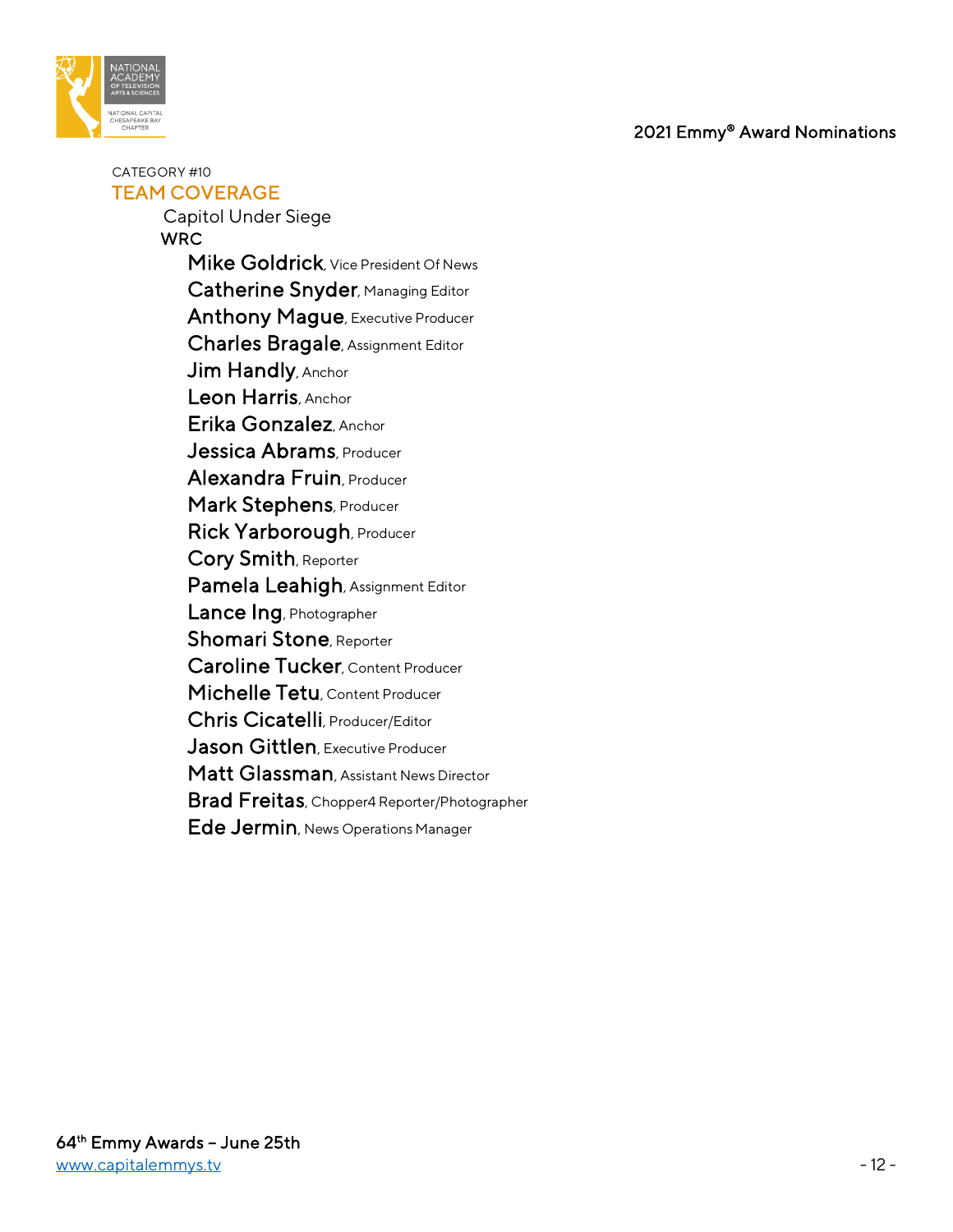

 Red Weather Alert Aftermath and Recovery WUSA9 Jeffrey Ackermann, Writer Scott McCrary, Executive Producer Lesli Foster, Writer Darren Haynes, Reporter Nicole DiAntonio, Reporter Michael Valerio, Writer Jessica Arnold, Editor Susan Phillips, Assignment Desk Editor Ryan Sprouse, Assignment Desk Editor Nicholas Kurtz, Assignment Desk Editor Kris Mulholland, Assignment Desk Manager Samara Martin Ewing, Field Producer **Spencer Brooks, Writer** Kathy Reynolds, Assignment Desk Manager

 T44 Histórica Toma de Posesión Telemundo 44/WZDC Abimael Lisboa, Producer Anna Llargues, Senior Producer Janette Luviano, News Director Syrmarie Villalobos, Anchor Alberto Pimienta, Anchor Andrea Estupinan, Producer

#### CATEGORY #11A INVESTIGATIVE - SINGLE REPORT

 Appraising Prince George's County WUSA9 Larry Miller, Reporter Tom Kopania, Co-Producer Loriston Sindass Co-Producer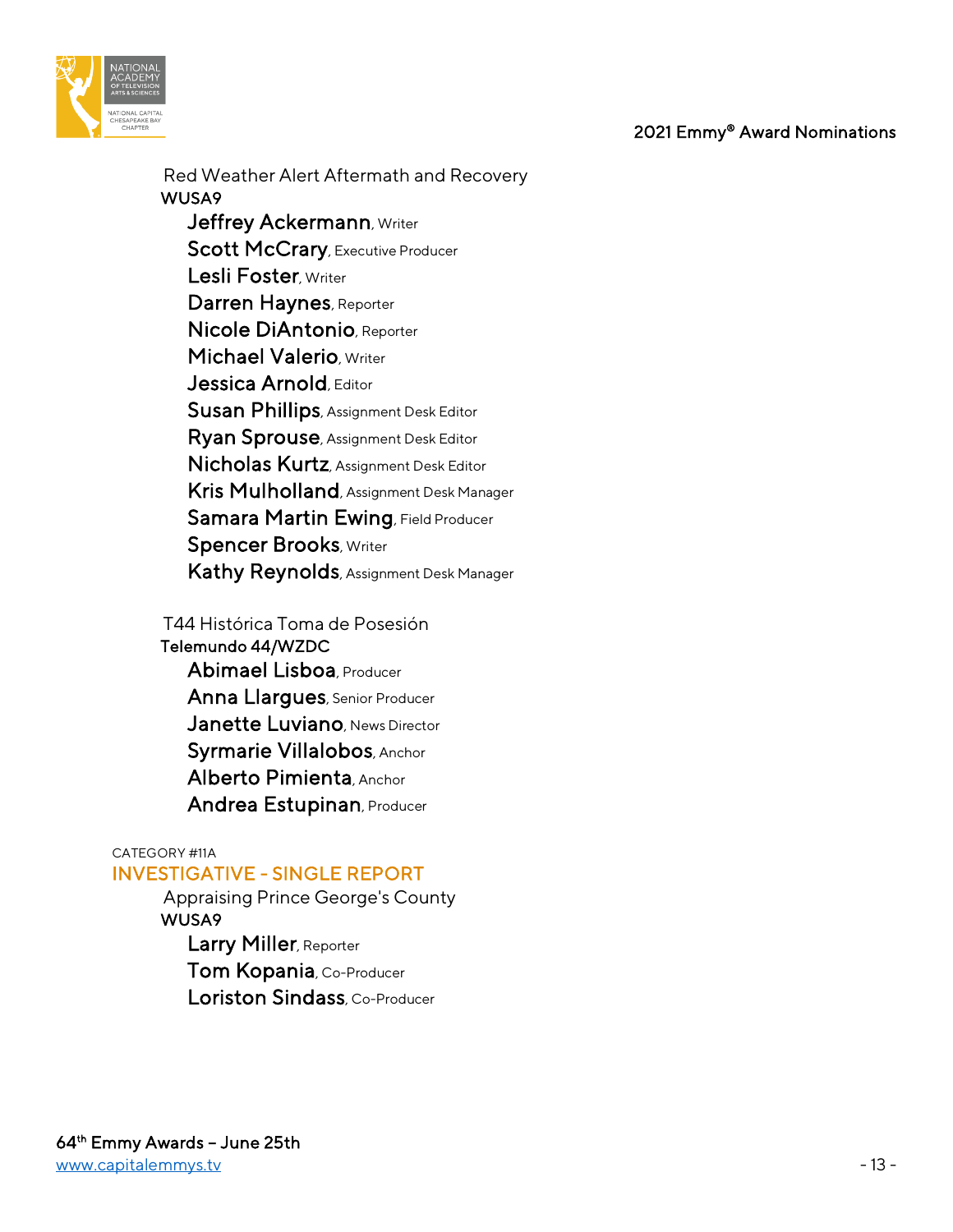

 NEWS4 I-Team: Wage Theft WRC

 Rick Yarborough, Producer Steven Jones, Photographer Jeffrey Piper, Photographer Alberto Pimienta, Reporter Scott MacFarlane, Writer

 Project Baltimore: Not a Dollar **WBFF**  Chris Papst, Investigative Reporter Jed Gamber, Photojournalist Dwayne Myers, Photojournalist Carolyn Peirce, Executive Producer Ray Rogowski, Investigative Producer

 Transfer Troubles: 100,000 Calls Each Year Sent to Wrong 911 Center WRC

Jodie Fleischer, Writer Jeffrey Piper, Photographer/Editor Katie Leslie, Investigative Producer Steve Jones, Photographer

#### CATEGORY #11B

#### INVESTIGATIVE - MULTIPLE REPORTS

 Caught on Camera: Stop Sign Ticket Trap **WRC**  Jodie Fleischer, Writer Rick Yarborough, Investigative Producer Steven Jones, Photographer Jeff Piper, Photographer/Editor

- 
- Cumberland **WTVR**  Laura French, Writer Michael Bergazzi, Producer Curtis Akers, Photojournalist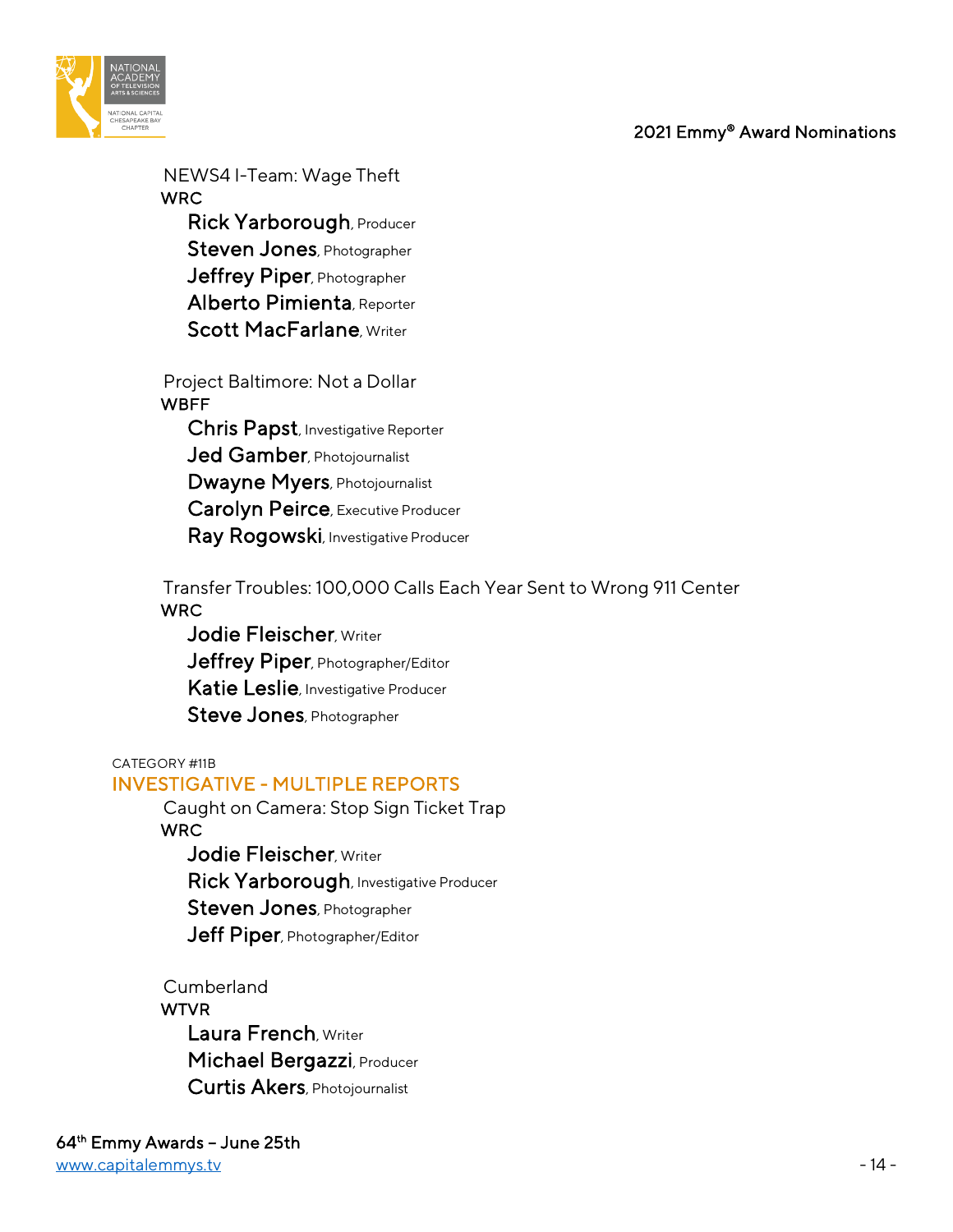

 Digging Deeper into the Capitol Riot WUSA9 **Eric Flack**, Investigative Reporter Stephanie Wilson, Senior Producer Jordan Fischer, Digital Investigative Reporter Erin Spaht, Producer

 Project Baltimore: Failure Factory WBFF Chris Papst, Investigative Reporter

Jed Gamber, Photojournalist Dwayne Myers, Photojournalist Carolyn Peirce, Executive Producer Ray Rogowski, Investigative Producer

 Robbery Conviction Investigation: Brian Faulcon's Fight for Freedom **WTKR** 

Jessica Larché, Investigative Reporter Zak Dahlheimer, Reporter Kelly Dietz, Producer

CATEGORY #12A

NEWS FEATURE - LIGHT FEATURE (SINGLE REPORT AND MULTIPLE REPORTS)

"97-Year-Old Woodcarver Howard Graham: Whittling My Way to Happiness"

WTVR

 Greg McQuade, Reporter **Ben Brady**, Photojournalist

"A Gift from Eden: A lot of my love goes into the cards I make."

WTVR

Greg McQuade, Reporter

 "Tommie's Trash Crusade: If I don't do it I'd be in a wheelchair" **WTVR** 

 Greg McQuade, Reporter **Brad Wilson**, Editor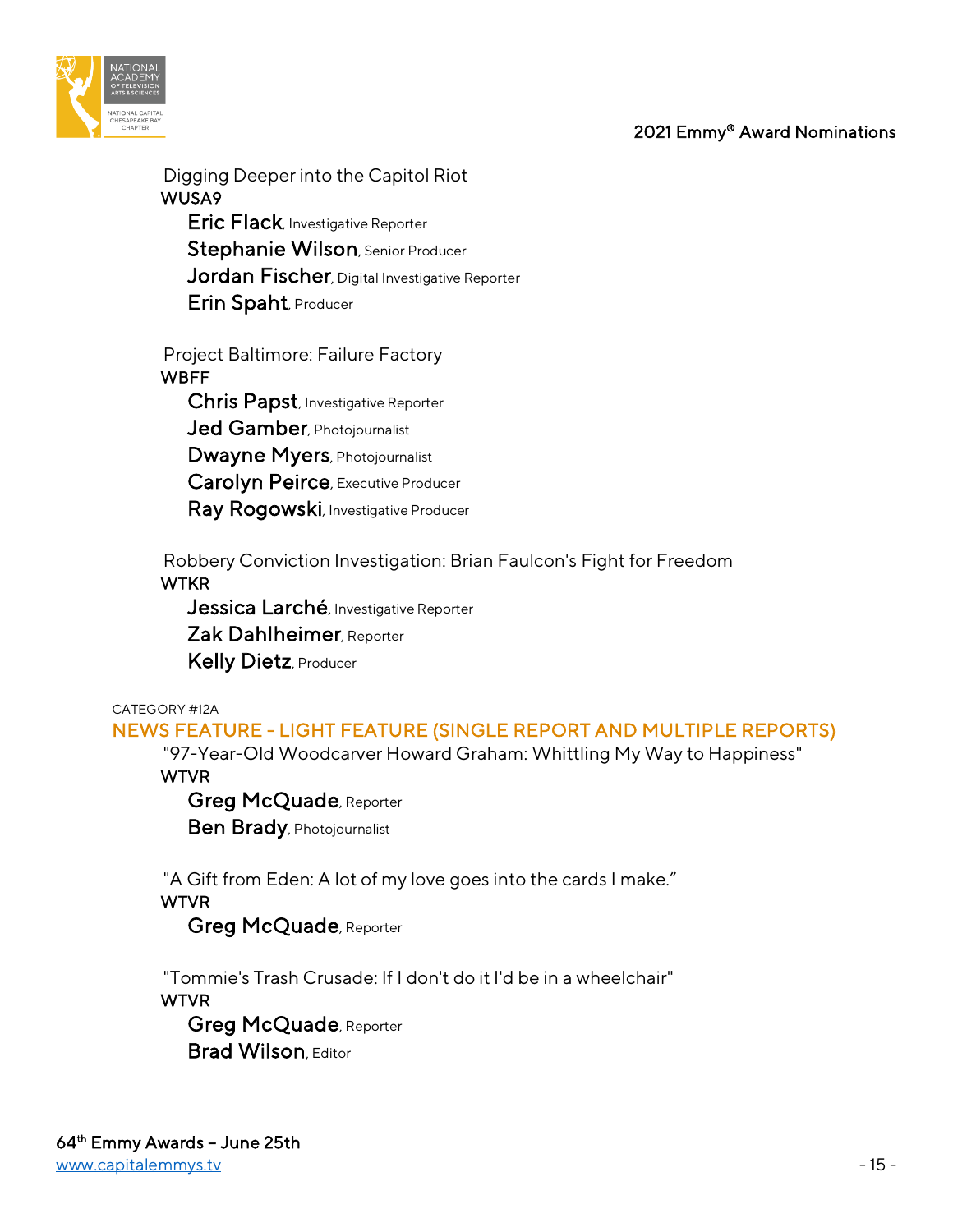

 Cuando las cigarras se convierten en un postre de chocolate - When cicadas become a chocolate dessert Voice of America Spanish Iacopo Luzi, TV Journalist

 El Vendedor de Flores Montgomery Community Media Andrea Sarralde, Producer Nicholas Rhule, Editor

 Minorities in Aquaculture WUSA9 Adam Longo, Producer James Hash, Videographer Tolu Oluwadiya, Researcher Nicholas Kurtz, Assignment Desk Editor

 Roll Cyrus Roll WJZ Cory Sellgren, Photographer Denise Koch, Reporter

 The Pandemic Plane Project **WJLA** Jay Korff, Reporter

#### CATEGORY #12B

## NEWS FEATURE - SERIOUS FEATURE (SINGLE REPORT)

 "Mr. Fritz' Opus: I'm taking advantage of my time left. Without music life is meaningless."

WTVR

 Greg McQuade, Reporter Cole Pearson, Photographer

 "Remembering Teen Firefighter Grayson Shelton: He realized what helped him was helping others."

**WTVR** Greg McQuade, Reporter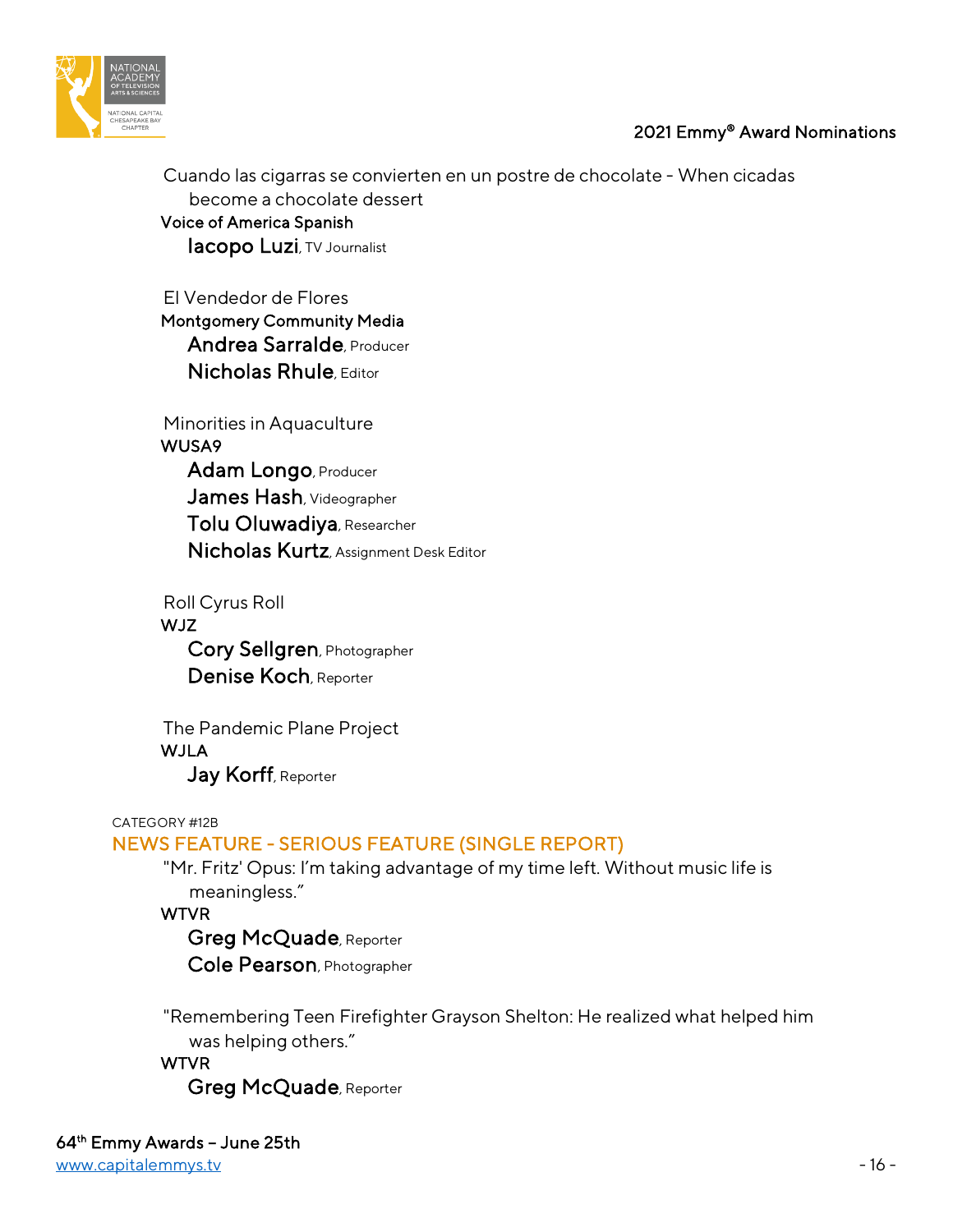

 Oyster Reef Memorial WVEC Alicia Cherem, Photojournalist

 Project Healing Waters **WSLS**  Carter Malpass, Videographer Jessica Jewell, Reporter

 Sandra Garza: A Girlfriend's Final Goodbye WUSA9 Eric Flack, Reporter Tolu Oluwadiya, Co-Producer

 Thump Yard: Guns Down, Gloves Up WUSA9 Scott Broom, Reporter Eric Jansen, Photographer

#### CATEGORY #12C NEWS FEATURE - SERIOUS FEATURE (MULTIPLE REPORTS)

 "I am finally free." **WRIC**  Kerri O'Brien, Reporter Forrest Shelor, Photographer/Editor

 9/11 20 Years Later: We Remember **WAVY**  Robert Bennett, Producer Thomas Schaad, Anchor/Reporter Andrew Robinson, Photojournalist Kayla Gaskins, Reporter Brett Hall, Reporter Andy Fox, Reporter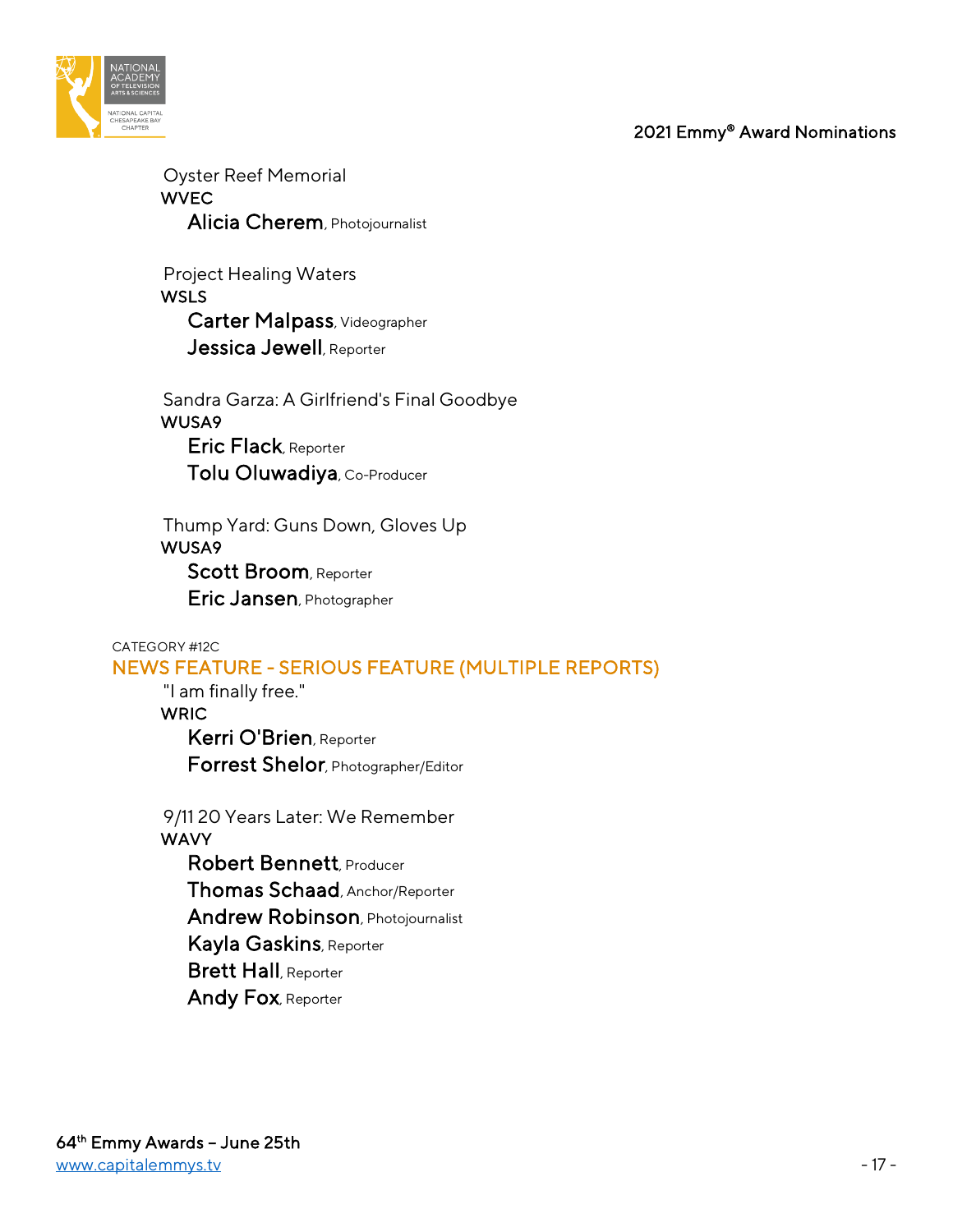

 Crisis at DC 9-1-1 Call Center: Repeated Errors Exposed, Community at Risk WJLA

Lisa Fletcher, Senior Investigative Reporter Scott Smith, Photojournalist

 Maryland's Most Wanted **WBFF**  Ben Otte, Photojournalist Dan Lampariello, Reporter Alexa Ashwell, Reporter

 Separacion en la frontera Telemundo 44/WZDC Dario Lopez-Capera, Reporter

CATEGORY #13B

## ARTS/ENTERTAINMENT - NEWS (NO PRODUCTION TIME LIMIT)

"Violins of Hope: The person who gave up the instrument did not survive."

WTVR

 Greg McQuade, Reporter Curtis Akers, Producer

 A parade of cicadas **WBFF**  Maxine Streicher, Reporter Ruth Morton, Photojournalist

 Baltimore Salt Box Art WJZ Paul Gessler, Reporter

 Coping with Chaos **WJLA** Jay Korff, Reporter Andrew Wafford, Photographer/Editor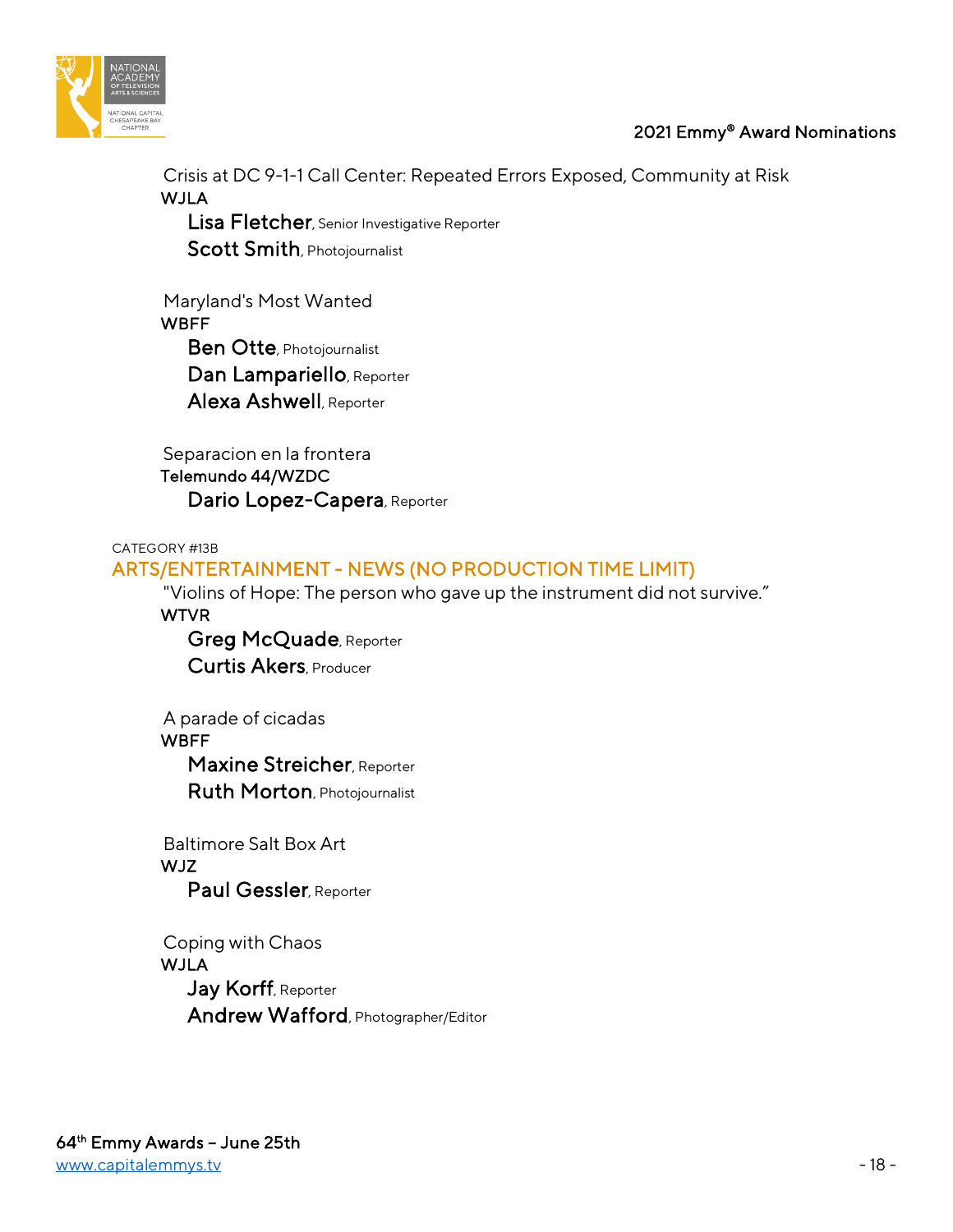

 Siguiendo sus sueños a toda costa: trabajadores de la construcción de día, estrellas de la banda de noche Telemundo Delmarva

Rodaris Richardson, Multi-Media Journalist

#### CATEGORY #14A BUSINESS/CONSUMER - NEWS (SINGLE SHIFT)

"Pandemic Pivots: Pizza With a Purpose"

WTVR

Jake Burns, Reporter **Brad Wilson, Editor** 

 DCRA: Dangerous Homes WUSA9 Delia Goncalves, Reporter

 Grandparents Scam the Scammer WRC

Susan Hogan, Producer

Carlos Olazagasti, Editor

Lance Ing, Photographer

CATEGORY #14B BUSINESS/CONSUMER - NEWS (NO PRODUCTION TIME LIMIT)

"Mr. Pete's Golf Balls: Taking a Swing at a Side Hustle"

WTVR

Greg McQuade, Reporter

 A Gym in A Box **WTVR** Candace Burns, Reporter

 Black Homeowners Say Houses Valued Differently WUSA9 Larry Miller, Writer Tom Kopania, Photographer Loriston Sindass, Editor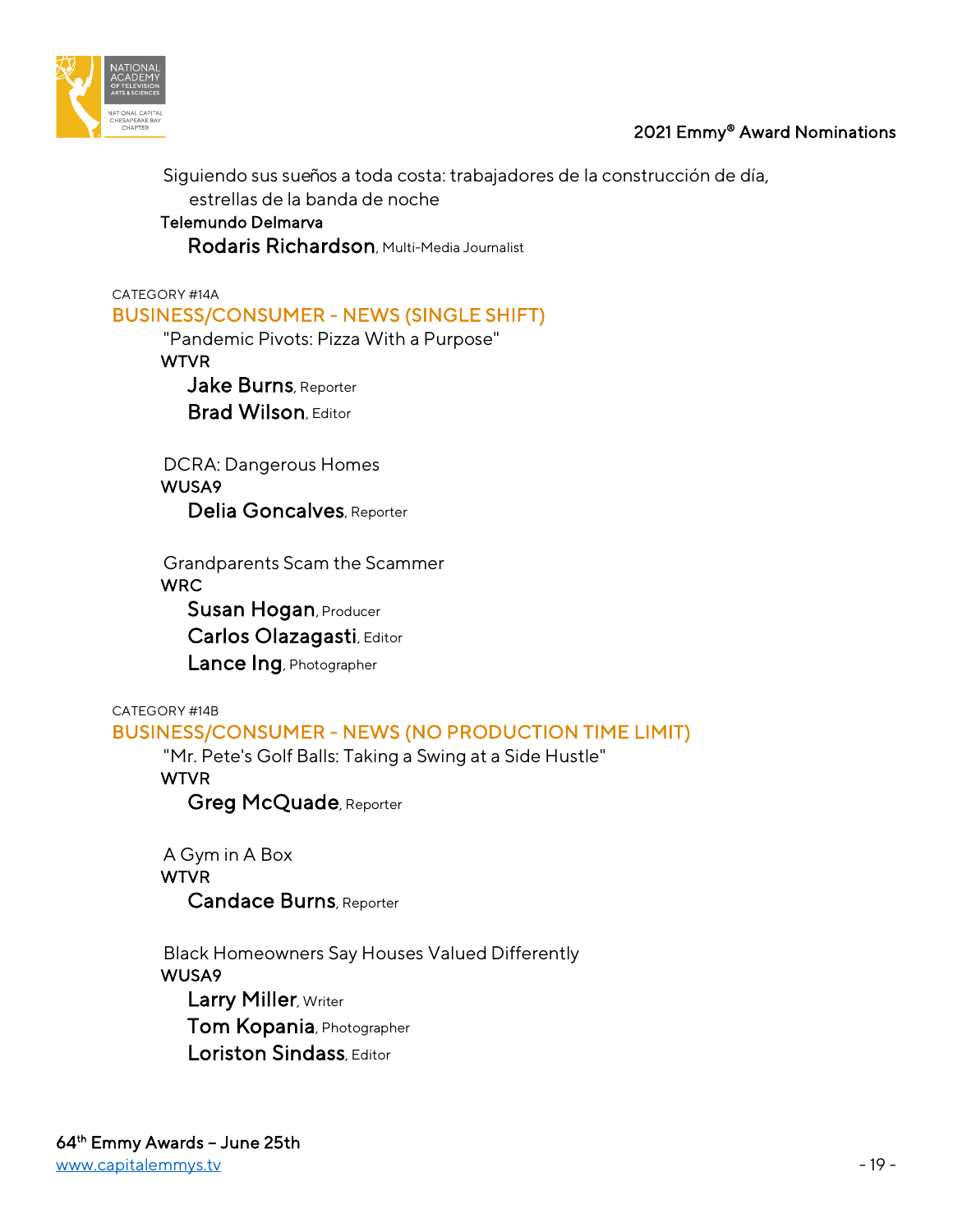



 Drivers hit speed bumps during the pandemic WMAR Mallory Sofastaii, Reporter

 Odometer Dupe Costs Consumers More than \$1 Billion **WJLA** Lisa Fletcher, Senior Investigative Reporter

 Sueños, empoderamiento, y pastelitos Telemundo 44/WZDC Juliana Valencia, Reporter David Carter, Photographer

## CATEGORY #15A CRIME - NEWS (SINGLE SHIFT)

 Holding Washington, D.C. Leaders Accountable **WJLA**  Nickolaus Minock, Reporter Matt Kady, Photojournalist

**WBAL** Kim Dacey, Reporter

Officer Ambush

 One-Year-Old Shot Inside Home WUSA9

 Delia Goncalves, Reporter James Hash, Photographer/Editor

We got a 6 year old little girl, who will never... **WTTG** 

Jesse Burkett-Hall, Photojournalist

 Young Terrace Mass Shooting, one month later **WTKR**  Barbara Ciara, Reporter Lydia Johnson, Photojournalist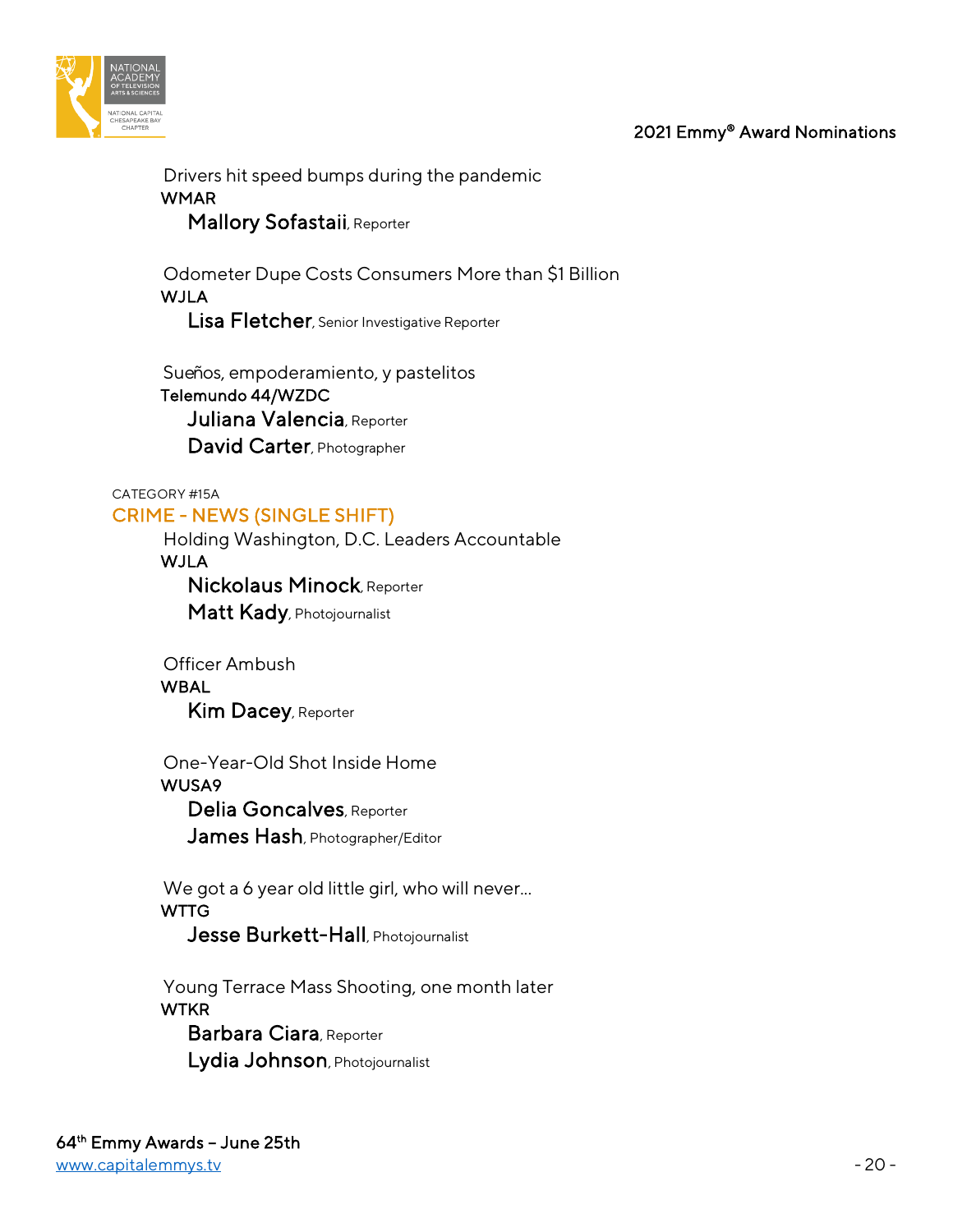

CATEGORY #15B CRIME - NEWS (NO PRODUCTION TIME LIMIT)

Finding Brittany Renee Williams

**WWBT** 

Kelly Avellino, Producer

A.J. Nwoko, Photographer

 On The Frontlines with US Marshals **WBFF** Ben Otte, Photojournalist

#### CATEGORY #16B

## DIVERSITY/EQUITY/INCLUSION - NEWS (NO PRODUCTION TIME LIMIT)

 Have You Seen Me? Racial Disparities in Missing Persons News Coverage **WTKR** 

Jessica Larché, Reporter Kelly Dietz, Producer

 Miss Claudia and the Roanoke Tribune **WSLS** 

John Carlin, Anchor/Reporter

 The D.C. Legacy of John Chisholm WJLA Justin Hinton, Reporter

 There's the Good Ol' Boy System, We're Not Apart of It" - Maryland State Police Discrimination Claims

WRC

 Tracee Wilkins, Reporter Perkins Broussard, Editor Evan Carr, Photographer

 Welcoming All Abilities **WBFF**  Ruth Morton, Photographer Maxine Streicher, Reporter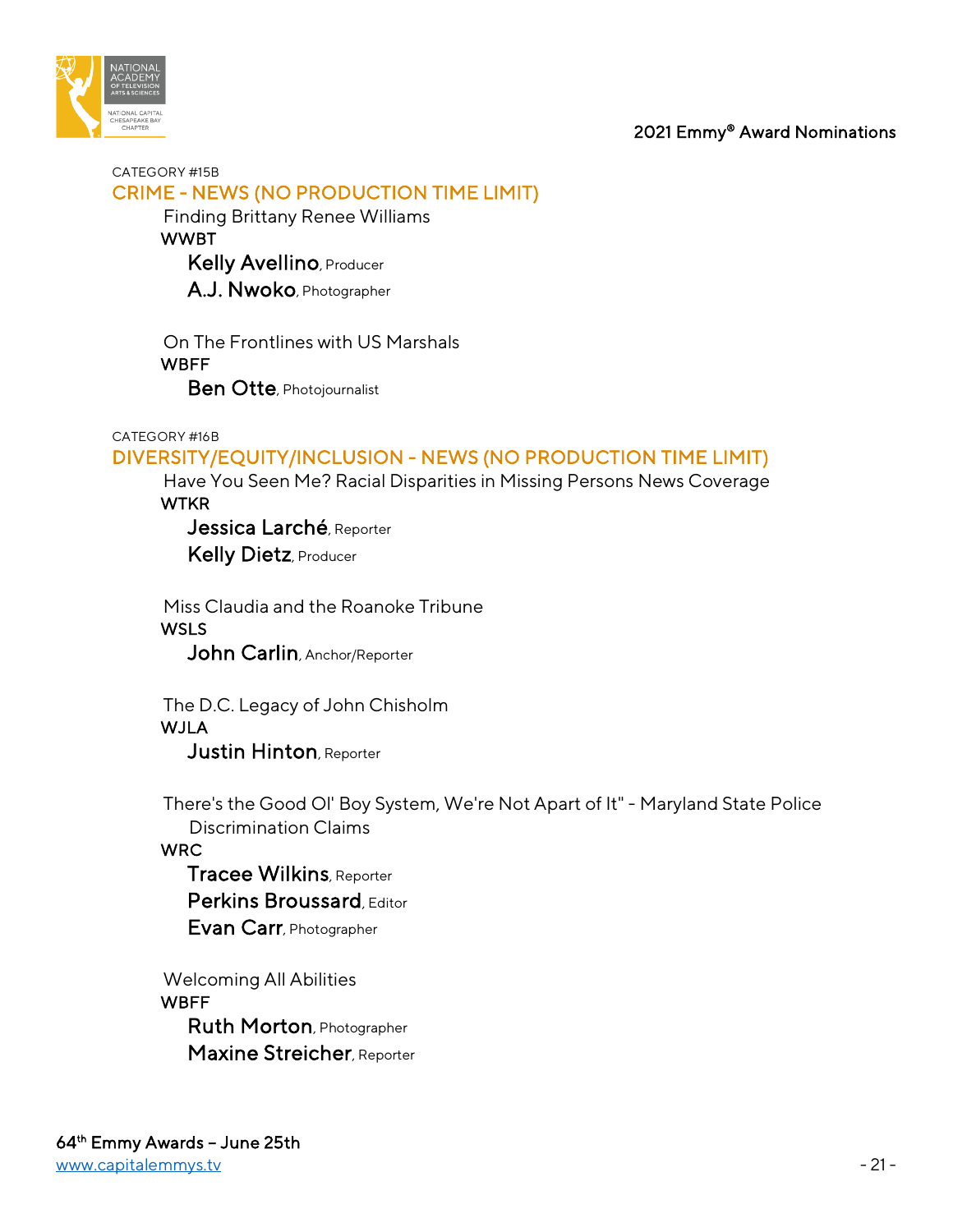

#### CATEGORY #17B

## EDUCATION/SCHOOLS - NEWS (NO PRODUCTION TIME LIMIT)

 "101-Year-Old College Student Ruth Thompson: Use it or Lose it" WTVR

 Greg McQuade, Reporter Curtis Akers, Photographer

 "Chef Ronni's Classroom: She is one of the cool Lunch Ladies" WTVR

Greg McQuade, Reporter

 Project Baltimore: "No education, no peace" WBFF

Carolyn Peirce, Executive Producer

Chris Papst, Investigative Reporter

Dwayne Myers, Photojournalist

Jed Gamber, Photojournalist

Ray Rogowski, Investigative Producer

#### CATEGORY #18A

#### HEALTH/MEDICAL - NEWS (SINGLE SHIFT)

 Isabella: A shot to survive Telemundo 44/WZDC Rosbelis Quinonez, Reporter

 The Truth About Fibroids WUSA9 Delia Goncalves, Reporter Thomas Kopania, Photographer/Editor

#### CATEGORY #18B

#### HEALTH/MEDICAL - NEWS (NO PRODUCTION TIME LIMIT)

 "An Angel from Texas Saves Cooper: No kid deserves to go through that" WTVR

 Greg McQuade, Reporter Chris Norton, Photojournalist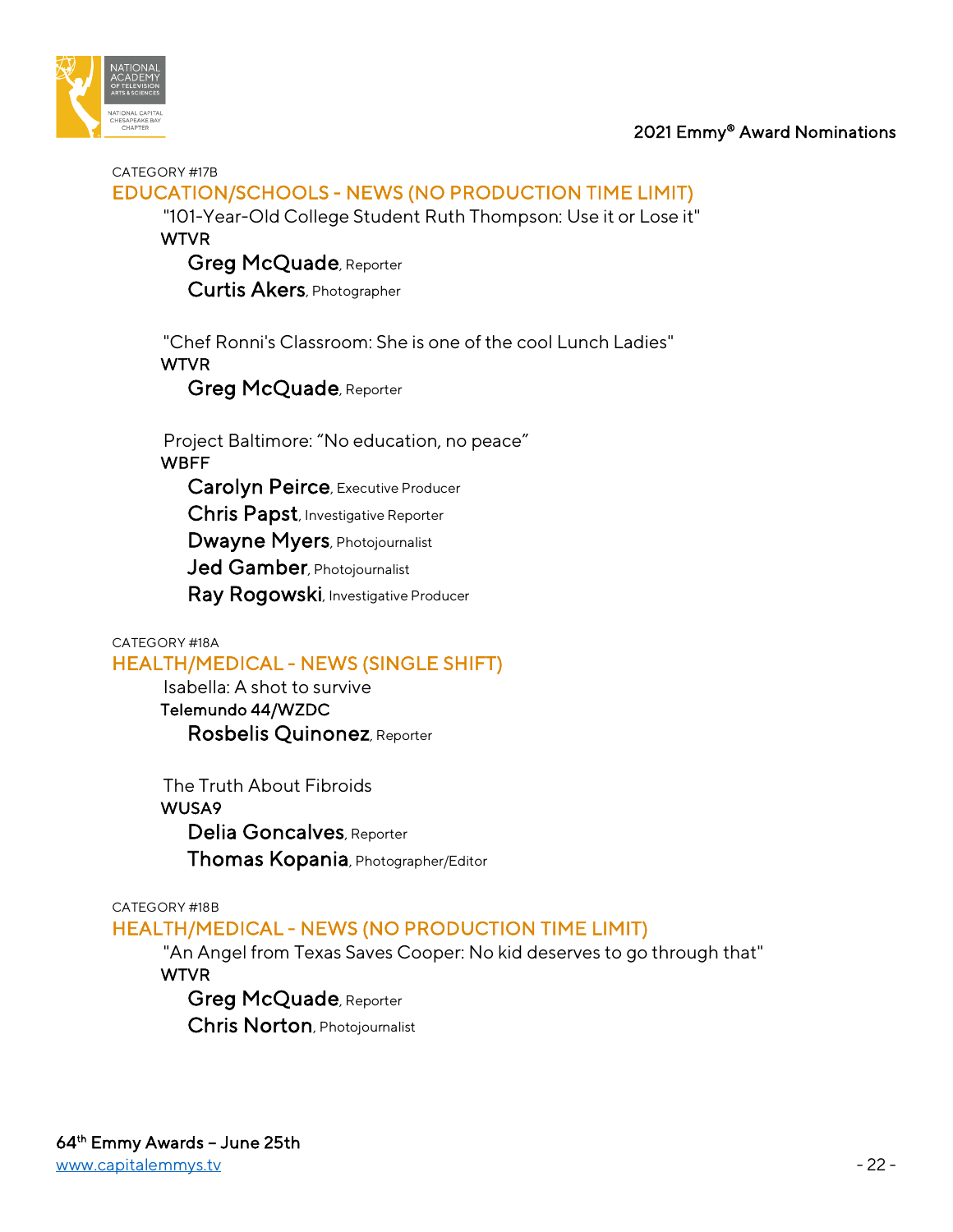



 "Robin Yoder - Athlete, Artist & Amputee: Everything broken can be pieced back together into something beautiful"

WTVR

 Greg McQuade, Reporter Brad Wilson, Photojournalist

 Creative COVID Solutions WJLA Jay Korff, Reporter Trevor Taylor, Photographer/Editor

 Pediatric Brain Cancer; Moving a Mountain **WJLA** Alison Starling, Anchor/Reporter

CATEGORY #19A

## HISTORICAL/CULTURAL - NEWS (SINGLE SHIFT)

Jefferson Memorial Over Three Years

WJLA

Victoria Sanchez, Reporter

Living History (Sam Allen)

## WAVY

Cortez Grayson, Photojournalist

CATEGORY #19B

## HISTORICAL/CULTURAL - NEWS (NO PRODUCTION TIME LIMIT)

"101-year-old George Sizemore: Son of the Enslaved"

WTVR

Greg McQuade, Reporter

Cole Pearson, Photographer

 "Admiral Samuel Gravely - Breaking the Color Barrier at Sea: There was a will to do it. I didn't plan to fail"

## WTVR

Greg McQuade, Reporter

Todd Haas, Photographer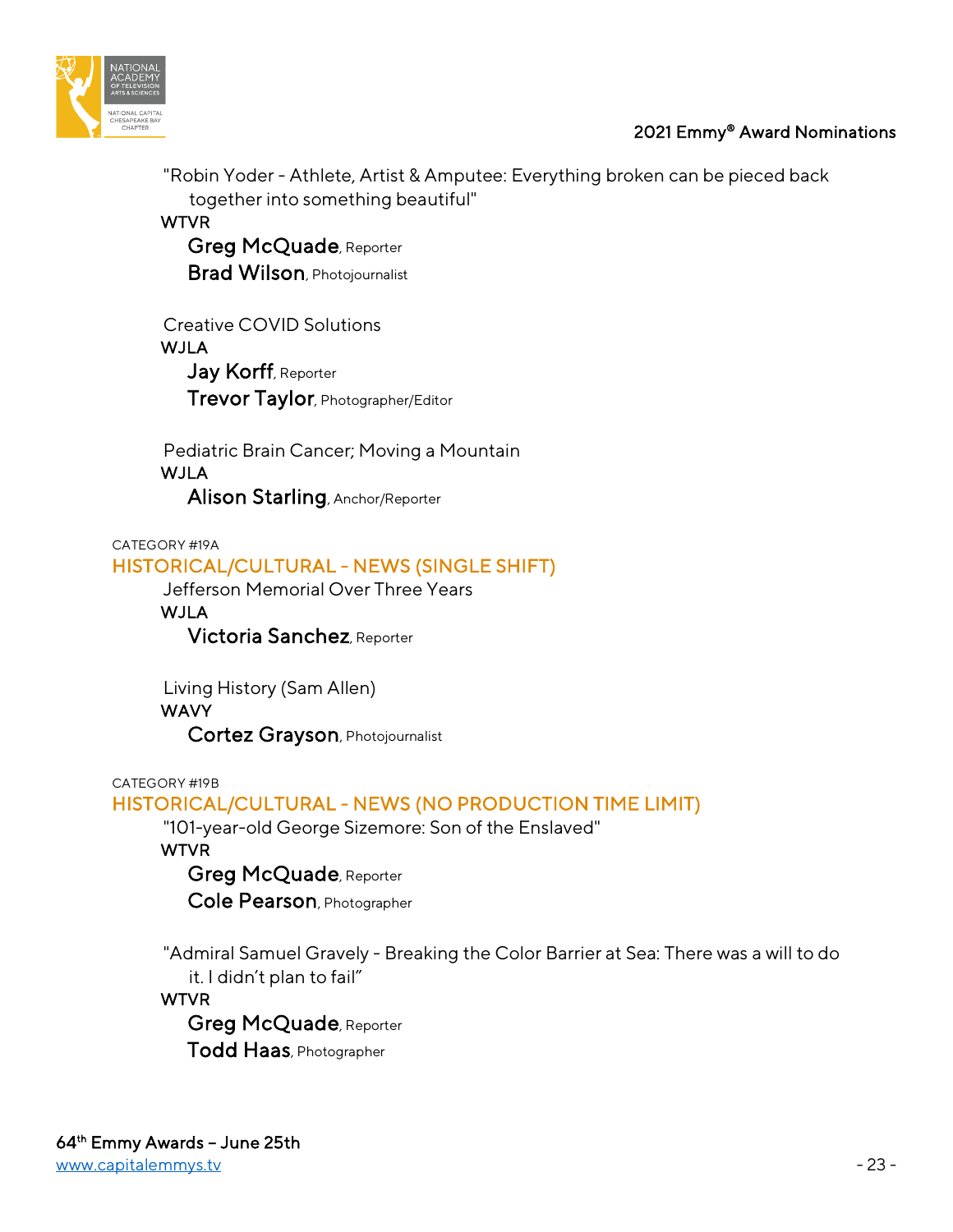



 "Finding Her Roots at Hickory Hill: To know they are laying under here brings you to tears."

**WTVR**  Greg McQuade, Reporter **Brad Wilson, Editor** 

 El 9-11 A Través de los Ojos de Agentes Latinos del Servicio Secreto Telemundo 44/WZDC Alberto Pimienta, Reporter/Editor Alfredo Duarte, Photojournalist

Jaranas Que Liberan

Telemundo 44/WZDC

 Lilian Mass, Reporter/Co-Producer Nanitzia Comparan Cuadras, Producer

 NBC Washington Rewind: News4 Staffers Share Their Memories of 9/11 WRC

Teneille Gibson, Producer/Photographer/Editor

 Star of Bethlehem - Steel Returning to Sparrows Point WJZ Paul Gessler, Reporter

Patrick Boquard, Photojournalist/Editor

 Veinte años después de los ataques del 9/11 Telemundo 44/WZDC Dario Lopez-Capera, Reporter

CATEGORY #20

## CHESAPEAKE HERITAGE - NEWS FEATURE

 "Restoring a Great-Grandfather's Legacy: I've been chasing ghosts my whole life" **WTVR** 

Greg McQuade, Reporter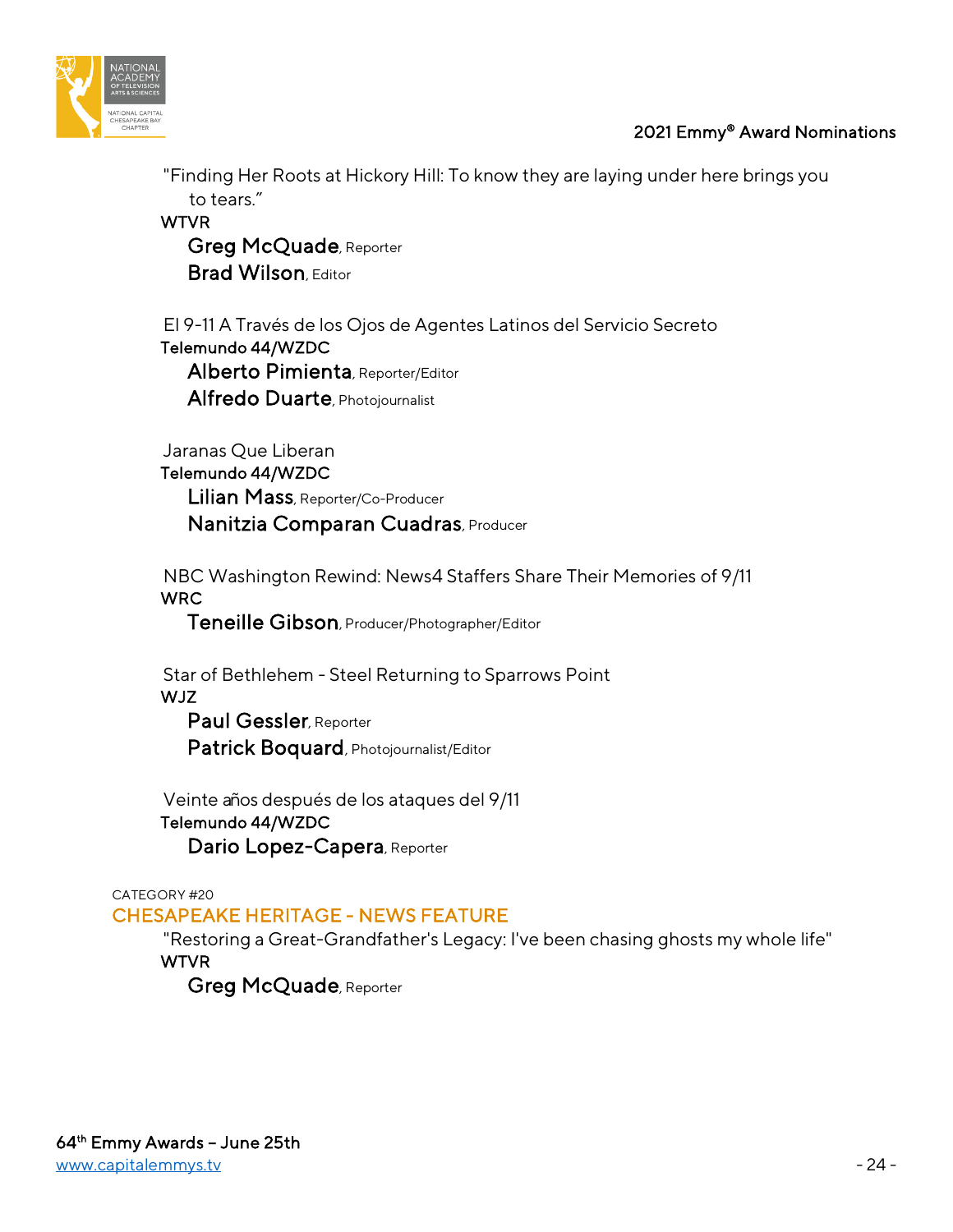



"The Richmond Theatre Fire: I don't know if anyone driving by knows what

happened on this site." WTVR

 Greg McQuade, Reporter Curtis Akers, Photographer Kaci Taylor, Producer

 Inmigrantes con visas H-2B, trabajadores esenciales de la industria de cangrejos en la costa este de Maryland

## Telemundo Delmarva Rodaris Richardson, Reporter

 Michael, the Dinosaur Hunter **WTVR** Michael Bergazzi, Producer Curtis Akers, Photographer

## CATEGORY #21B

## MILITARY - NEWS (NO PRODUCTION TIME LIMIT)

 "The Last Survivor Walter Gammon: The Shark was eating him before Night" WTVR

 Greg McQuade, Reporter Cole Pearson, Photographer Rob Byrne, Producer

 "Tomb of the Unknown Turns 100: The mission is going to embrace you for life" WTVR

 Curtis Akers, Editor Greg McQuade, Reporter

 Children of the Dust **WAVY**  Kevin Romm, Photojournalist Tom Schaad, Anchor/Reporter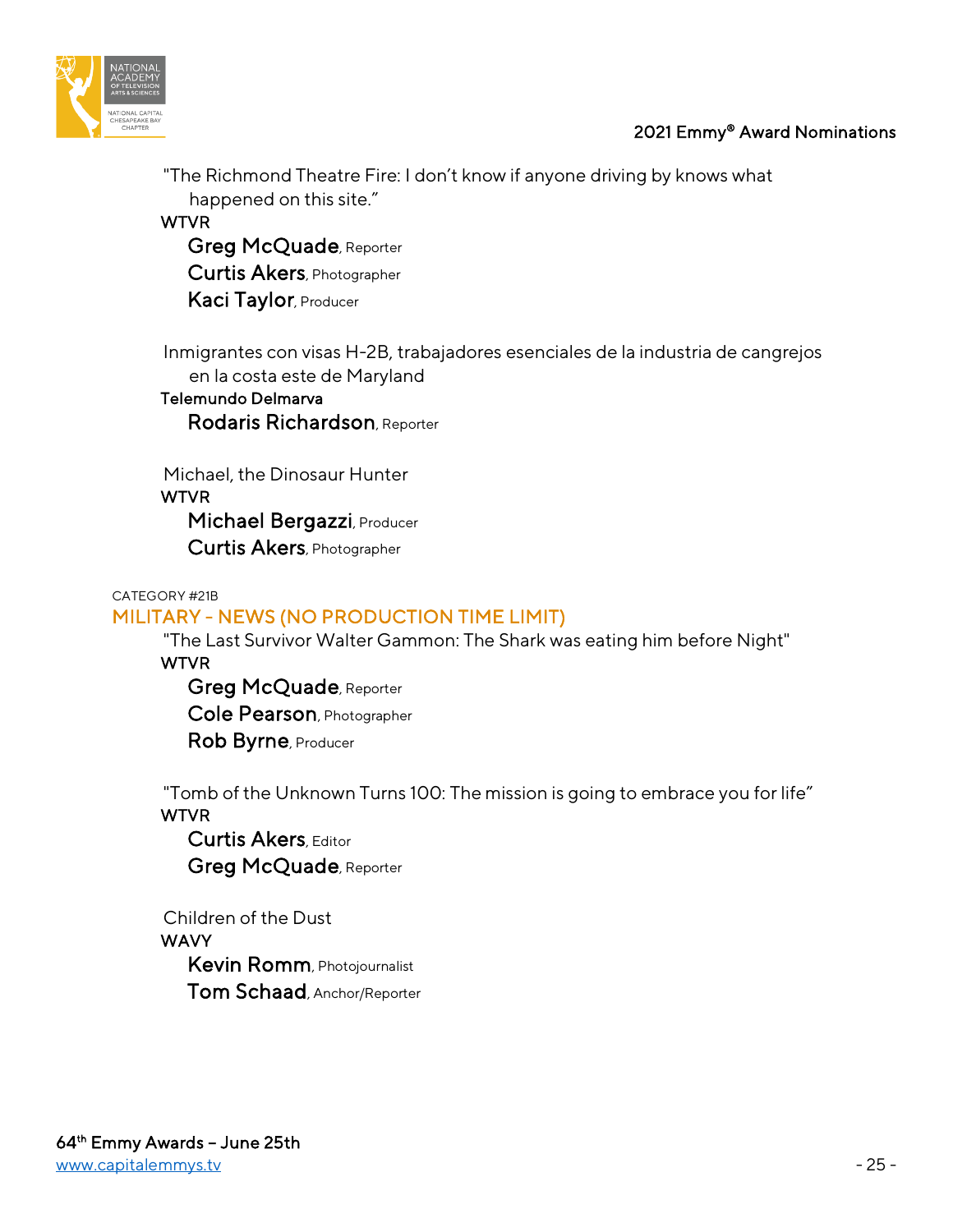



 Deployed then Denied: Burn Pits and Breast Cancer **WRC** Jodie Fleischer, Reporter Jeff Piper, Photographer/Editor

Katie Leslie, Producer

Steve Jones, Photographer

 In the Name of a Soldier **WBFF**  Ben Otte, Photojournalist Jeff Abell Producer

 Military Rollovers: A Family's Fight to Protect Service Members WUSA9 Laura Geller, Reporter

Rebecca Knier, Photojournalist

 Personal Courage: Journey Within 79th Theater Sustainment Command, U.S. Army Reserve James Garvin, Cinematographer/Director

Alexandra Hays, Producer/AC

CATEGORY #22A

## POLITICS/GOVERNMENT - NEWS (SINGLE SHIFT)

 Holding Mayor Scott Accountable **WBFF** 

 Kyle Dodd, Photojournalist Mikenzie Frost, Reporter

 Project Baltimore: "Worse than anything I've heard" **WBFF** 

Chris Papst, Investigative Reporter

Jed Gamber, Photojournalist

Dwayne Myers, Photojournalist

Ray Rogowski, Investigative Producer

Carolyn Peirce, Executive Producer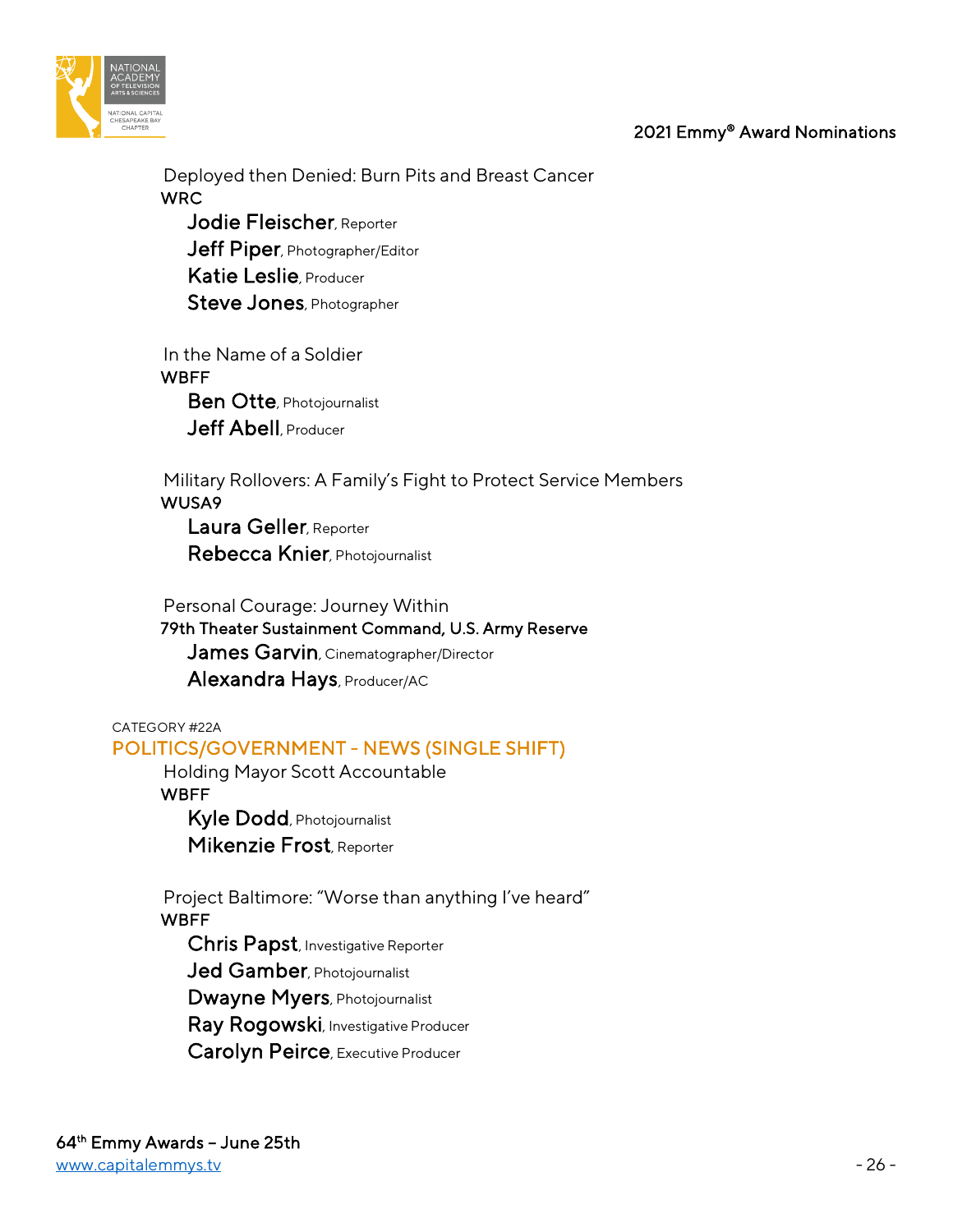



CATEGORY #22B

## POLITICS/GOVERNMENT - NEWS (NO PRODUCTION TIME LIMIT)

 Google Ads: How Candidates Manipulate Search Results To Win Elections WUSA9

Evan Koslof, Reporter

 Project Baltimore: Gruesome Error **WBFF**  Chris Papst, Investigative Reporter Carolyn Peirce, Executive Producer Dwayne Myers, Photojournalist Jed Gamber, Photojournalist Ray Rogowski, Investigative Producer

 Two lives lost: Changing Virginia's 'easy access' gun rental laws WWBT

Kelly Avellino, Producer

#### CATEGORY #23A

## RELIGION - NEWS (SINGLE SHIFT)

 God and Gardening **WAVY**  Aesia Toliver, Reporter Michael Marrero, Photographer/Editor

CATEGORY #23B

## RELIGION - NEWS (NO PRODUCTION TIME LIMIT)

 The Church that Tithed Itself WJLA Jay Korff, Reporter

 The Little England Chapel WAVY Jack Noonan, Photographer Tom Schaad, Reporter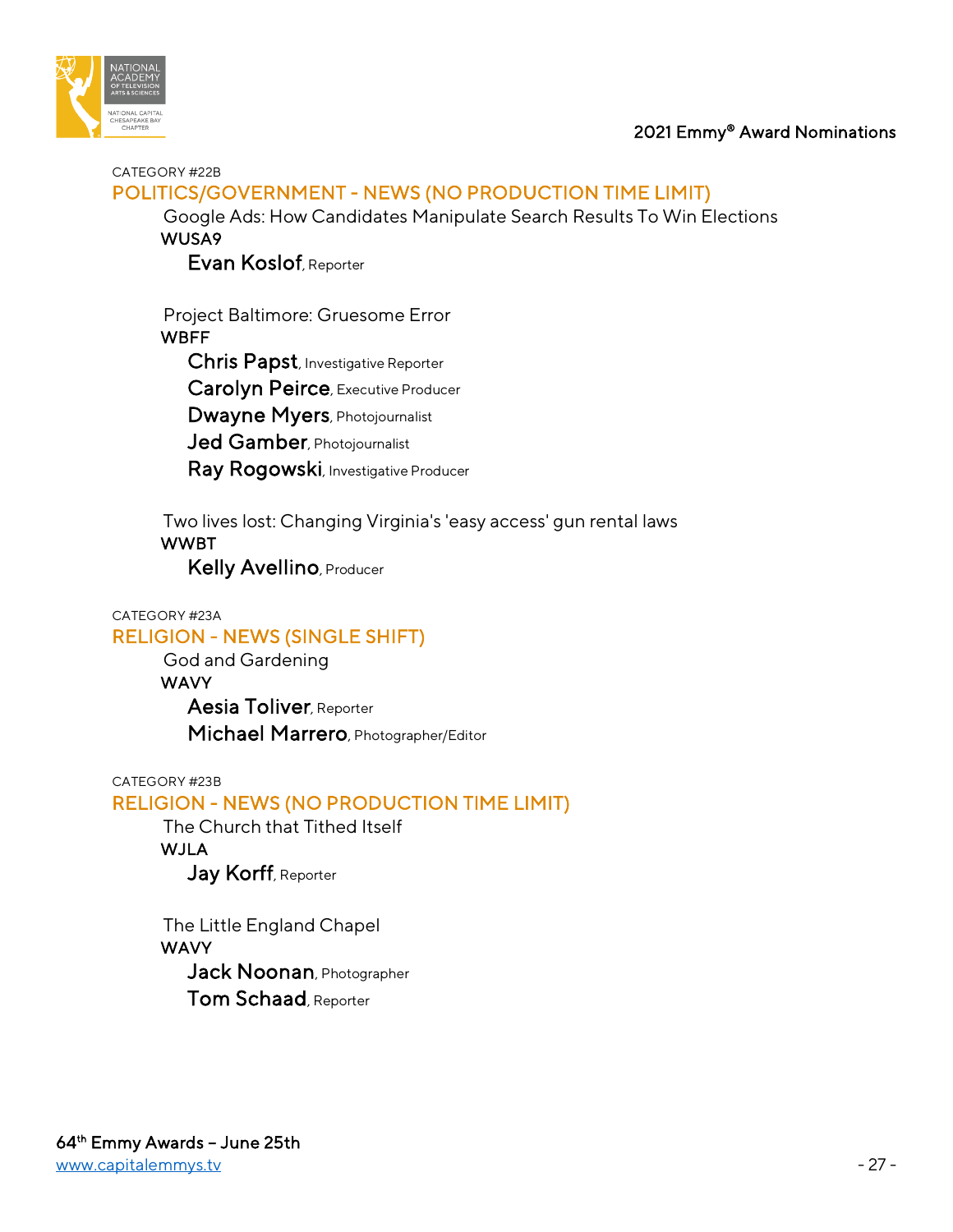



CATEGORY #24A SOCIETAL CONCERNS - NEWS (SINGLE SHIFT)

> City Lights Not Working **WBFF Ben Otte**, Photojournalist

 Mortal Inundación Montgomery Community Media Andrea Sarralde, Reporter/Producer Robert Rutledge, Photographer Nic Rhule, Editor

 Voice of the Ignored: The Maryland Unemployment System and Its Failures **WBFF** 

Philip Dupont, Editor Amy Simpson, Reporter Ben Otte, Photojournalist

## CATEGORY #24B SOCIETAL CONCERNS - NEWS (NO PRODUCTION TIME LIMIT)

 "Expected to Survive" WBAL

> Deborah Weiner, Reporter/Producer Bridget McGeady, Photographer/Editor/Producer

"I Just Want to Grow Up."

## WUSA9

 Lorenzo Hall, Reporter Rebecca Knier, Photojournalist Samara Martin Ewing, Executive Producer

 Covering Hunger in the COVID-age WJLA Jay Korff, Reporter **Trevor Taylor, Editor**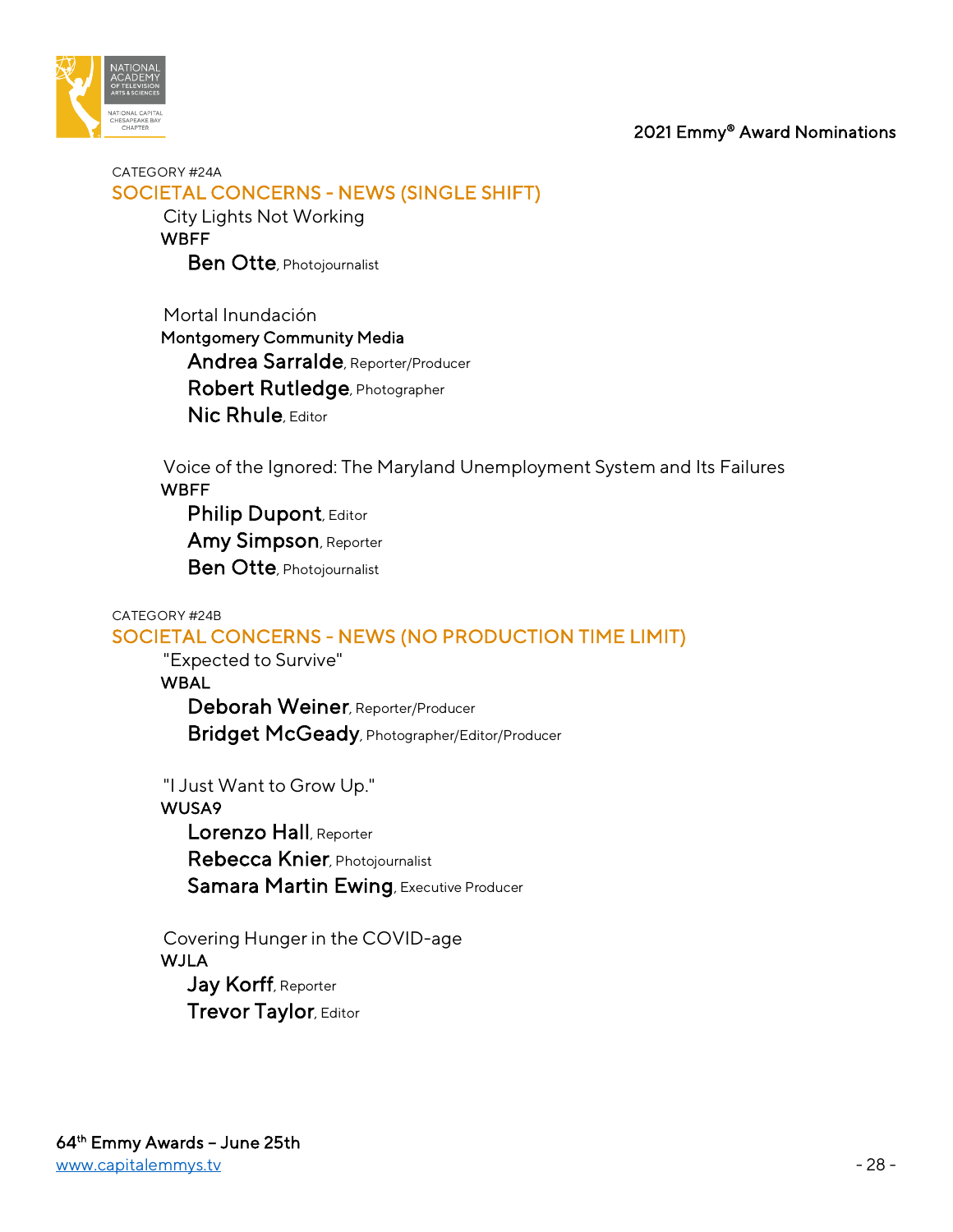

 Critical Race Theory **WVEC** Evan Watson, Multi-Skilled Journalist

 Drug and Domestic Abuse Parallels **WBFF** Kyle Dodd, Photojournalist

In Focus: Yes, cattle are the top source of methane emissions in the US

#### Tegna

 Alanna Delfino, Photojournalist Ariane Datil, Reporter Eleni Hosack, Motion Graphics Erin Jones, Writer Lindsay Claiborn, Senior Editor Sara Roth, Senior Editor

 In Focus: Yes, rising sea levels are threatening millions of Americans in coastal areas

## **Tegna**

 Alanna Delfino, Photojournalist Gabe Cohen, Reporter Amie Casaldi, Motion Graphics Lindsay Claiborn, Senior Editor

- Project Baltimore: No Struggle, No Success **WBFF** 
	- Carolyn Peirce, Executive Producer
	- Chris Papst, Investigative Reporter
	- Dwayne Myers, Photojournalist
	- Jed Gamber, Photojournalist
	- Ray Rogowski, Investigative Producer

 Unidos por una víctima de acoso escolar Telemundo 44/WZDC Rosbelis Quinonez, Reporter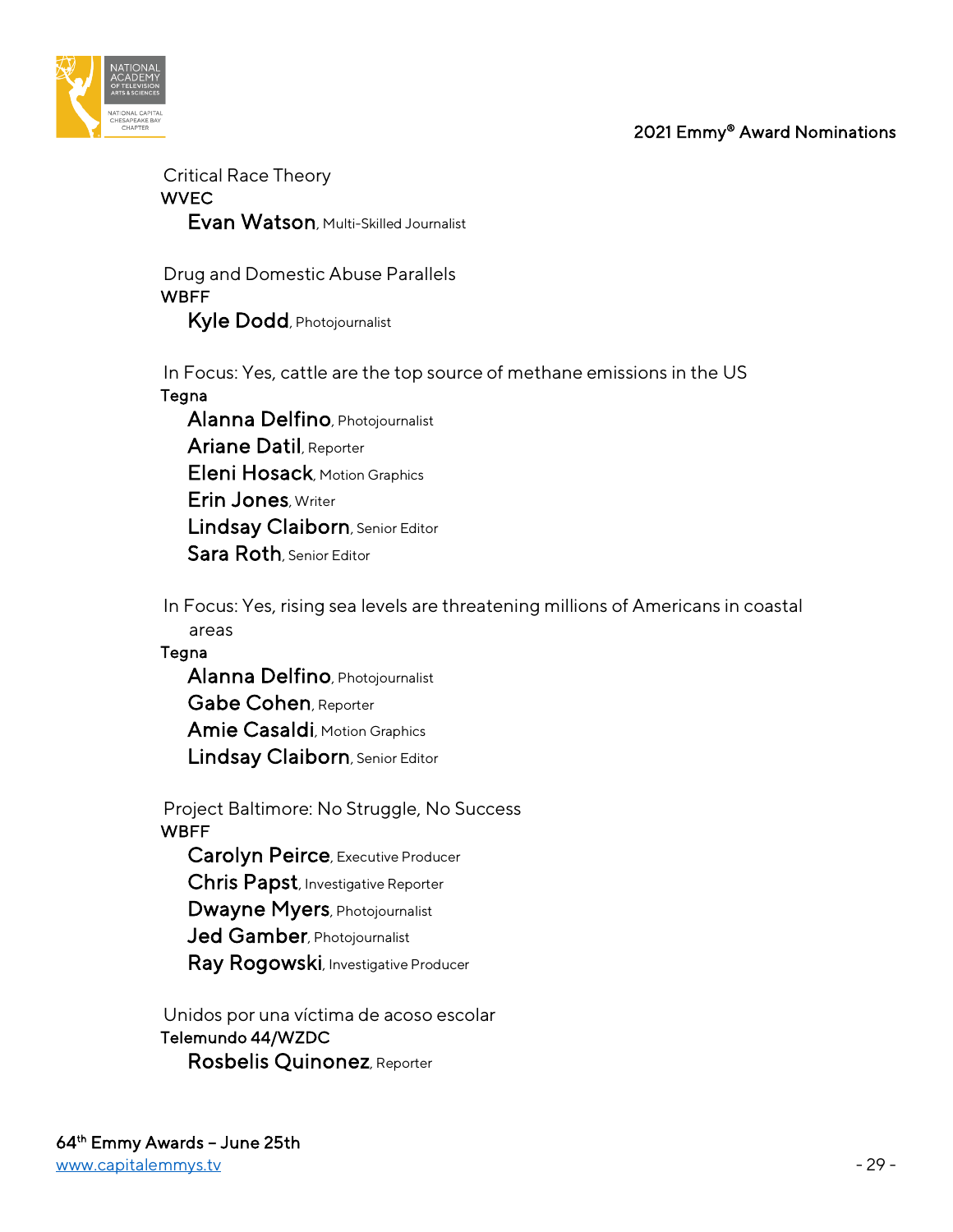

CATEGORY #25 TECHNOLOGY - NEWS

Perfectly Able

**WAVY** 

Steven Fundaro, Reporter/photographer/Editor/Writer

 Protecting consumers with new payment technologies **WMAR**  Mallory Sofastaii, Reporter Christopher Verri, Photographer/Editor

Shock to the System

## **WJLA**

Joce Sterman, Reporter Alexander Brauer, Photographer/Editor Andrea Nejman, Producer Max McClellan, Executive Producer

## CATEGORY #26

## WEATHER - NEWS

 Biometeorology: How Changing Weather Impacts Your Health WUSA9

Kaitlyn McGrath, Meteorologist/Reporter

 Coastal Flooding Leaves Parts of Maryland Underwater WJZ

 Meagan Todaro, Producer Anthony Scafide, Director Kelsey Kushner, Reporter Ava-joye Burnett, Reporter **Stetson Miller, Reporter** Chelsea Ingram, Meteorologist

 Inundacion en complejo de apartamentos (Cubrimiento en vivo) Telemundo 44/WZDC Dario Lopez-Capera, Reporter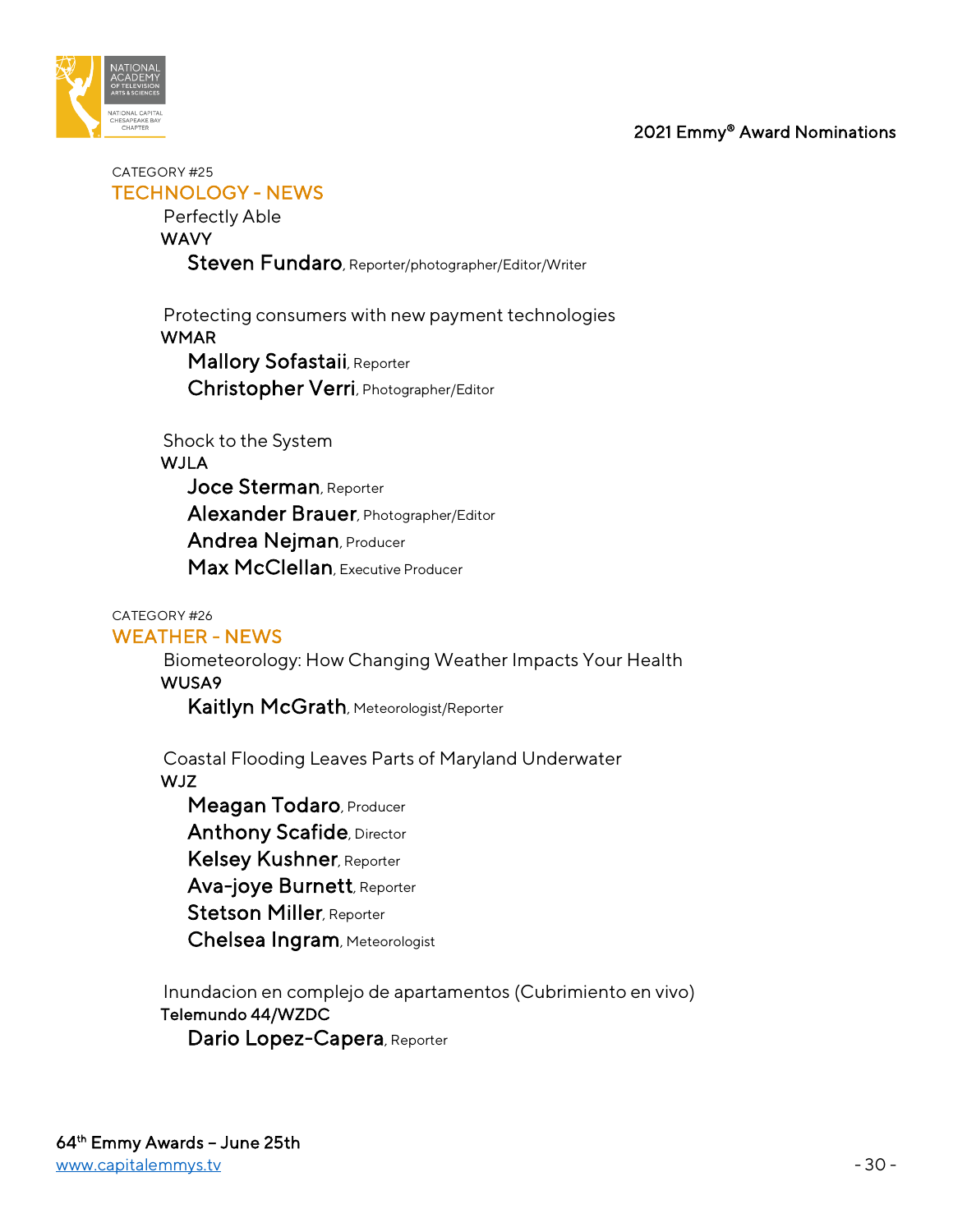

 Pancakes for Breakfast **WBFF** Amy Aaronson, Meteorologist

 WSLS 10 Winter Weather Projections **WSLS** Jeff Haniewich, Chief Meteorologist Mark Elkins, Editor Amanda Bazemore, Producer Chris Michaels, Meteorologist

#### CATEGORY #27 WEATHERCAST

 Storm Team4: Tracking Tornadoes WRC Doug Kammerer, Chief Meteorologist

 WRDE Chief Meteorologist Paul Williams WRDE Paul Williams, Chief Meteorologist

## CATEGORY #28A

## SPORTS STORY - NEWS (NO PRODUCTION TIME LIMIT)

 Beyond the Roster WTVR Lane Casadonte, Reporter Ian Ramprashad, Photojournalist Chris Jenkins, Photojournalist

## Leon Day WBFF Philip Dupont, Editor Morgan Adsit, Reporter

 Triathlete Breaking Barriers **WVEC** Alex Littlehales, Multi-Skilled Journalist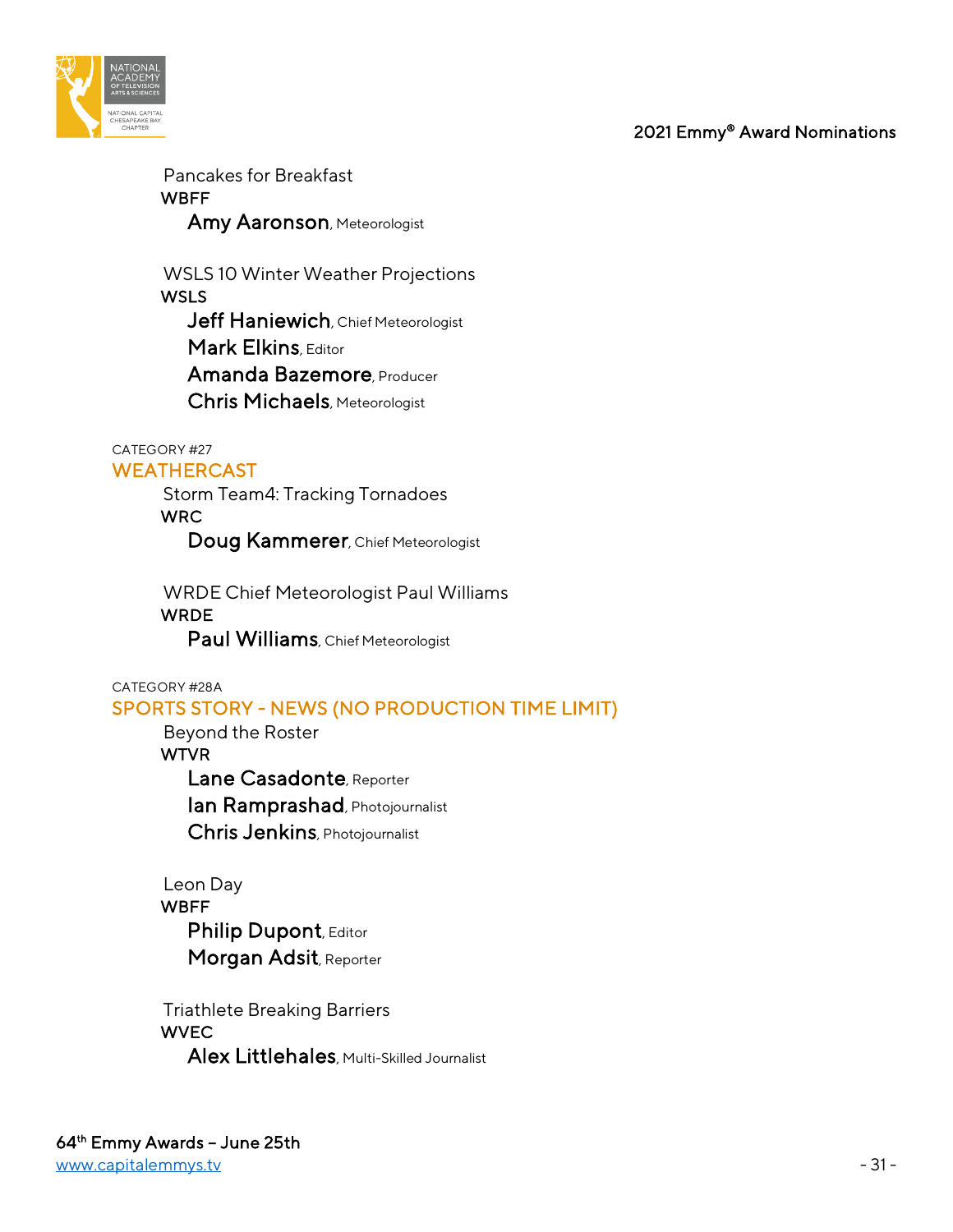

CATEGORY #28B

## SPORTS STORY - NEWS FEATURE

"73-Year-Old BMX Rider Art Luck: Even if I come in last, I'm happy with it."

**WTVR** 

 Greg McQuade, Reporter Chris Heipel, Photographer

 The Miracle on Ice **WBFF**  Mikenzie Frost, Reporter Nathan Aaron, Photographer

#### CATEGORY #28C SPORTS STORY - SHORT FORM CONTENT (UP TO 10 MINUTES)

 Ben Aigamaua Feature Flames Central Jonah Jabbour, Producer

 Destino Tokyo Telemundo 44/WZDC Moisés Linares, Anchor Joeseph Martínez, Anchor

 Elijah Cuffee Flames Central Tyler Beatty, Producer

 HOME | Darryl Morsell University of Maryland Athletics Haley Timple, Producer/Editor

 Ravens Wired Ravens Productions Eddie Coughlan, Director/Cinematographer Nick Modisett, Cinematographer Jack Dana Fditor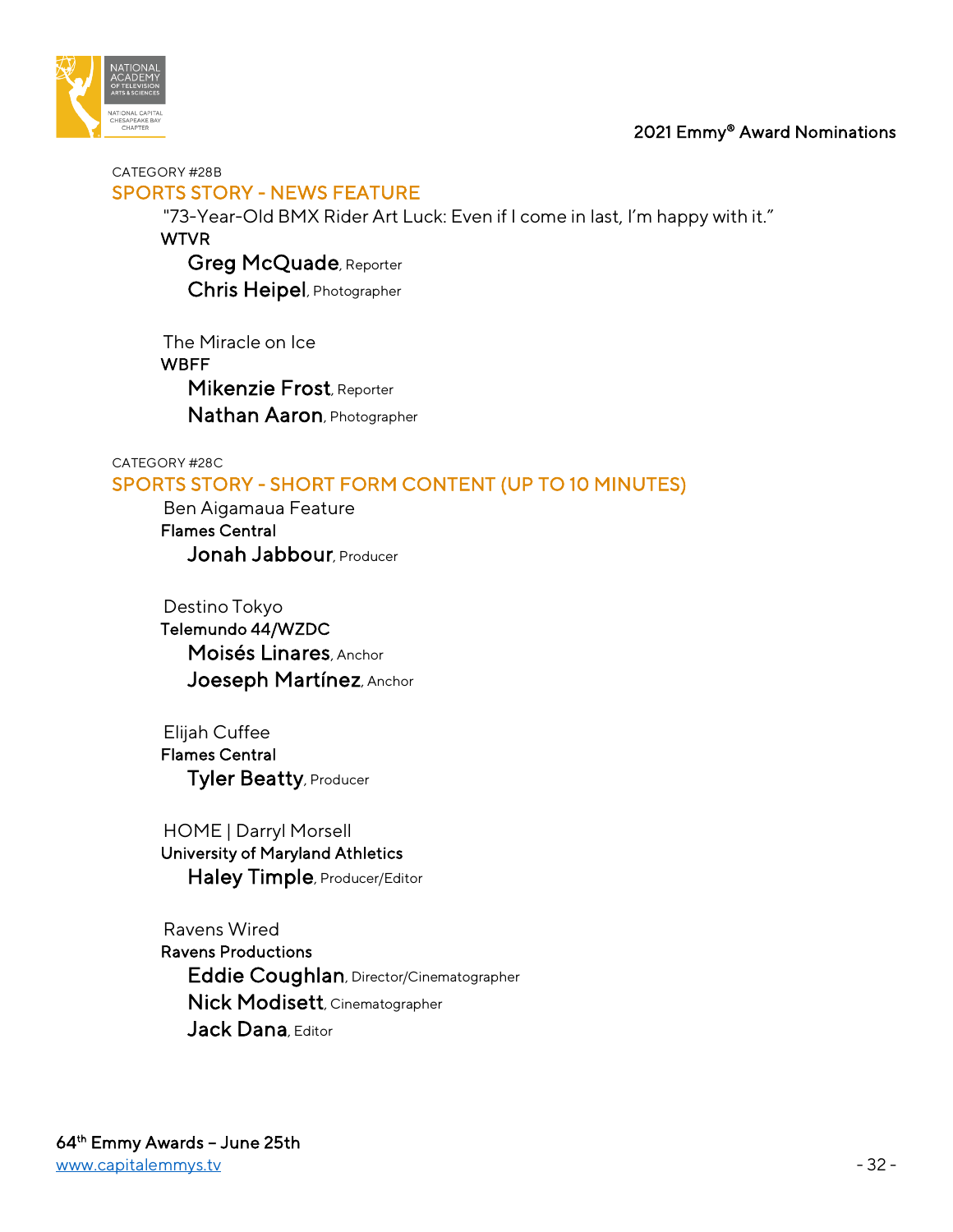

 Time to Add Another Raven Ravens Productions Eddie Coughlan, Director Nick Modisett, Cinematographer Brent Airey, Animator Philip Cunningham, Editor

CATEGORY #28D

## SPORTS STORY - LONG FORM CONTENT (LONGER THAN 10 MINUTES)

 Game Changers | Bill McGlone University of Maryland Athletics Haley Timple, Producer/Editor

 Game Changers | Michael Locksley & Mental Health University of Maryland Athletics

Michael Farrell, Producer

 Ravens Wired Ravens Productions Eddie Coughlan, Director/Cinematographer Nick Modisett, Cinematographer Jeff Atkinson, Cinematographer **Shelby Granath, Editor** Paul Schmitz, Audio Engineer

 Silverback: The Trent Williams Story CloseUp 360 Jared Zwerling, Director/Producer Jumoke Davis, Post-Production Supervising Producer/Editor Charles Horn, Editor Alex Franks, Editor Vincent Taylor, Executive Producer Trent Williams, Executive Producer Griffin Harrington, Director Of Photography Keith Burns, Editor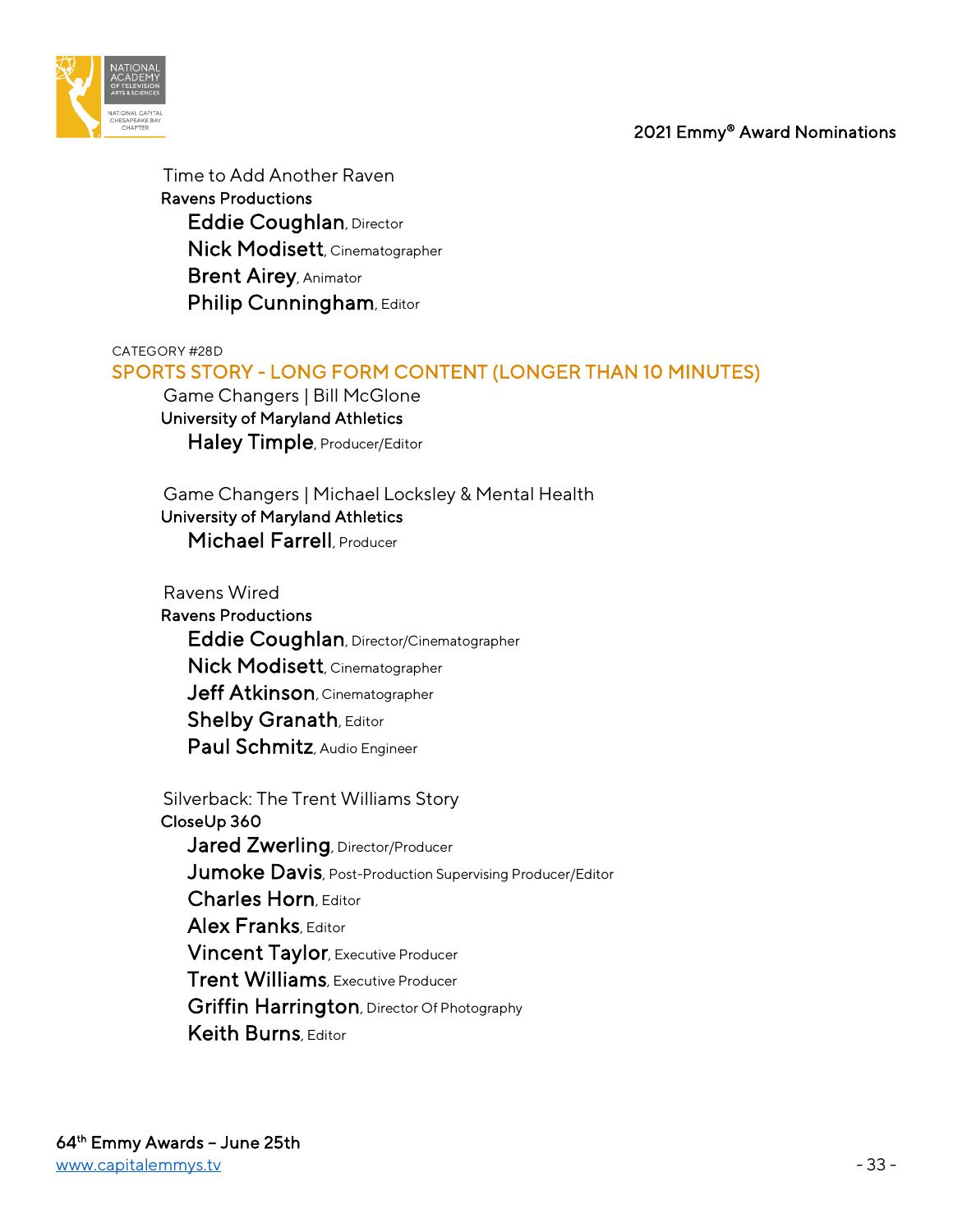

 Sticks and Stones: The Creator's Game Warner Hanson Television Chris Warner, Director Heidi Hanson, Producer Jesse Devlin-Whitworth, Executive Producer

CATEGORY #29 SPORTS PROGRAM - LIVE

> Capitals Pregame Live - Nicklas Backstrom's 1,000th Game NBC Sports Washington Tim McDonough, Executive Producer James Scibilia, Producer/Director **Michael Phillips**, Director Alexander Marquez, Editor Phil Lavanco, Editor Megan Joseph, Editor Alexa Landestoy, Host Alan May, Analyst

CATEGORY #30 SPORTS PROGRAM - POST-PRODUCED OR EDITED

> Flames Central: Episode 63 Flames Central Matthew Warner, Sr. Producer

 Ravens Report Ravens Productions Philip Cunningham, Producer Jeff Atkinson, Director Of Photography Evan Washburn, Host Shelby Granath, Reporter Garrett Downing, Reporter

 Unlocked | A Maryland Football Documentary Series University of Maryland Athletics Haley Timple, Producer/Editor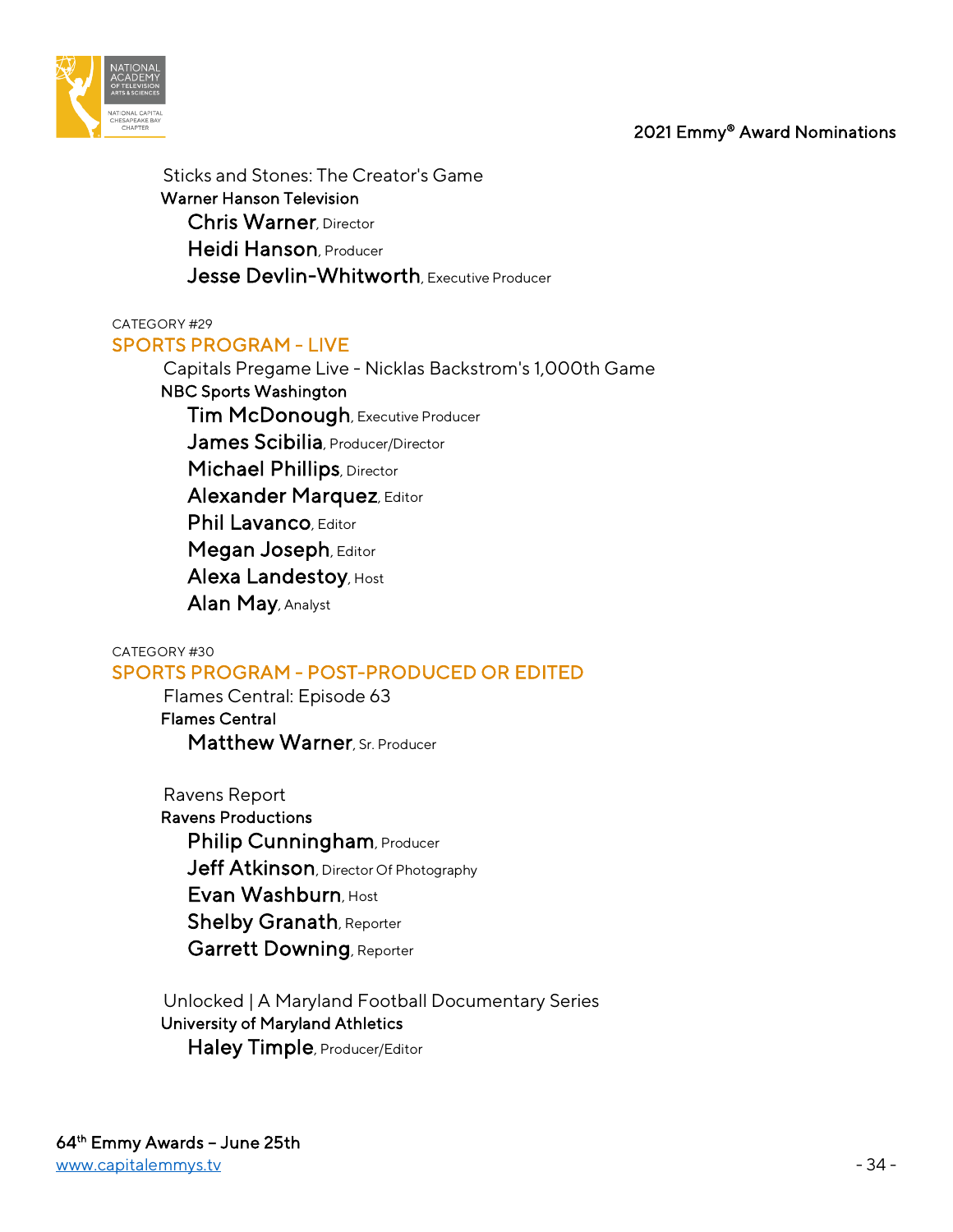

 Washington Spirit Sizzle Green Buzz Agency Adrian Hopffgarten, Producer

 Wizards Ultra Access Washington Wizards Yannick Skerritt, Producer

#### CATEGORY #31

## SPORTS - ONE-TIME SPECIAL

 34 | Len Bias Documentary University of Maryland Athletics Michael Farrell, Producer

First Four to Final Four

WTVR

**Brandy Brown, Producer** David Stotts, Director Andres Jimenez, Graphic Artist **Shannon Hopkins, Producer** Lane Casadonte, Host Sean Robertson, Host Jeremiah Banks, Photographer

From Nicklas to N1ky

 Monumental Sports & Entertainment Stephanie De Lancey, Producer

 Inside Ravens Rookie Camp Ravens Productions Eddie Coughlan, Director/Cinematographer Nick Modisett, Cinematographer Philip Cunningham, Editor Jack Dana Fditor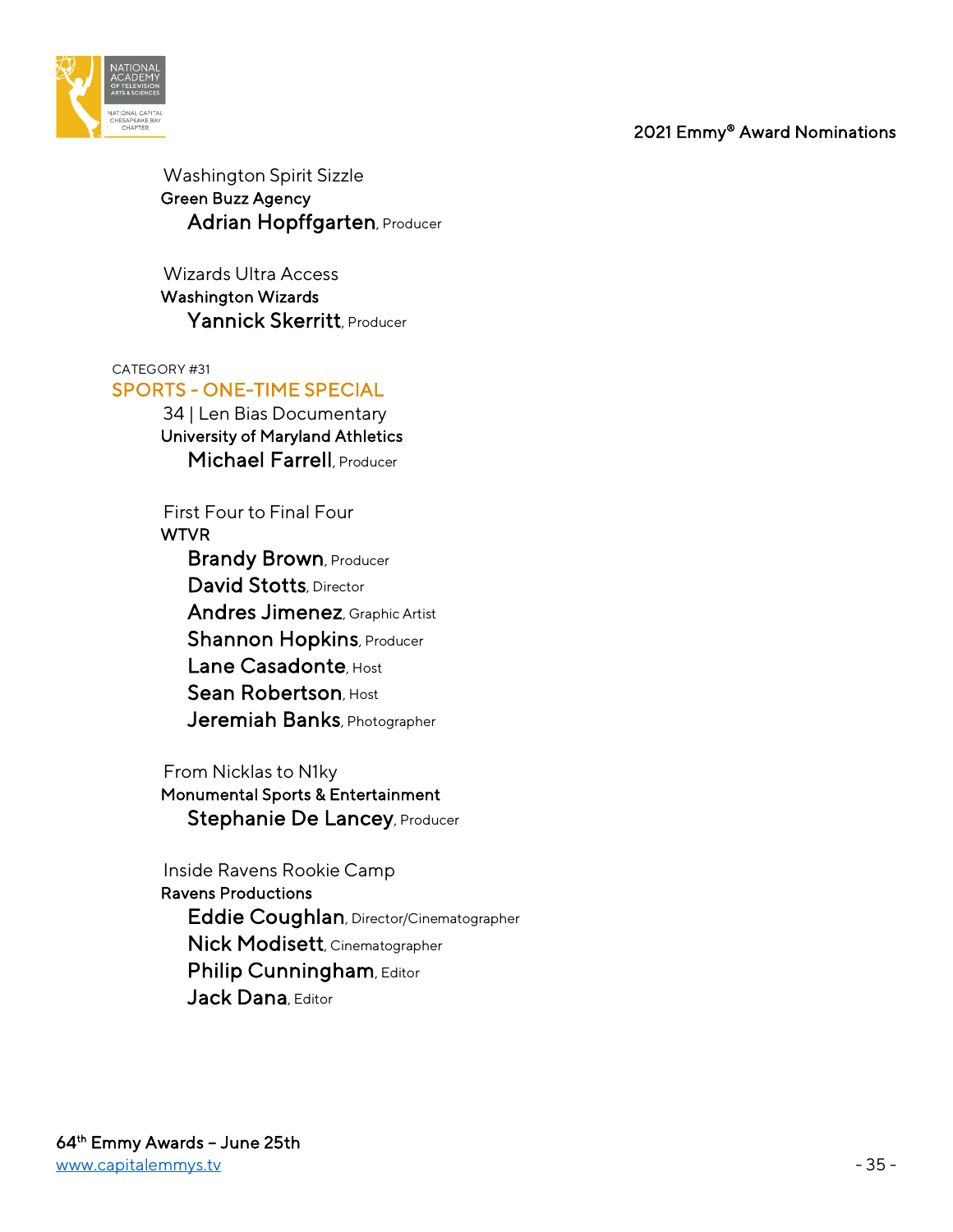

#### CATEGORY #32 LIVE SPORTING EVENT/GAME (SINGLE PROGRAM)

 Ravens Preseason Football Ravens Productions Matt Brevet, Coordinating Producer Andrew Bock, Producer Gerry Sandusky, Play By Play Rod Woodson, Analyst Mike Nolan, Analyst Evan Washburn, Sideline Reporter Michael Address, Technical Manager Scott Huffman, Technical Manager Howard Rothouse, Technical Manager

State Open of Virginia

WTVR

David Stotts, Creative Director Lane Casadonte, Producer Mike Bergazzi, Executive Producer **Brock Taylor, Technical Director** Misti Davidson, Producer **Brandon Agee, Director** Tina Harding, CG Operator **Jake Shaffer** Audio Mixer

#### CATEGORY #34A

## DOCUMENTARY - CULTURAL/TOPICAL

 Baltimore is Dying **WBFF** Alex Rever, Editor Brandi Proctor, Producer Rielle Creighton, Narrator

 Closed Doors, Open Hearts: Nursing Homes and COVID-19 American Health Care Association Abigail Barreto, Producer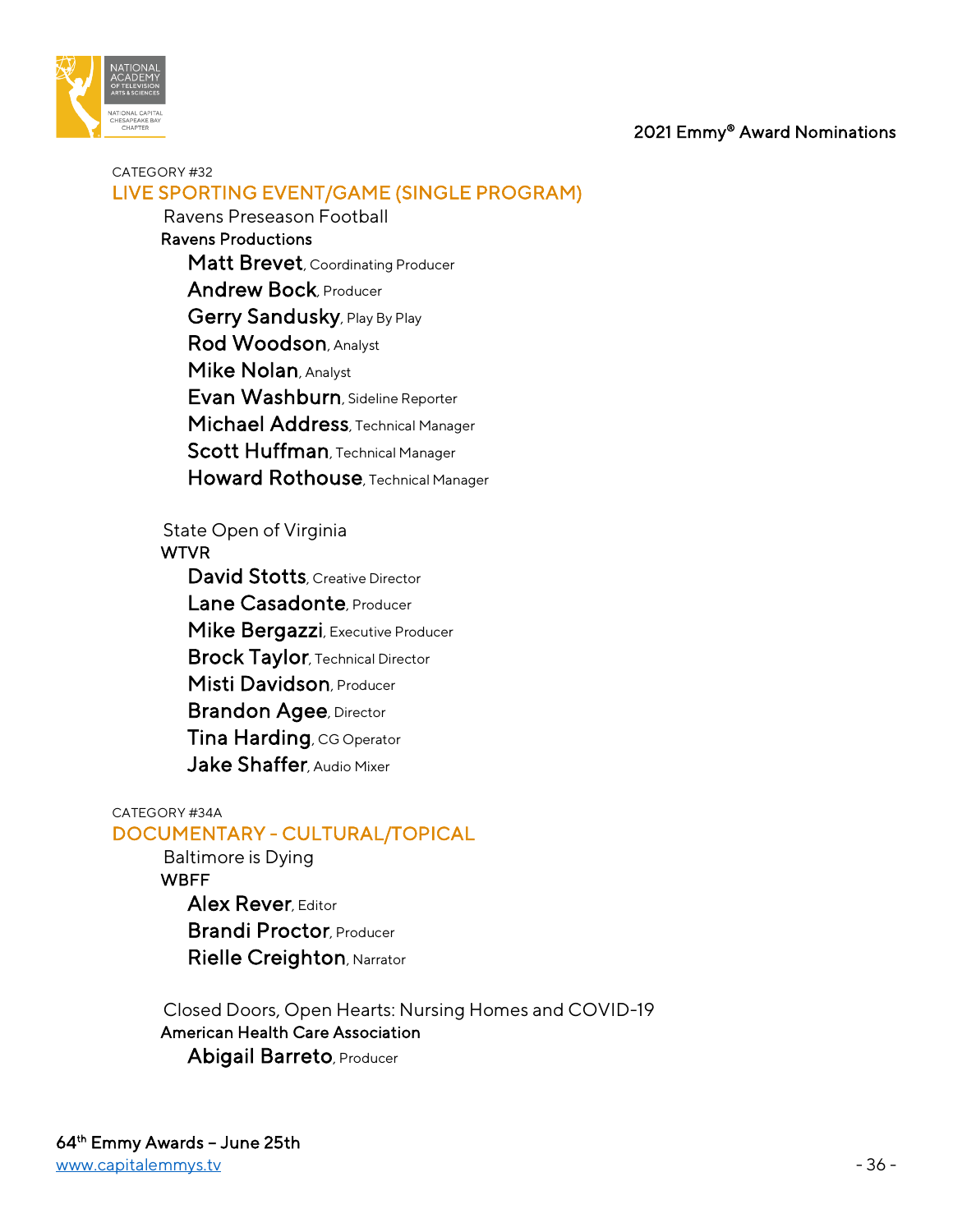

 Common Grounds? UVa Center For Politics Glenn Crossman, Producer Molly Hayes, Assistant Director Larry J. Sabato, Producer Raed Gilliam, Director

 The Pins of Madeleine Albright Events DC Jack Gordon, Editor Emma Barcklow, Executive Producer

### CATEGORY #34B DOCUMENTARY - HISTORICAL

 How the Monuments Came Down Field Studio Hannah Ayers, Director/Producer/Editor Lance Warren, Director/Producer/Editor

### CATEGORY #35A

## INFORMATIONAL/INSTRUCTIONAL - SHORT FORM CONTENT (UP TO 10 MINUTES)

 Outdoors Maryland: An Awakening Underfoot Maryland Public Television Stefanie Robey, Producer

 Virginia Department of Corrections - Peer Recovery Specialist Initiative Bookend Creative Michael Park, Producer Victor Nash, Cinematographer Remi Cox, Editor

CATEGORY #36

### INTERVIEW/DISCUSSION

 7News On Your Side Town Hall: Celebrating Hispanic Heritage Month WJLA

 Rebecca McDevitt, Executive Producer Michelle Marsh, Anchor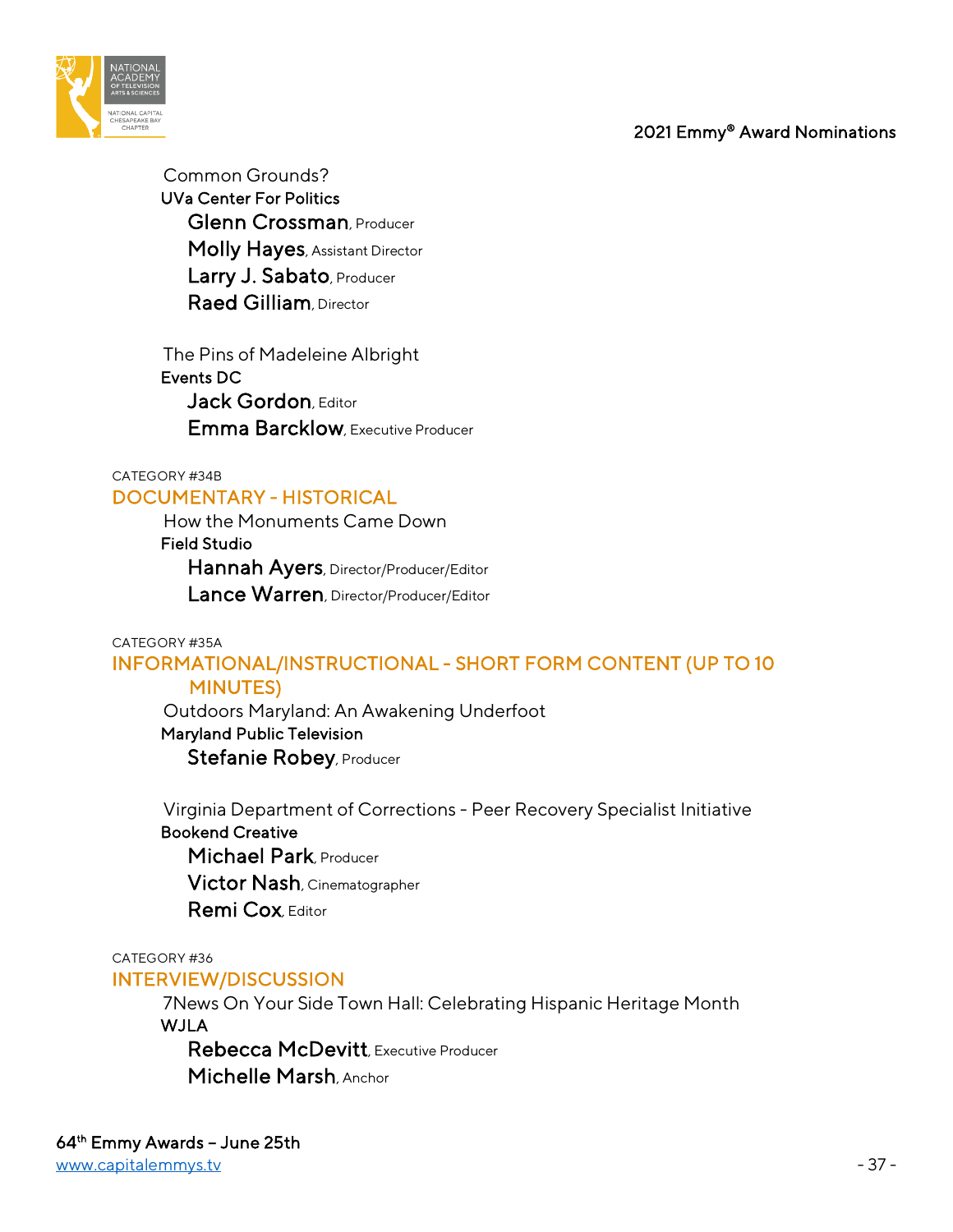

 In Person with David Rubenstein Maryland Public Television Frank Batavick, Producer

 SCENE Interviews With Tommy McFLY WRC Tommy McFLY, Reporter/Editor Haleigh Hoffman, Producer

 The Chesapeake Bay Summit 2021 Maryland Public Television Sarah Sampson, Producer Frank Batavick, Executive Producer

#### CATEGORY #37A MAGAZINE PROGRAM (SINGLE PROGRAM)

 Curate: Season 6 Episode 8 **WHRO**  Neil Grochmal, Producer/Videographer/Editor Kendrick Hopkins Jr., Producer/Videographer/Editor Mike Diller, Producer/Writer

 Destination Maryland Maryland Public Television Sarah Sampson, Producer Frank Batavick, Executive Producer

 Efecto Naím NTN24 Moisés Naím, Director/Host Valeria Massarelli, Producer Golda Fogel, Producer Alexandra Colón-Amil, Executive Producer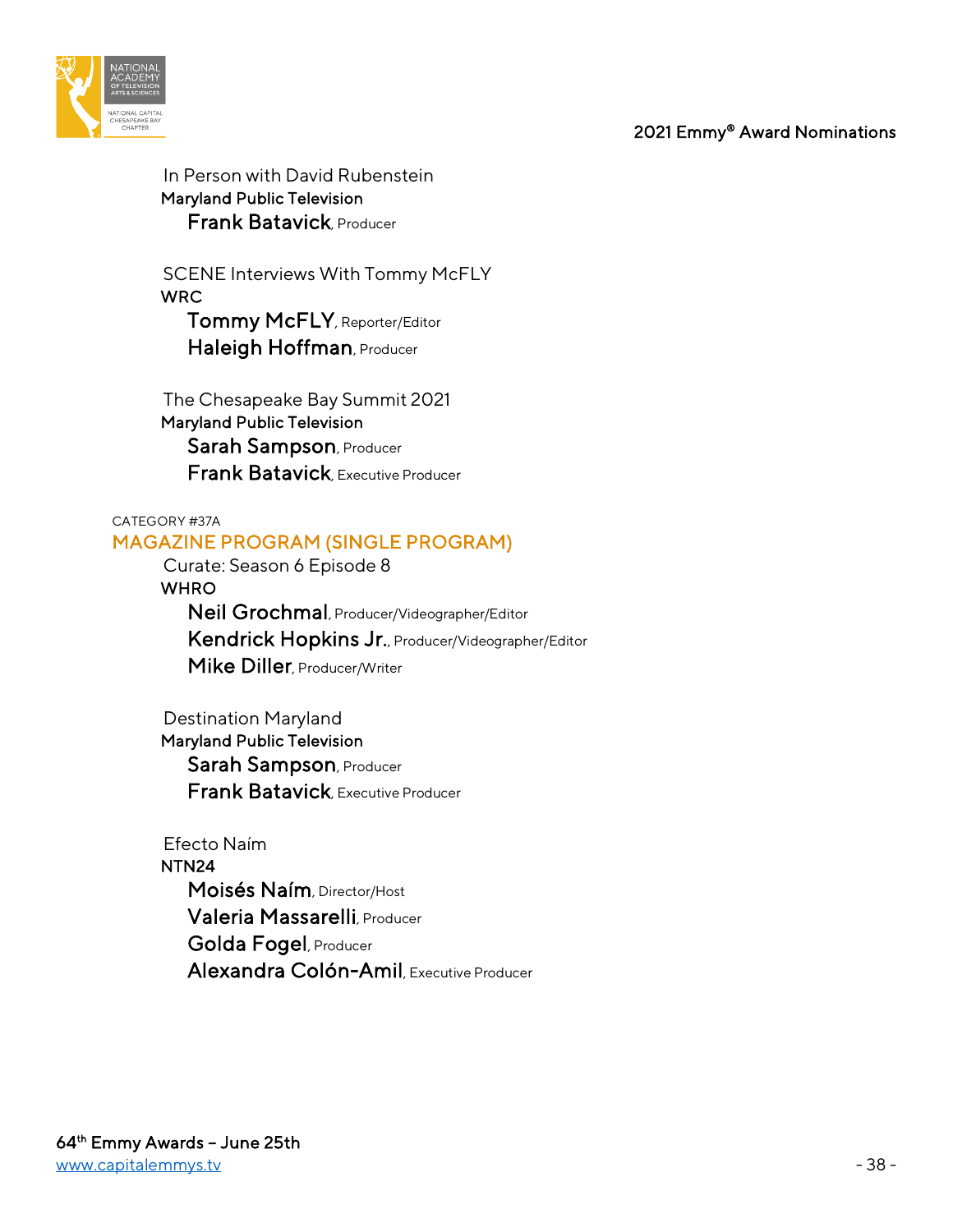

 Especial del Mes de la Herencia Hispana Montgomery Community Media Andrea Sarralde, Anchor/Reporter/Producer Michael Hernandez, Co-Anchor/Reporter Nic Rhule, Photographer Robert Rutledge, Photographer David Michael Berman, Editor Dion Sessions Jr, Photographer

 Made in Maryland Maryland Public Television John Paulson, Producer Frank Batavick, Executive Producer

 Maryland Farm & Harvest Episode 808: The Small Things Maryland Public Television

Joseph Ligo, Series Producer/Director Harpreet Kaur, Producer

 Outdoors Maryland Episode 3303 Maryland Public Television Sarah Sampson, Series Producer Stefanie Robey, Segment Producer Robert Ferrier, Segment Producer

 T44 Especial de Navidad por la Comunidad Telemundo 44/WZDC Abimael Lisboa, Producer Janette Luviano, News Director Omar Garcia, Videographer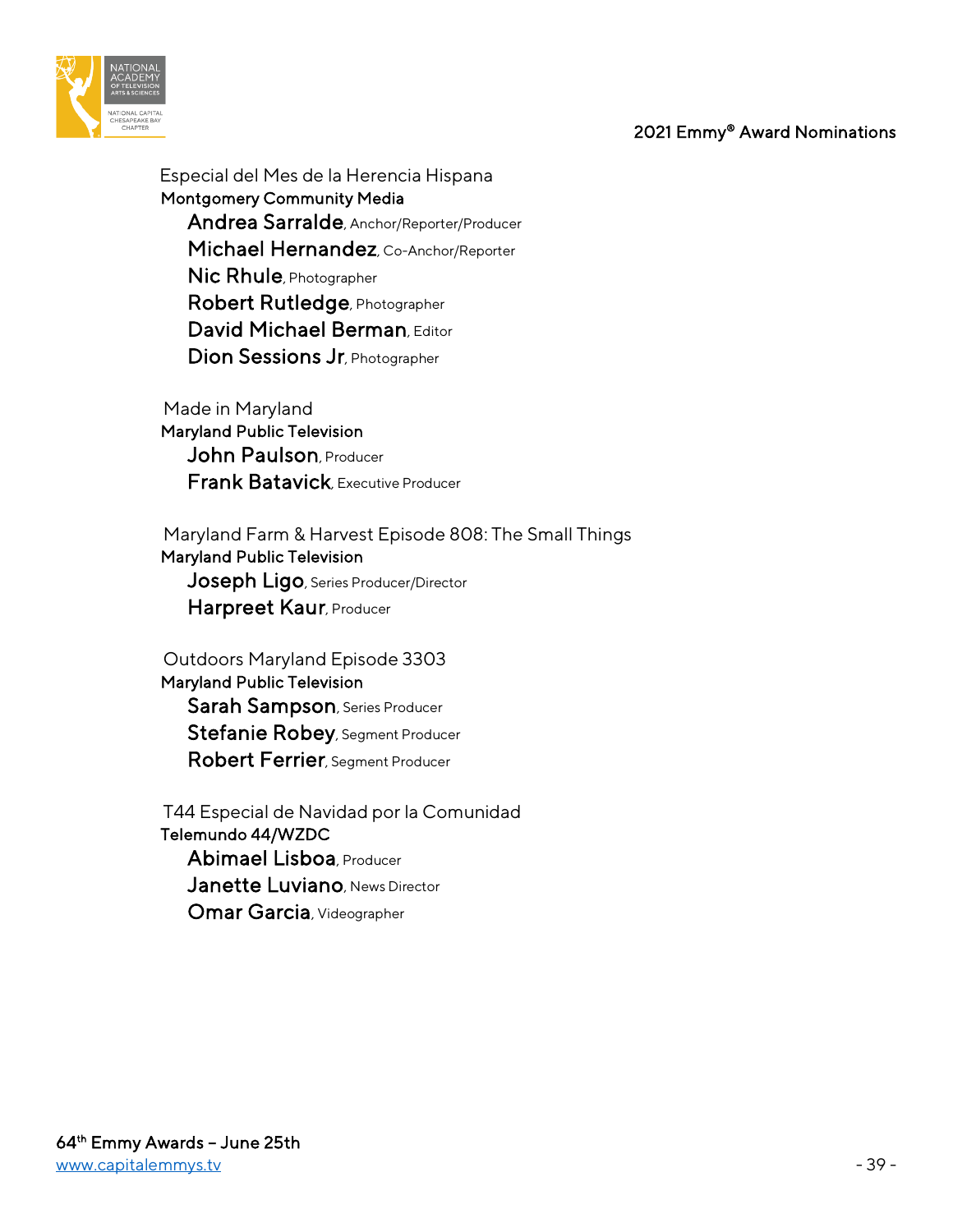

#### CATEGORY #38A PUBLIC AFFAIRS PROGRAM (SINGLE PROGRAM)

 "Project CommUNITY: Building a Better Baltimore" **WBAL** 

Jerome Chester, Executive Producer/Producer Don Horner, Director Jason Newton, Host Kai Reed, Host

 Black History Oratory Competition Special WJZ

Jeanie Starr, Executive Producer

 City in Crisis: Fells Point of no return? WBFF Mary Bubala, Moderator

Mikenzie Frost, Reporter

#### CATEGORY #38B PUBLIC AFFAIRS PROGRAM (SERIES)

 Project Baltimore: Traumatized Teachers **WBFF** Carolyn Peirce, Executive Producer

Chris Papst, Investigative Reporter

Dwayne Myers, Photojournalist

Jed Gamber, Photojournalist

Ray Rogowski, Investigative Producer

CATEGORY #39A

## CHESAPEAKE HERITAGE - SHORT FORM CONTENT

 Gordon Campbell **WHRO** Neil Grochmal, Producer/Videographer/Editor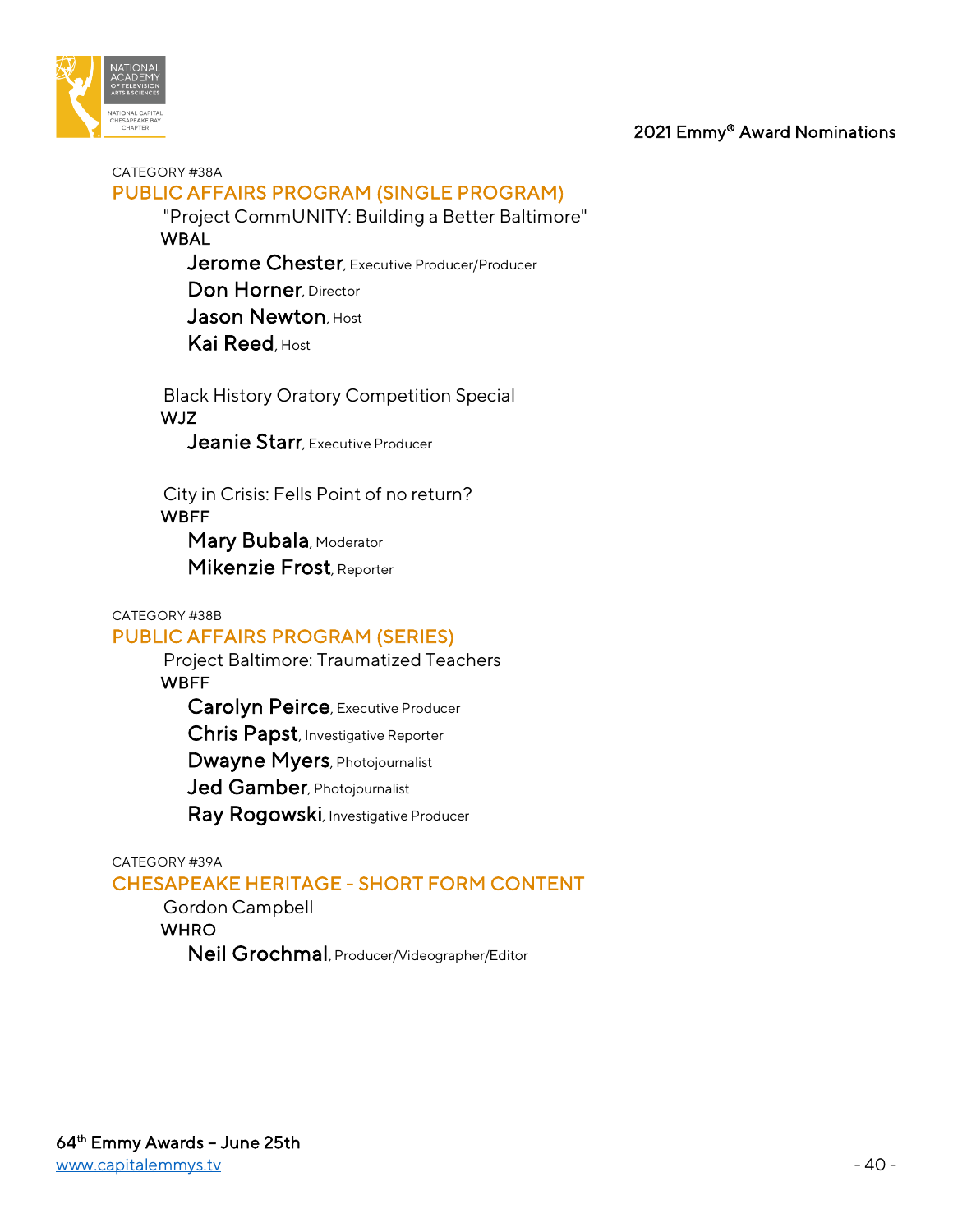

#### CATEGORY #39B CHESAPEAKE HERITAGE - LONG FORM CONTENT

 Creatures of the Chesapeake Maryland Public Television Sarah Sampson, Producer Frank Batavick, Executive Producer

 Unforgettable Stories of the Chesapeake Bay WUSA9 Adam Longo, Executive Producer

#### CATEGORY #40A

## ARTS/ENTERTAINMENT - SHORT FORM CONTENT (UP TO 10 MINUTES)

 Arte Latino en la Casa Blanca Montgomery Community Media Andrea Sarralde, Producer Nicholas Rhule, Editor Robert Rutledge, Cameraman

 Maryland Farm & Harvest: Crops on Canvas- Plein Air Easton Maryland Public Television

Harpreet Kaur, Producer

 Mascon Leather **WHRO** 

Kendrick Hopkins Jr., Director/Videographer/Editor

 Megan Wynne **WHRO** Brandon Nance, Producer/Editor

 Ramblin' Randy **WHRO** Mark Atkinson, Director/Videographer/Editor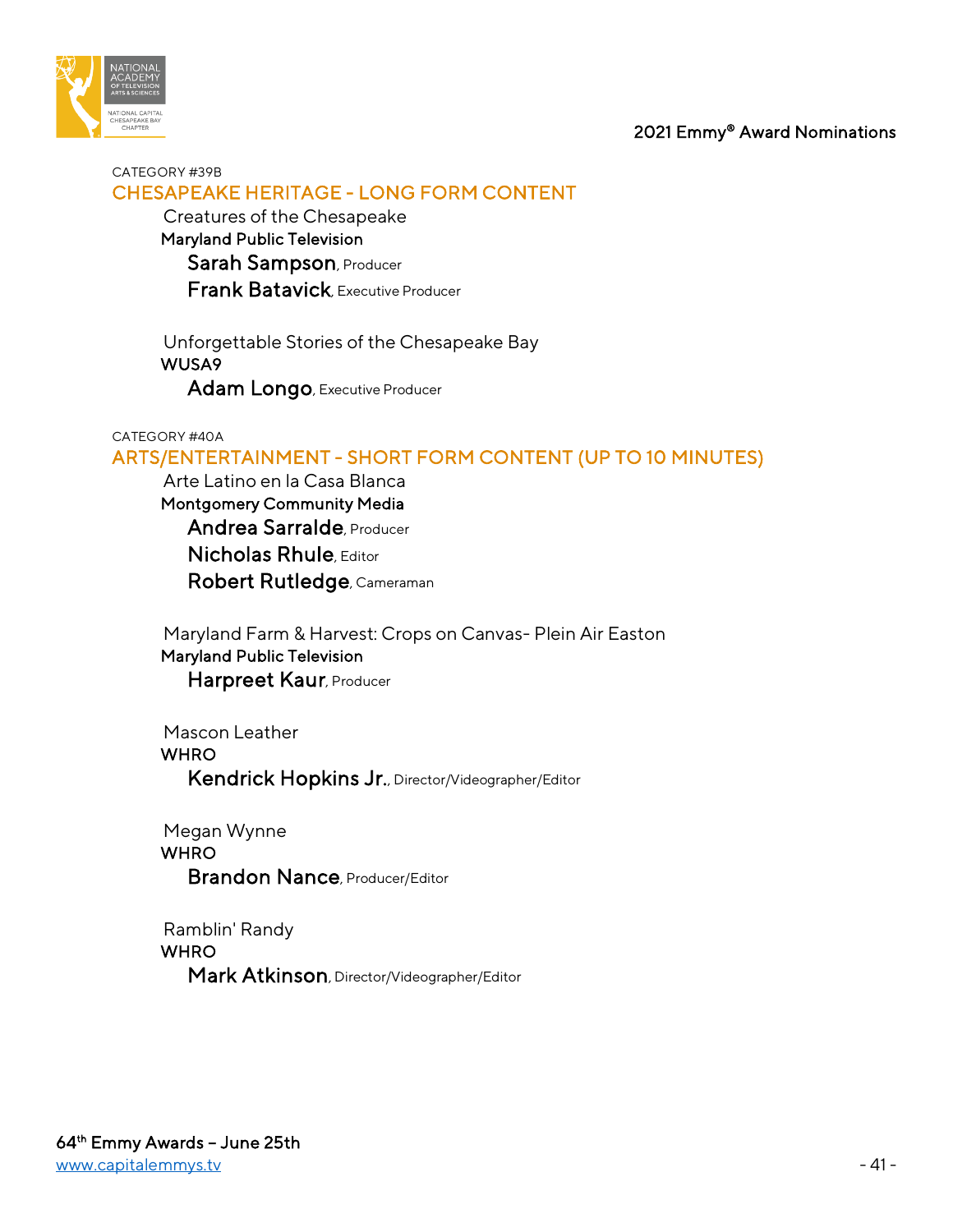

 Ronald J. Walton - Walton Gallery, Petersburg, VA Bookend Creative Michael Park, Producer Joanne Williams, Executive Producer Victor Nash, Cinematographer

 WETA Arts - Curator, Architect of the Capitol **WETA** Judy Meschel, Producer Glenn Baker, Executive Producer

#### CATEGORY #40B

ARTS/ENTERTAINMENT - LONG FORM CONTENT (LONGER THAN 10 MINUTES)

 After Midnight Signature Theatre Jared Grimes, Director

 Daniel J. Watts' The Jam: Only Child Signature Theatre Daniel Watts, Writer/Performer

 Detroit '67 Signature Theatre Candis Jones, Director

 Making Menuhin: A Documentary VPM Paul Roberts, Producer/Director

 Music that Travels Through Space National Philharmonic Jim Kelly, Executive Producer Kyle Schick, Producer Andy Brattain, Producer **Tim Parsons**, Director Of Photography Matthew Crosland, Production Designer Laura Colgate, Producer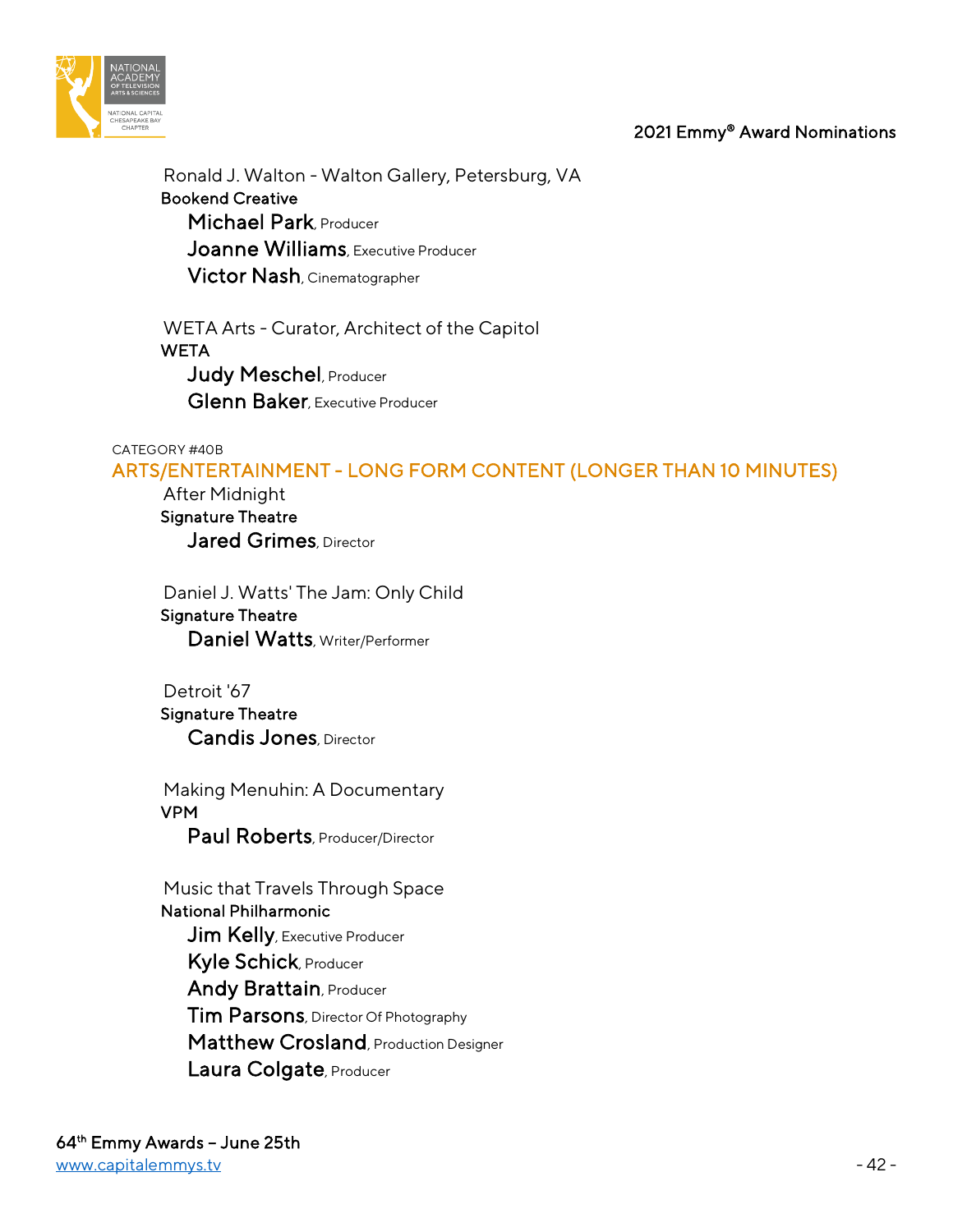

#### CATEGORY #41A BUSINESS/CONSUMER - SHORT FORM CONTENT (UP TO 10 MINUTES)

 Maryland Farm & Harvest: Immigrant Farmers Put Down New Roots Maryland Public Television Stefanie Robey, Producer

CATEGORY #42A

## CRIME - SHORT FORM CONTENT (UP TO 10 MINUTES)

Ser Policía en el Condado de Montgomery

 Montgomery Community Media Andrea Sarralde, Reporter/Producer Robert Rutledge, Photographer David Michael Berman, Editor

CATEGORY #42B

## CRIME - LONG FORM CONTENT (LONGER THAN 10 MINUTES)

Breaking the glass ceiling

#### **WBFF**

Maxine Streicher, Reporter

Philip Dupont, Photojournalist

 Unsolved Henrico: Starquay Spruill Death - 2018 Henrico County Television Gene Byard, Producer Steven Dunn, Producer

 Virginia Beach Cold Case Files: Episode 2 - Missing Granddad City Of Virginia Beach Kory Smith, Producer/Director/Editor

#### CATEGORY #43A

DIVERSITY/EQUITY/INCLUSION - SHORT FORM CONTENT (UP TO 10 MINUTES)

### Artesanas

Maryland Public Television

Amy Oden, Producer/Director/Editor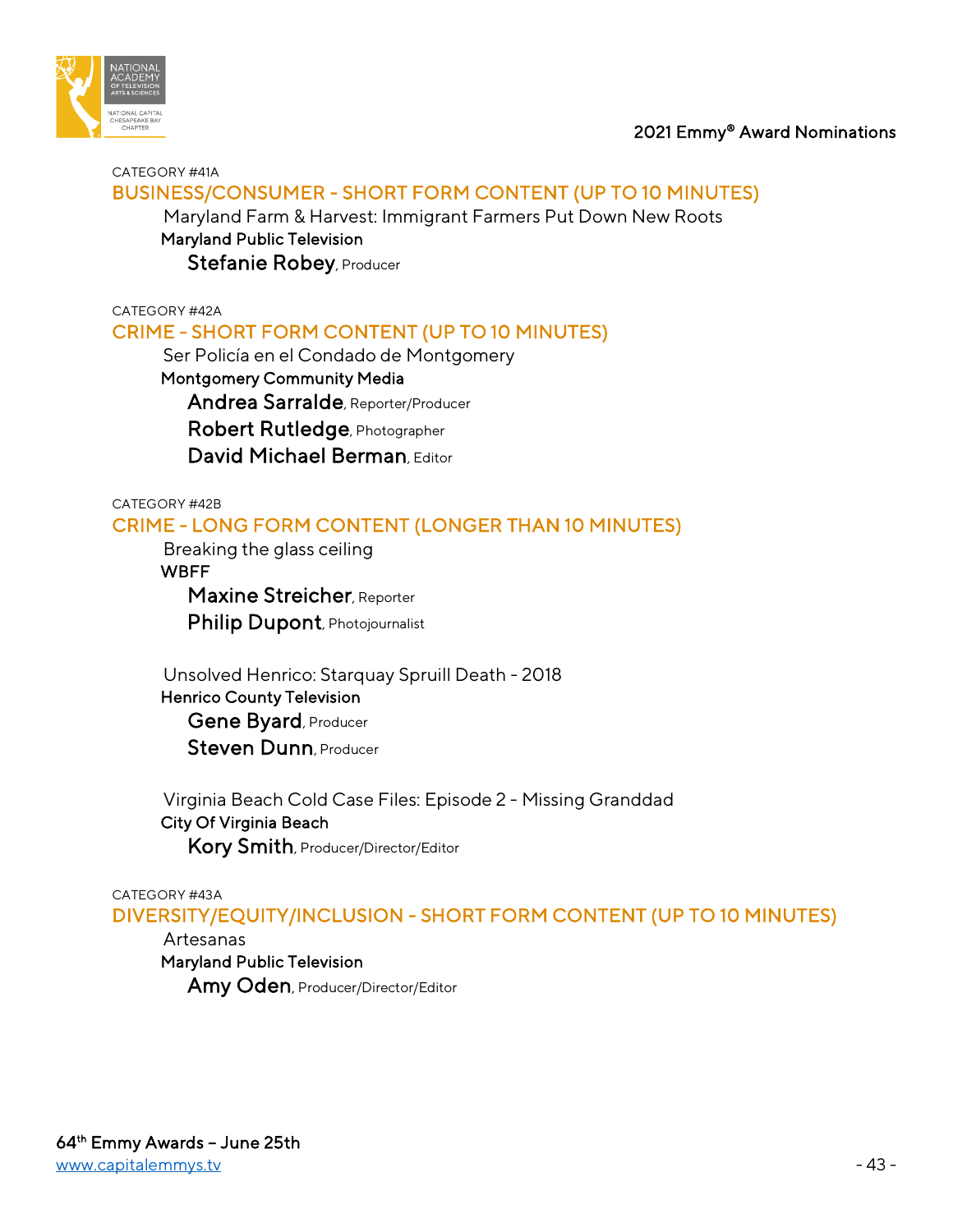

 Breaking Barriers Consortium Of Military Veterans In Media & Consulting Riccoh Player, Executive Producer Rick Robinson, Director

 Freeman Vines **WHRO**  Lisa Godley, Producer/Writer Neil Grochmal, Videographer/Editor

 Pocahontas Island - Petersburg, VA Bookend Creative Michael Park Producer Joanne Williams, Executive Producer Victor Nash, Cinematographer

 We Hold These Truths To Be Southeast Boy Productions LLC / ANACOSTIA Anthony Anderson, Executive Producer Lora Lee Producer Wil Lash, Producer Rolfini Whidbee Producer Pasha Diallo, Producer Alexis Smith, Producer Antonio Harrison Jr., Producer Spencer Bruttig, Producer

 ¿Qué Significa ser Afro-Latino? Montgomery Community Media Andrea Sarralde, Producer Nicholas Rhule, Cameraman/Editor Robert Rutledge, Cameraman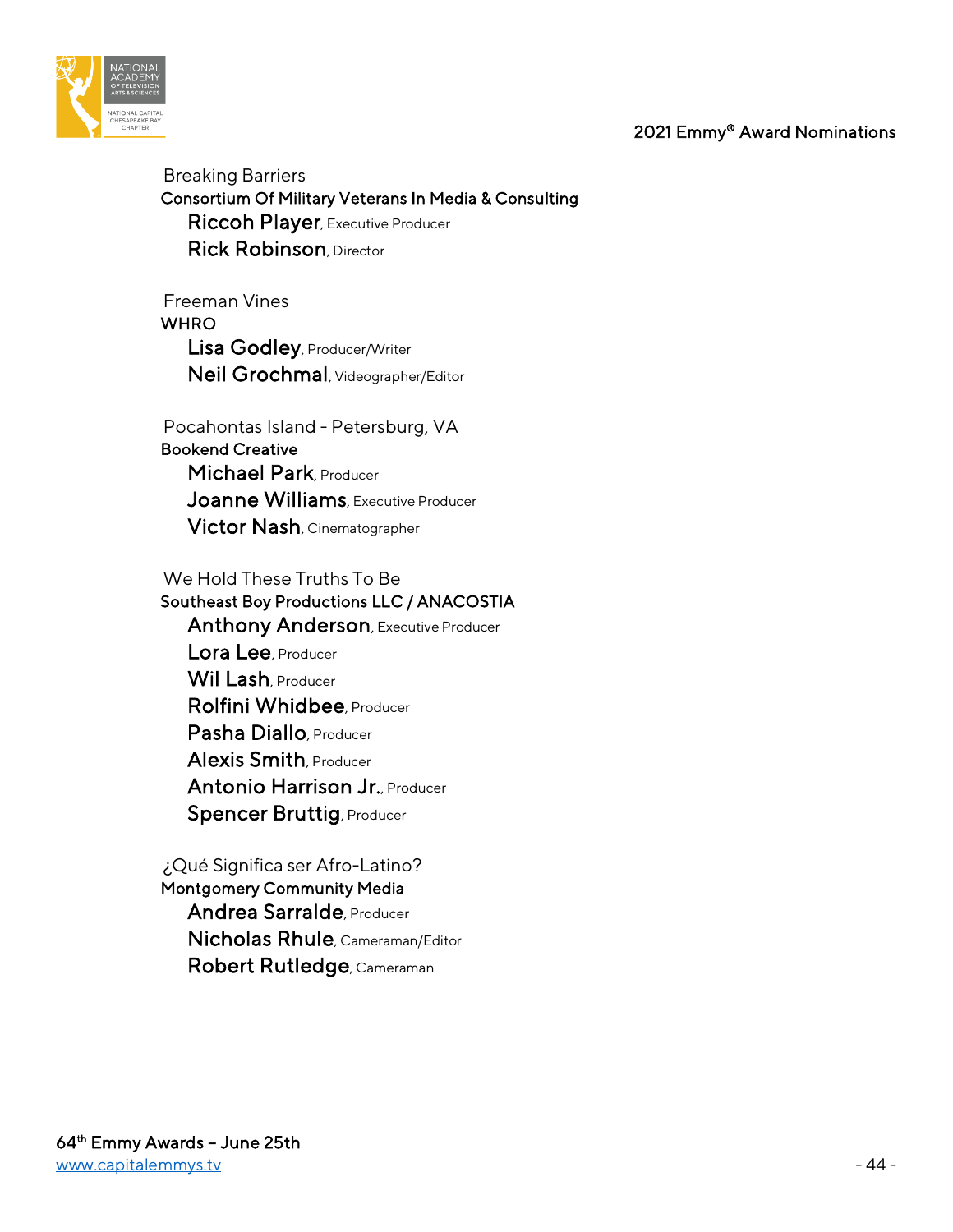

#### CATEGORY #43B

## DIVERSITY/EQUITY/INCLUSION - LONG FORM CONTENT (LONGER THAN 10 MINUTES)

 Black Lives Matter: Before & After WDCW Fran Murphy, Producer/Writer

Jenna Converse, Photographer/Editor James Byrne, Executive Producer

 Inequality in America: Tackling the Rise in Anti-Asian Hate **WRC** 

Eun Yang, Producer Aimee Cho, Multimedia Journalist Mark Stephens, Producer Teneille Gibson, Multimedia Journalist Arun Raman, Editor

 Mending Walls 19Red Pam Hervey, Producer Todd Hervey, Producer George Parker, Associate Producer Hamilton Glass, Co-Producer

 Mi familia Bravo Films Silvana Quiroz, Executive Producer Nestor Bravo, Director Daniel Martinez, Videographer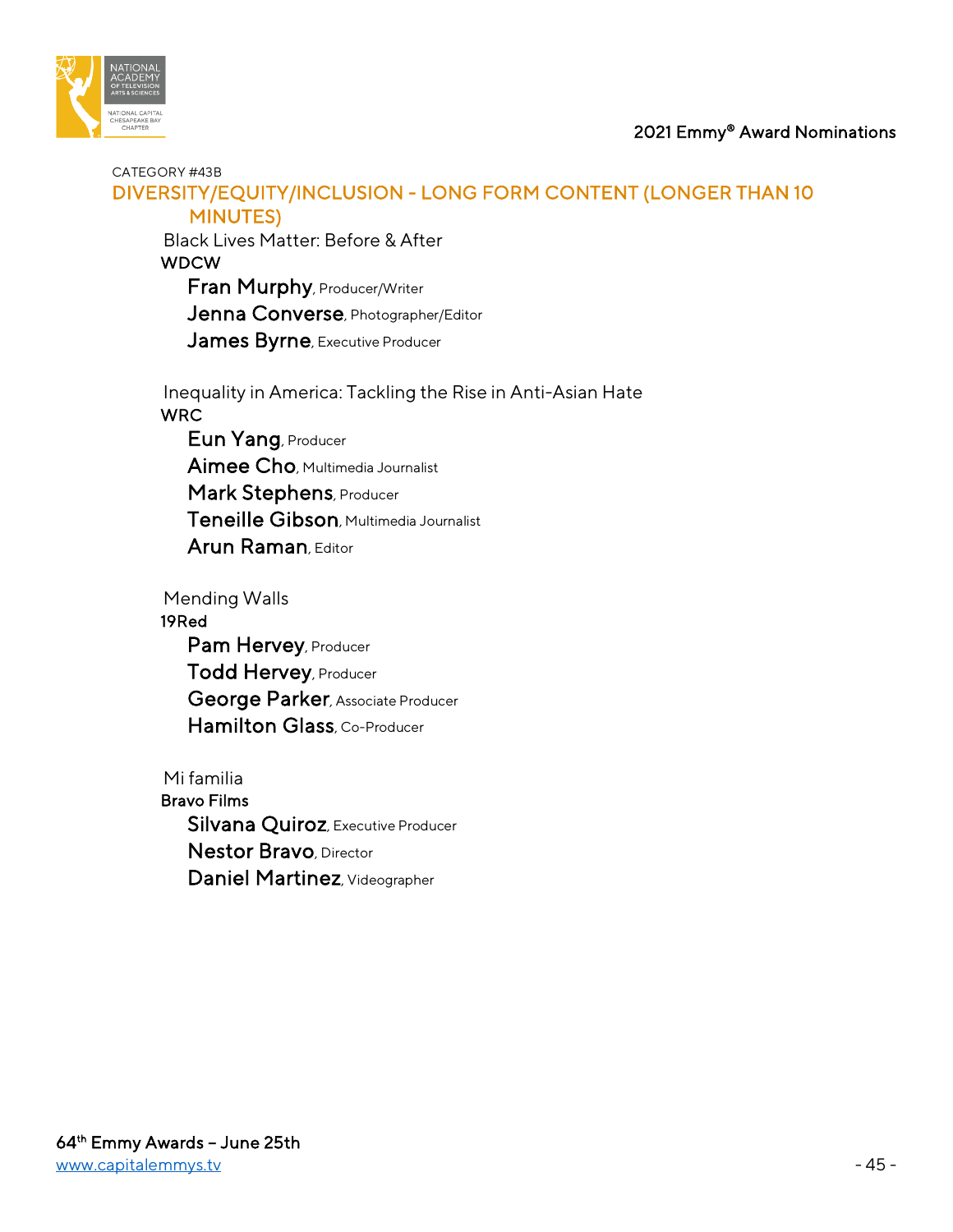

MLK Community Leaders Awards

**WTVR**  Misti Davidson, Producer Rob Cardwell, Host Cheryl Miller, Host David Stotts, Director Brandy Brown, Senior Creative Service Producer/Executive Producer/Editor Rob Byrne, Senior Graphic Artist/Design Director **Brian Bullock, Producer**  Felicia Cosby, Producer Ryan Pace, Photographer

 WETA Arts - October, 2021 **WETA** Judy Meschel, Producer **Glenn Baker**, Executive Producer

#### CATEGORY #44A

## EDUCATION/SCHOOLS - SHORT FORM CONTENT (UP TO 10 MINUTES)

 PG13 Web Series Visionary Media Productions David Owens, Executive Producer Alan Gaffere, Director Of Videography/Producer Jamann Coles, Production Assistant Taelor Clay, Production Assistant

 What's Bugging You: Tails of the Luna Moth VPM Mason Mills, Producer Paul Roberts, Producer Debbie Mickle, Producer

Steve Clark, Producer/Host

Arthur Evans, Producer/Host

David Vinson, Animator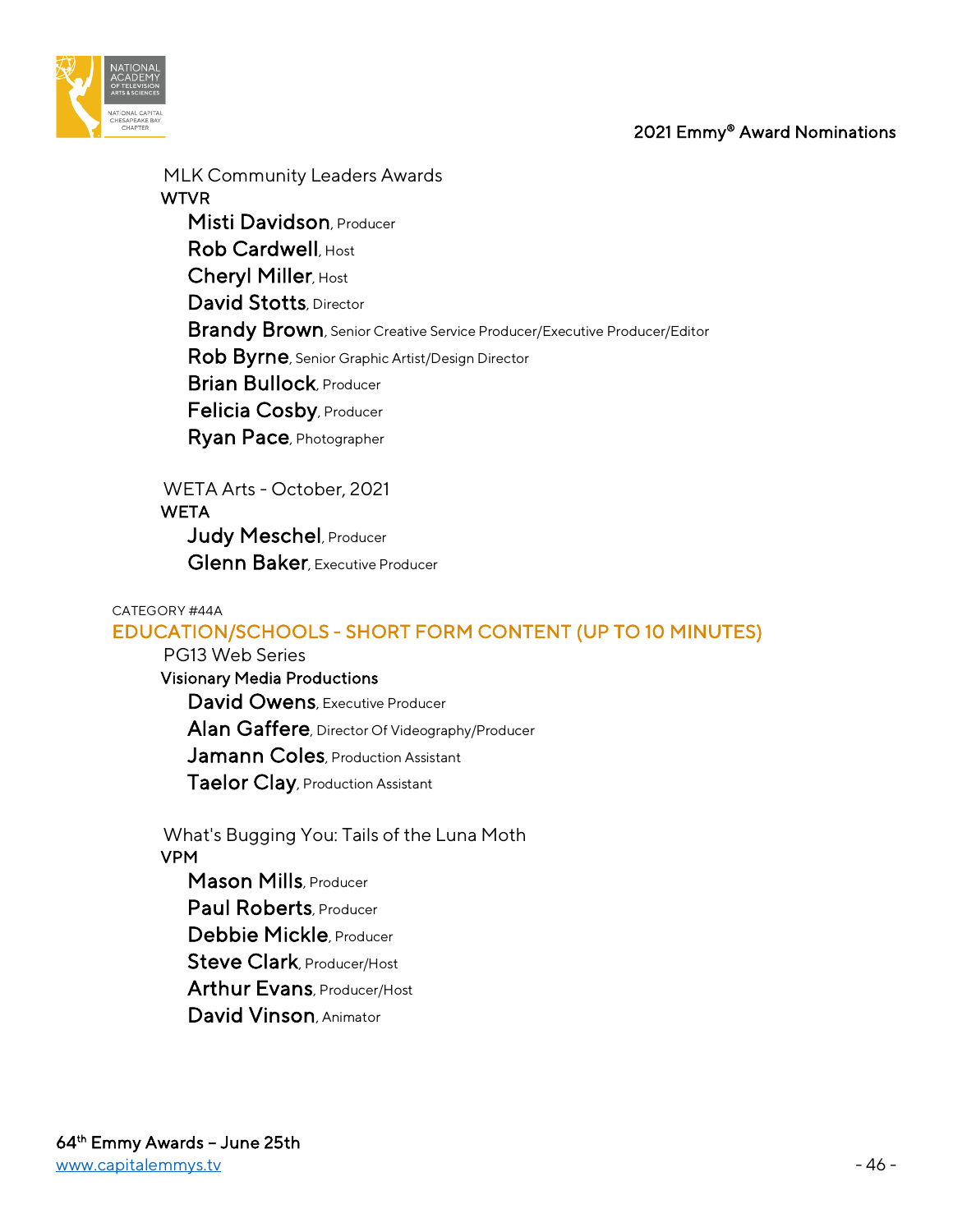



CATEGORY #44B

# EDUCATION/SCHOOLS - LONG FORM CONTENT (LONGER THAN 10 MINUTES)

DCPS Anacostia High School Redesign Documentary

LAI Video

James Favata, Director Tori Furphy, Producer Sonya Soloway, Executive Producer Jun Young Yang, Director Of Photography

 Project Baltimore: The Bus Bust **WBFF**  Carolyn Peirce, Executive Producer Chris Papst, Investigative Reporter Dwayne Myers, Photojournalist Jed Gamber, Photojournalist Ray Rogowski, Investigative Producer

#### CATEGORY #45A

# HEALTH/MEDICAL - SHORT FORM CONTENT (UP TO 10 MINUTES)

A Story of Patients

**WHRO** 

Kendrick Hopkins Jr., Director/Videographer/Editor

 CJ Daniels: From Test to Testimony Flames Central

Emily Austen, Producer

Love for Lochlin

 The Frederick Scanner Cherry Graziosi, Executive Producer De'von Wellesley, Director **Brandon Chapman, Executive Producer** 

Not Worth the Risk

 The Frederick Scanner Cherry Graziosi, Executive Producer De'von Wellesley, Director Brandon Chapman, Executive Producer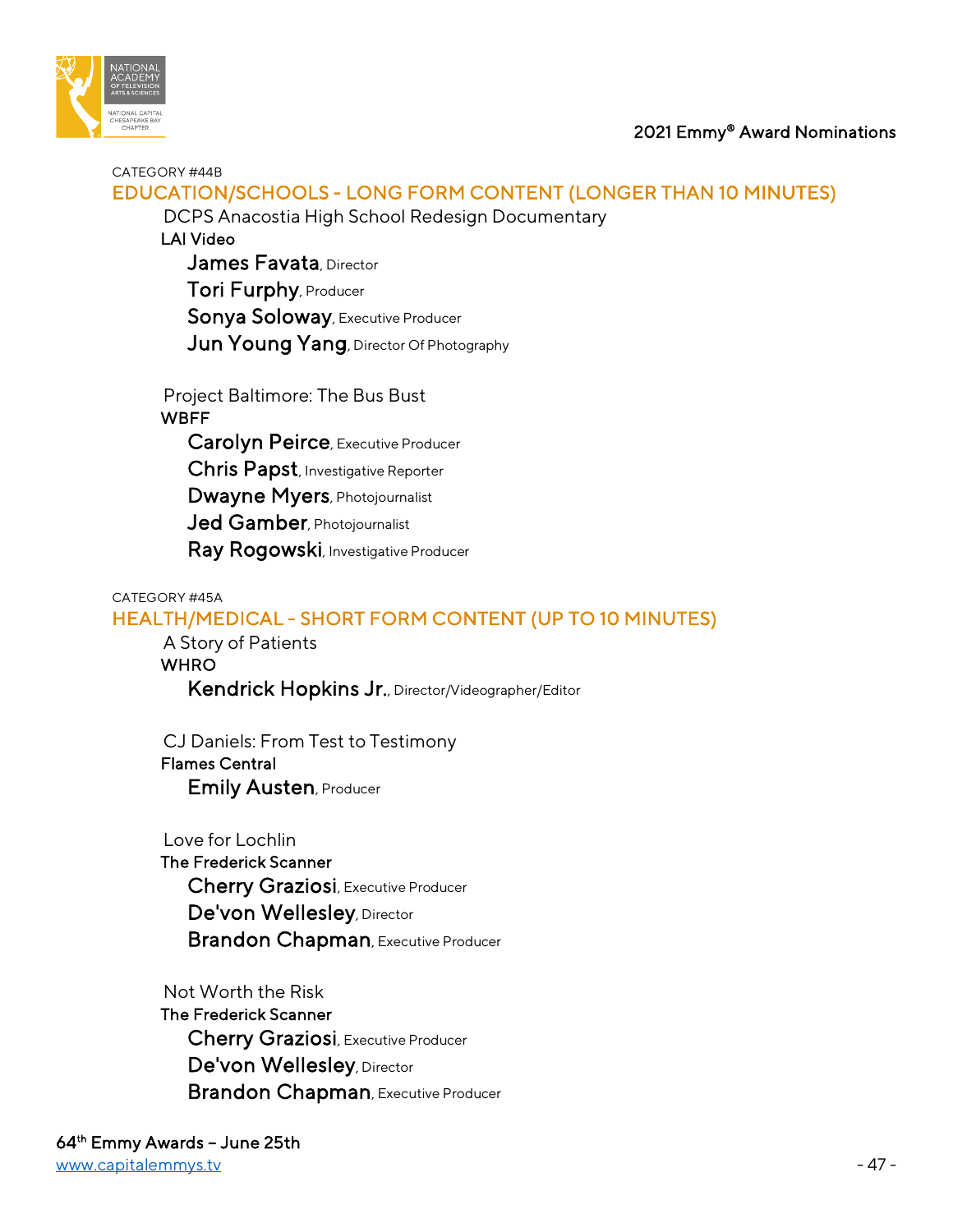

 The Make-A-Wish Foundation | Magic Delivered Amidst a Pandemic Green Buzz Agency **Brittany Brown, Producer** 

CATEGORY #45B

HEALTH/MEDICAL - LONG FORM CONTENT (LONGER THAN 10 MINUTES)

 Alzheimer's: What You Can Do VPM Mason Mills, Producer

Paul Roberts, Producer

Cirugía que Transforma Vidas

 Emerson Diversity Health Foundation Fabian Sandoval, Host Audrey Escobedo-Escotto, Co-Host Ruth Yubitza Vega, Producer Julio Cesar Estay, Director Andrea Sarralde, Executive Producer Gianclaudio Angelini, Cameraman

 The Patients vs. Perwaiz **WAVY** Jason Marks, Reporter Kevin Romm, Producer/Photojournalist Adrienne Mayfield, Executive Producer

### CATEGORY #46A

## HISTORICAL/CULTURAL - SHORT FORM CONTENT (UP TO 10 MINUTES)

Ali in Washington

**WETA**  Frank Carroll, Director/Producer/Editor Antoinette Thompson, Videographer/Graphics

 Buried History: First Baptist Church **WHRO**  Lisa Godley, Producer/Writer Brandon Nance, Editor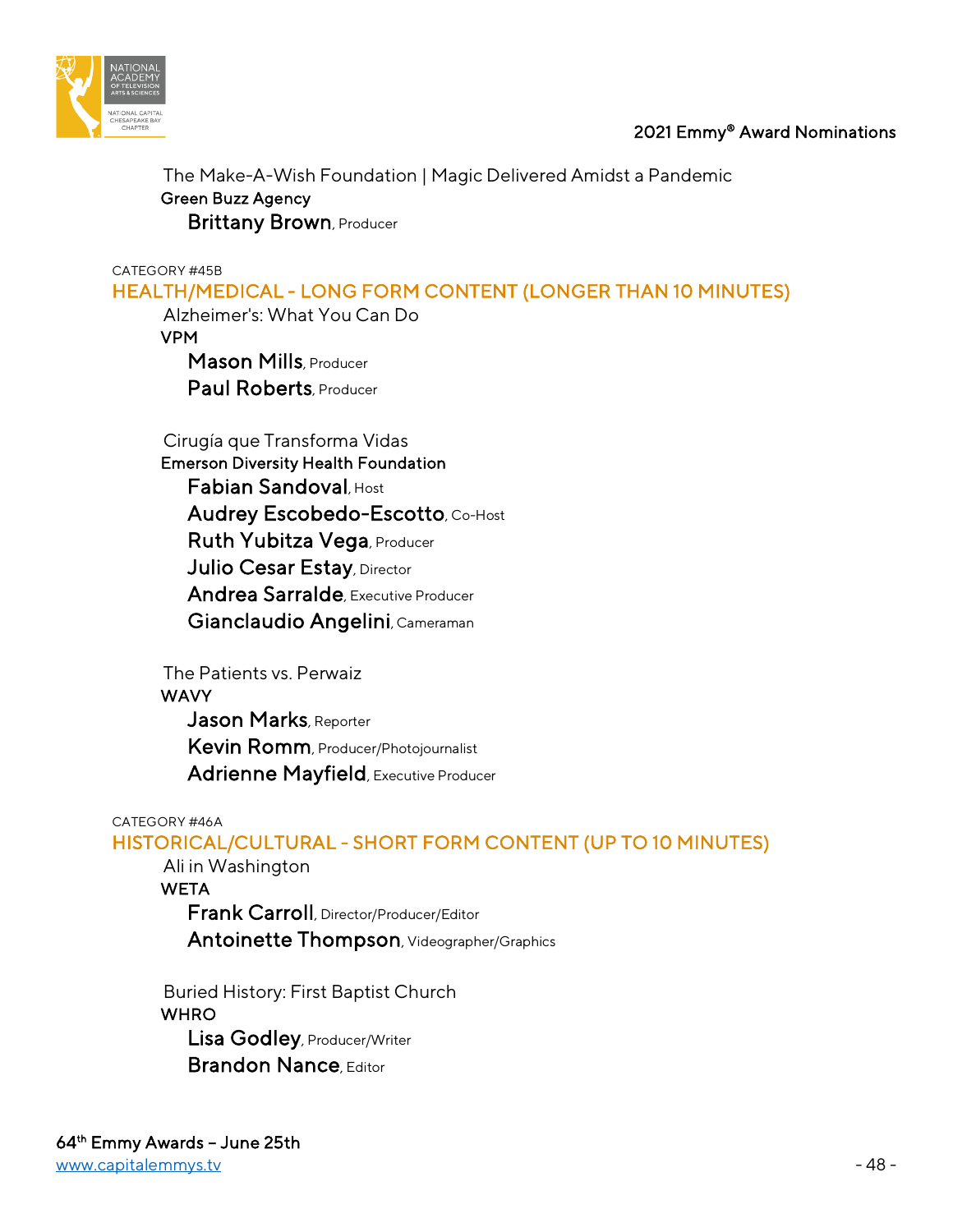

 Embassy Chef Challenge | Afghanistan Events DC Jesse Devlin-Whitworth, Executive Producer Miguel MiG Martinez, Producer Jamie Sisley, Director

 First Baptist Church - Petersburg, Virginia Bookend Creative Michael Park, Producer/Editor Victor Nash, Cinematographer Joanne Williams, Executive Producer

 Hometowns | Episode 1 - River and Rails Blue Ridge PBS Jacob Dellinger, Director Spencer Roberts, Editor

 Outdoors Maryland: An Epoch Unearthing Maryland Public Television Robert Ferrier, Segment Producer

 Stories and Stones The Frederick Scanner De'von Wellesley, Director Cherry Graziosi, Executive Producer Brandon Chapman, Executive Producer

 The History of the Box Alarm District Of Columbia Fire And EMS Department Crystal Mullings, Videographer/Producer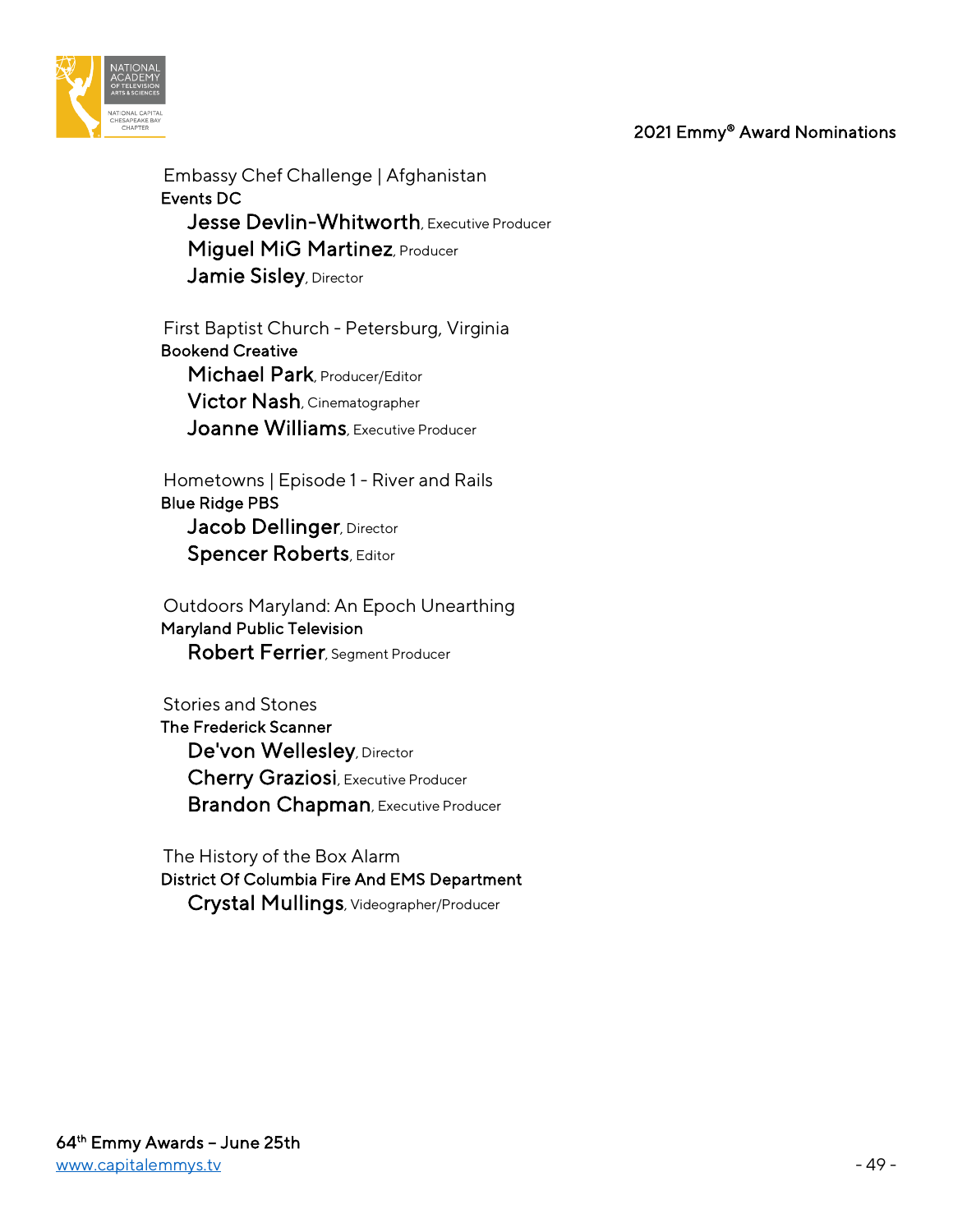

### CATEGORY #46B HISTORICAL/CULTURAL - LONG FORM CONTENT (LONGER THAN 10 MINUTES)

 Bateau On The James LIICO SOUND STUDIO **Anthony Parson, Director** Christopher Lee, 1st AC Arreal Parson, Creative Director

 Odessa's Reign ARound Robin Production Company Robin Nicole Hamilton, Producer/Director Ed Reinsel, Photographer

 Quiet Storm: Melodies, Moods & Mixes of Melvin Lindsey WRC

 Teneille Gibson, Producer/Photographer/Writer Tracee Wilkins, Reporter Erin Panell, Motion Graphics Designer Vincent Lattanzio, Executive Producer Jeremy Berg, Motion Graphics

 Roots of Peace Pendragwn Productions Jon Michael Shink, Executive Producer Michael Skinner, Executive Producer

 State Circle: 9/11 Twenty Years Later Maryland Public Television Mark Keefer, Producer Jeff Salkin, Host/Anchor Roxana Bardan, Associate Producer Rob Michaud, Editor

 WETA Arts - Little Liberty **WETA** Judy Meschel, Producer Glenn Baker, Executive Producer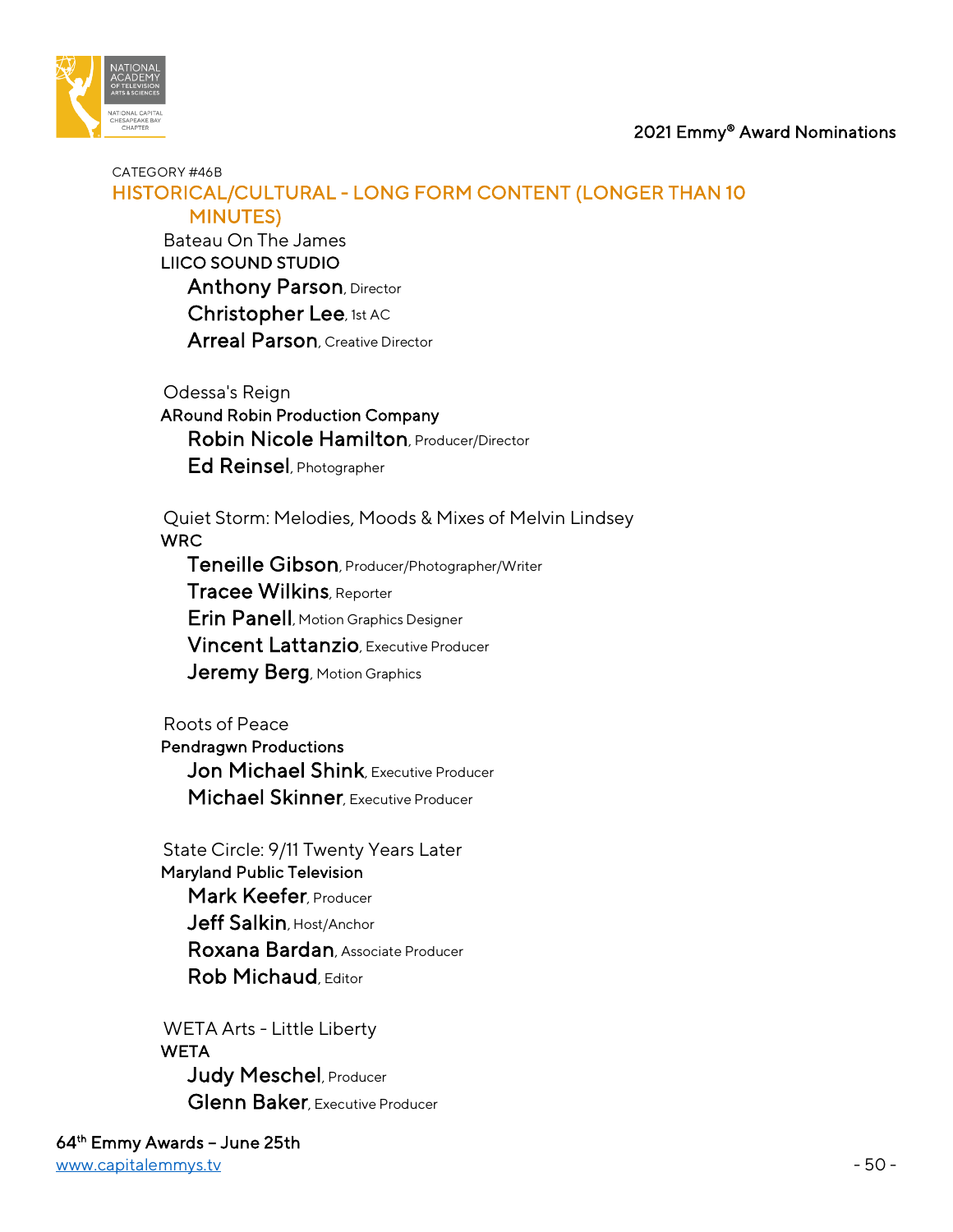

## CATEGORY #48A MILITARY - SHORT FORM CONTENT (UP TO 10 MINUTES)

 A Vet's Life Rebuilt Gig Line Media Mark Harper, Executive Producer Gina Screen, Executive Producer August Dannehl, Executive Producer Robert Ham, Director

 Stem to Stone: A Wreath's Journey PenFed Digital Brian Burdett, Cinematographer/Editor Andrea McCarren, Executive Producer John Mogor, Producer Julianna Myers, Producer Shauna McNally, Producer Tamara Moller, Producer Chris Mullen, Producer

#### CATEGORY #48B MILITARY - LONG FORM CONTENT (LONGER THAN 10 MINUTES)

 Life Inside: Navy EOD Defense Media Activity Austin Rooney, Producer/Videographer Kashif Basharat, Videographer

 Tomb of the Unknown Soldier Centennial - The Journey Home Story Defense Media Activity Jose Ibarra, Director/Editor/Videographer Brian Moody, Editor/Videographer Philip Bryant, Videographer Michael O Hare, Graphic Designer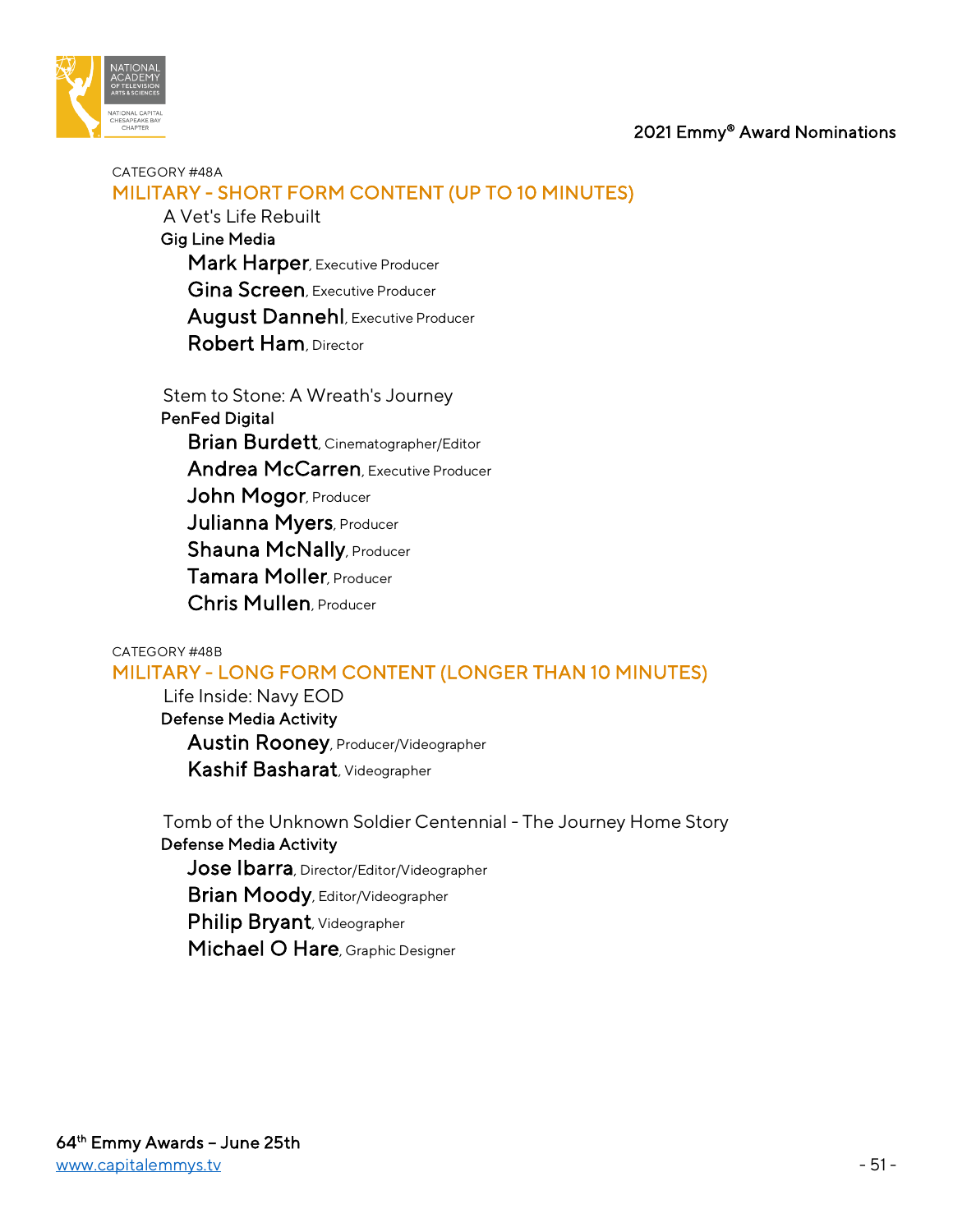

#### CATEGORY #49A

## POLITICS/GOVERNMENT - SHORT FORM CONTENT (UP TO 10 MINUTES)

Road to Representation: The Plan Takes Root

DC Office Of Cable Television, Film, Music & Entertainment

Angie M. Gates, Executive Producer

**Bruce Walker**, Supervisory Producer

Karen Tolson, Supervisory Producer

Gigi Hinton, Producer

Stacy Holmes, Editor

#### CATEGORY #49B

# POLITICS/GOVERNMENT - LONG FORM CONTENT (LONGER THAN 10

## MINUTES)

VERIFY: Fighting Political Misinformation

WUSA9

Sarah Gahagan Lydick, Executive Producer

Evan Koslof, Photographer/Editor

Erin Spaht, Producer

#### CATEGORY #50A

## RELIGION - SHORT FORM CONTENT (UP TO 10 MINUTES)

 Arnold Onyango: Finding Hope Flames Central Emily Austen, Producer

 God's Design Flames Central Helmut Montoya, Producer

#### CATEGORY #50B

RELIGION - LONG FORM CONTENT (LONGER THAN 10 MINUTES)

Ben

### Anne Arundel County Public Schools

Jon Francis, Producer/Director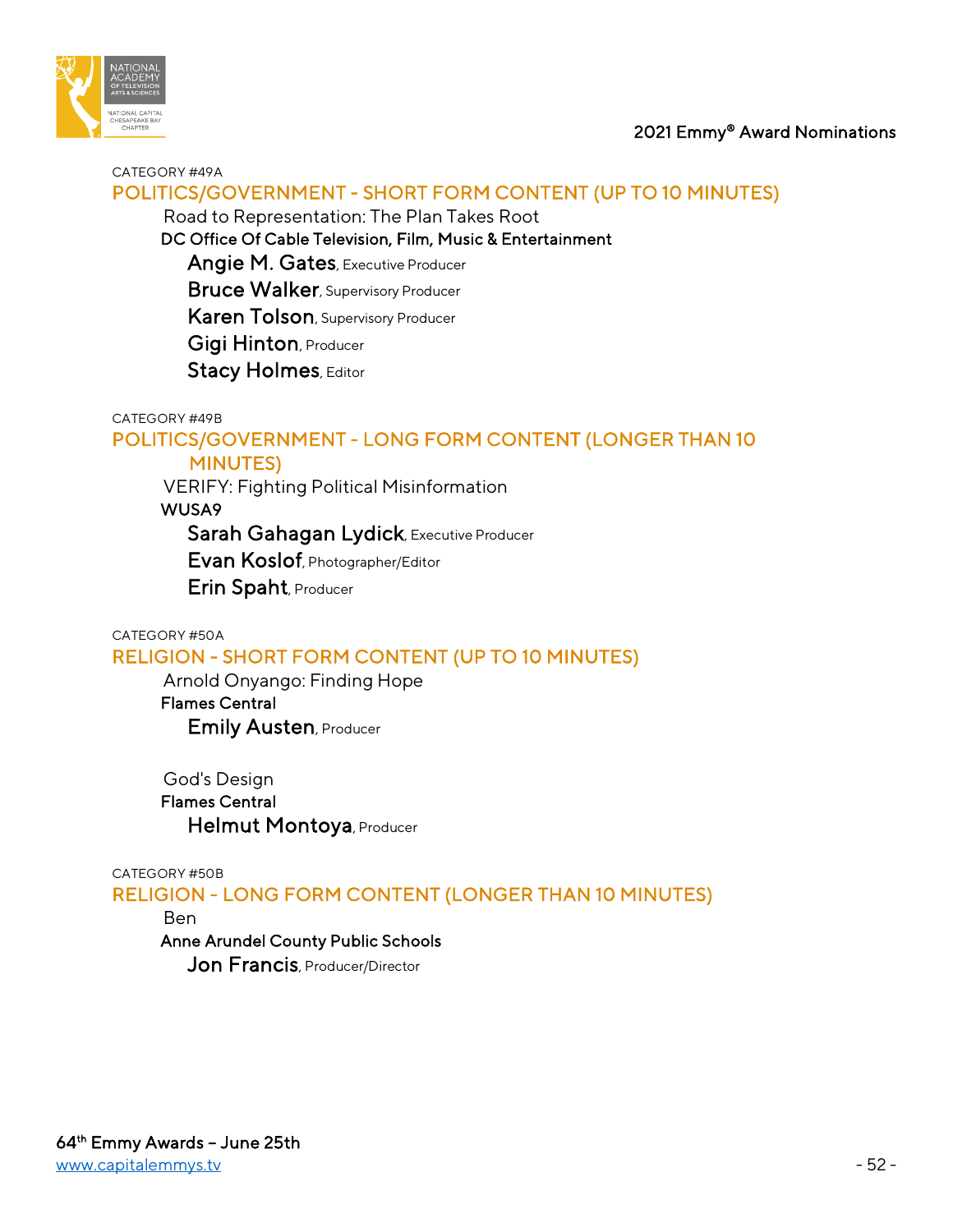

#### CATEGORY #51A

## SOCIETAL CONCERNS - SHORT FORM CONTENT (UP TO 10 MINUTES)

Alimentar a los Hambrientos en la Pandemia

 Montgomery Community Media Andrea Sarralde, Reporter/Producer Tchad Moore, Photographer Nic Rhule, Editor

 Cannabis Sniffing K-9s: Out of a Job? **WHRO**  Lisa Godley, Producer/Writer Brandon Nance, Producer/Editor

 Cuba en Poesía Montgomery Community Media Andrea Sarralde, Producer Nicholas Rhule, Cameraman/Editor

 Maryland Farm & Harvest: How (and Why) Farmers Use Herbicide Maryland Public Television Joseph Ligo, Producer

## CATEGORY #51B SOCIETAL CONCERNS - LONG FORM CONTENT (LONGER THAN 10 MINUTES)

 A Moment In Time - The Journey of Two MICHELIN Chefs - COVID - Conflict & Trumph

Inertia Films

Troy Thomas, Producer

 Book By Its Cover Spring And Fall Productions, LLC Renee Fischer Producer

### Don't Count Us Out

 The Frederick Scanner Cherry Graziosi, Executive Producer Brandon Chapman, Executive Producer De'von Wellesley, Director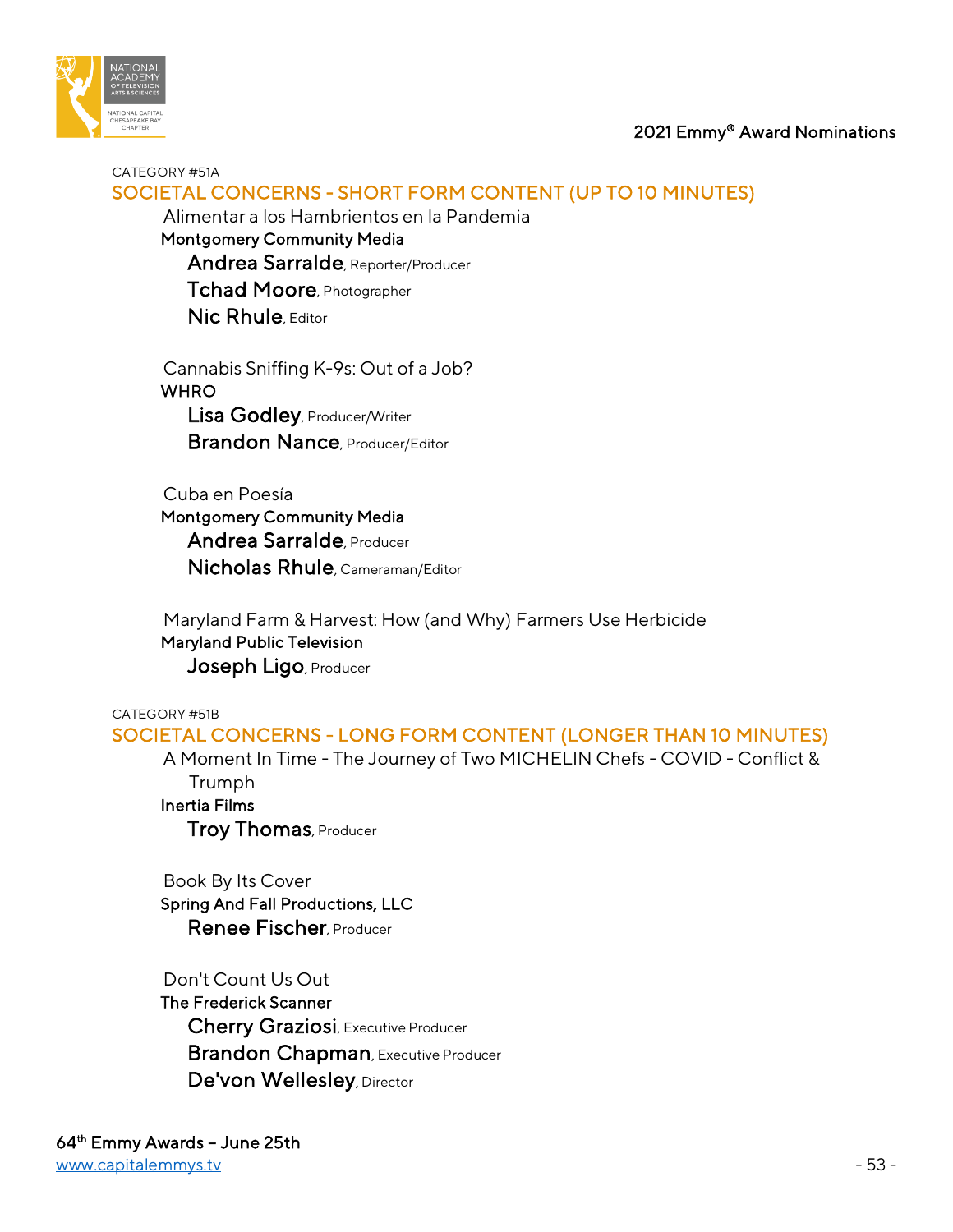

# Donovon **WVEC** Janet Roach, Reporter Adrian Guerra, Photojournalist

 Inequality in America: The Redline in Housing Discrimination WRC

Teneille Gibson, Producer/Photographer

Mark Stephens, Producer/Writer

Perkins Broussard, Producer/Editor

Shawn Yancy, Anchor

#### CATEGORY #52A

## TECHNOLOGY - SHORT FORM CONTENT (UP TO 10 MINUTES)

Made In Virginia - Babylon Microfarms

#### **WTVR**

 Matthew McClain, Videographer Producer Jessica Noll, Producer

#### CATEGORY #52B

# TECHNOLOGY - LONG FORM CONTENT (LONGER THAN 10 MINUTES)

VERIFY: Tech Trends and Misinformation

WUSA9

Sarah Gahagan Lydick, Executive Producer

Evan Koslof, Reporter

Mia Salenetri, Producer

Adam Longo, Anchor

 When Steel was Made in Maryland **WMAR**  Lamont Williams, Photographer/Editor Jamie Costello, Anchor/Host Mark Roper, Reporter Christian Schaffer, Reporter Courtney Mims, Producer Keyarah Watson, Producer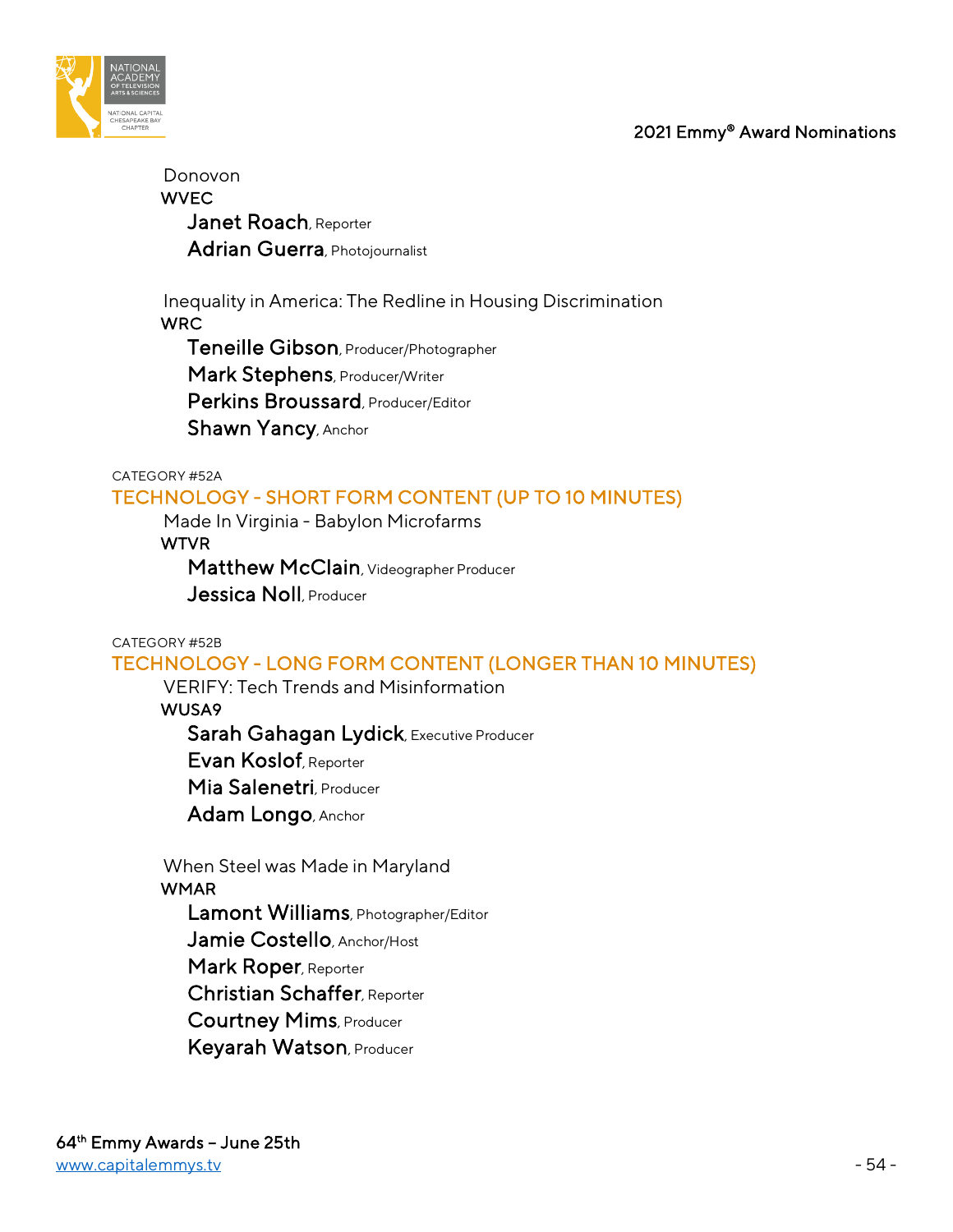



#### CATEGORY #53B

# WEATHER - LONG FORM CONTENT (LONGER THAN 10 MINUTES)

 40 Years Of Forecasting **WAVY**  Robert Bennett, Producer Jack Noonan, Photojournalist/Producer/Editor Anita Blanton, Anchor Thomas Schaad, Anchor

#### CATEGORY #54A

## PUBLIC SERVICE ANNOUNCEMENT (SINGLE SPOT)

 Anne Arundel County Police Department Join the Team **MindInMotion** Joshua Land, Producer/Director Victor Fink, Producer/Director

 Back to Normal Pixeldust Studios Mark Andrade, Online Editor/Sound Design Ricardo Andrade, Creative Director Manuel Messerli, Art Director/Animator

 IAFC VFCA 'You've Seen Us' Fire Recruitment PSA JeffInHighDef, LLC Jeffrey Fitzgerald, Producer

 It Takes a Village WTVR David Stotts, Director **Brandy Brown, Producer**  Victoria Bostic, Editor Rob Byrne, Graphic Artist

 Montgomery County DHHS 'Welcome to Reality' **Mnemonic** Craig Ciali, Creative Lead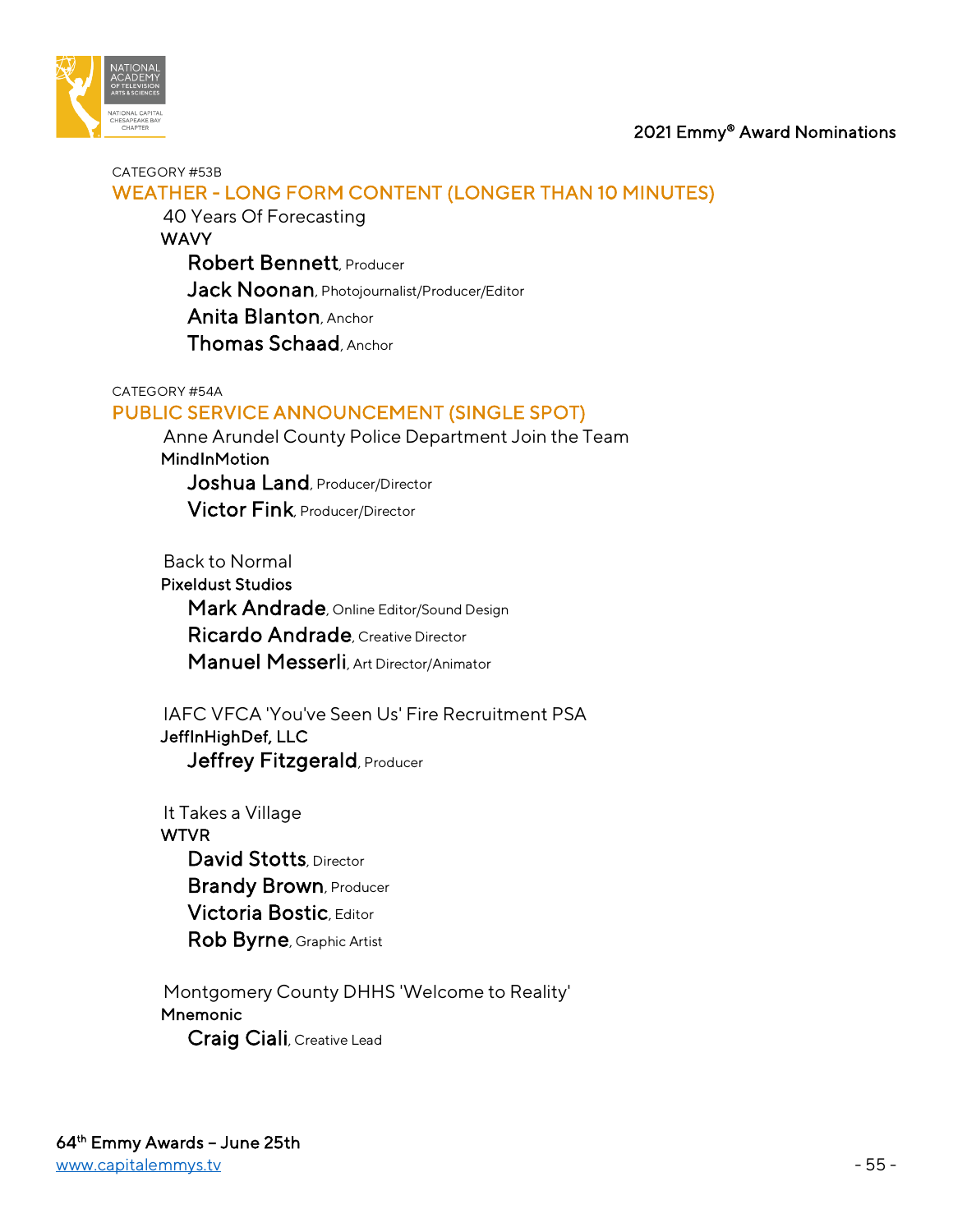

 Reopen the Case: Justice for James Bishop WTVR **Brandy Brown, Producer** David Stotts, Editor

 Sea Cadets Army-Navy Football Hi Pro Productions & Media, LLC. Alan Gaffere, Director Of Photography. Editor. Terese Schlachter, Producer

 "La Abuelina" Vamos Latino, Vacúnate - Por Nuestra Salud y Bienestar/Latino Health Initiative - Montgomery County Communications Shop/Cabezahueca Films

 Susana Flores, Executive Producer Mynellies Negron, Producer-Script Writer Mario Ramos, Producer Adrian Guerra, Director/3D Animator

### CATEGORY #54B PUBLIC SERVICE ANNOUNCEMENT (CAMPAIGN)

 Is This Recyclable? Montgomery County Dept. Of Environmental Protection Celinda Pena, Producer

 Richmond Behavioral Health Authority 'Clueless' **Mnemonic** Michael Birkland, Sr. Creative Lead

 Valley Health 'Worth It' Mnemonic Chris Yeatts, Creative Lead

 VisionZero **WHRO**  Robert Pitman, Producer Kat Padua, Animator/Producer/Writer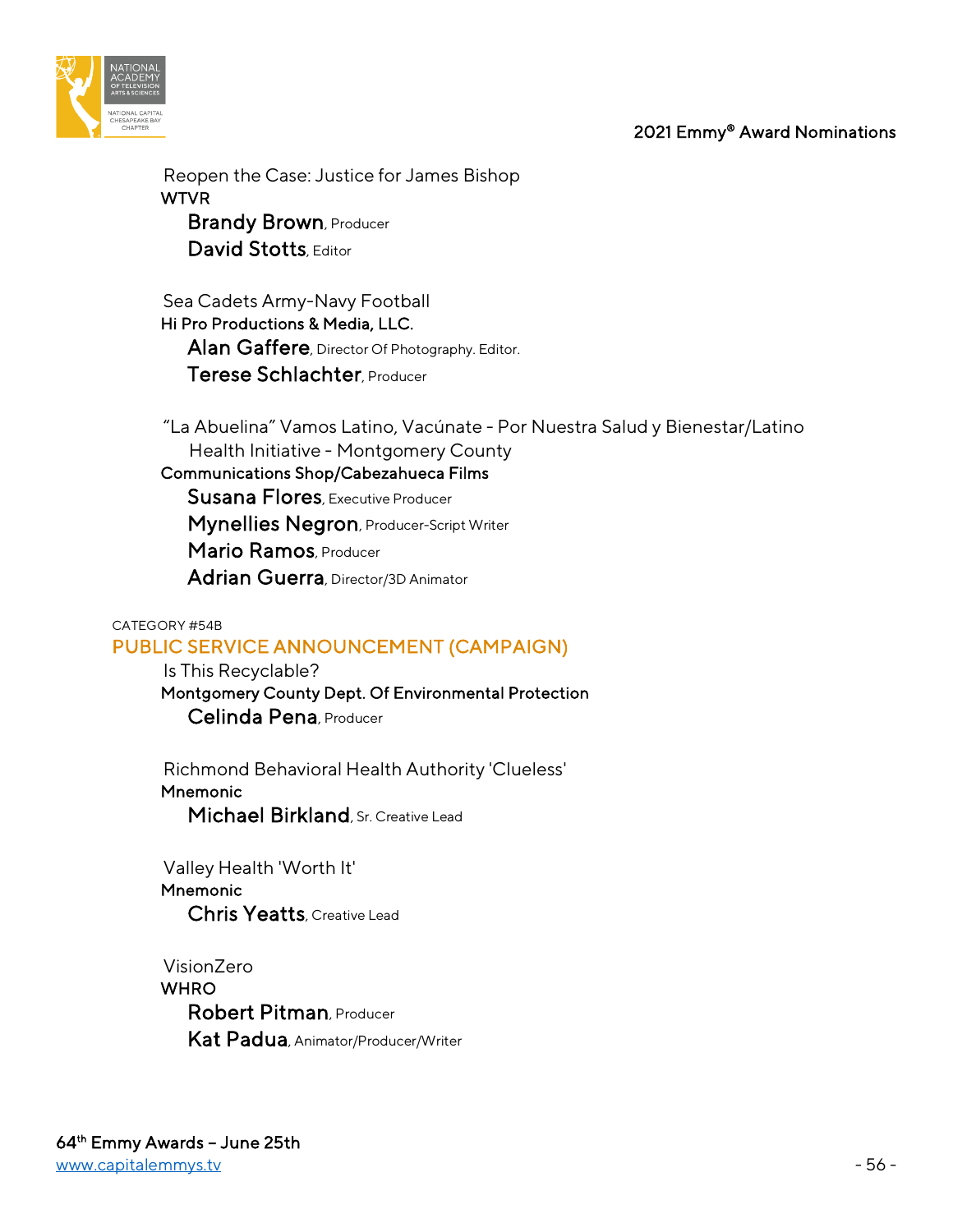

 "La Abuelina" Por Nuestra Salud y Bienestar/Latino Health Initiative - Montgomery County Communications Shop Mynellies Negron, Producer-Script Writer Susana Flores, Executive Producer Mario Ramos, Producer Adrian Guerra, Director/3D Animator

#### CATEGORY #55A

## PROMOTION: NEWS PROMOTION - TOPICAL (SINGLE SPOT)

 9/11 Heroes WTVR **Brandy Brown, Producer** 

 Cumberland 911 WTVR David Stotts, Producer

 Noticias Ya - Conexión WFDC/Entravision Rosangela Payan, Art Direction

 When Lee Came Down WWBT Mason Adams, Producer

CATEGORY #55B

### PROMOTION: NEWS PROMOTION - IMAGE (SINGLE SPOT)

 Fighting for Justice **WTVR** David Stotts, Producer Shannon Hopkins, Producer Andres Jimenez, Graphic Artist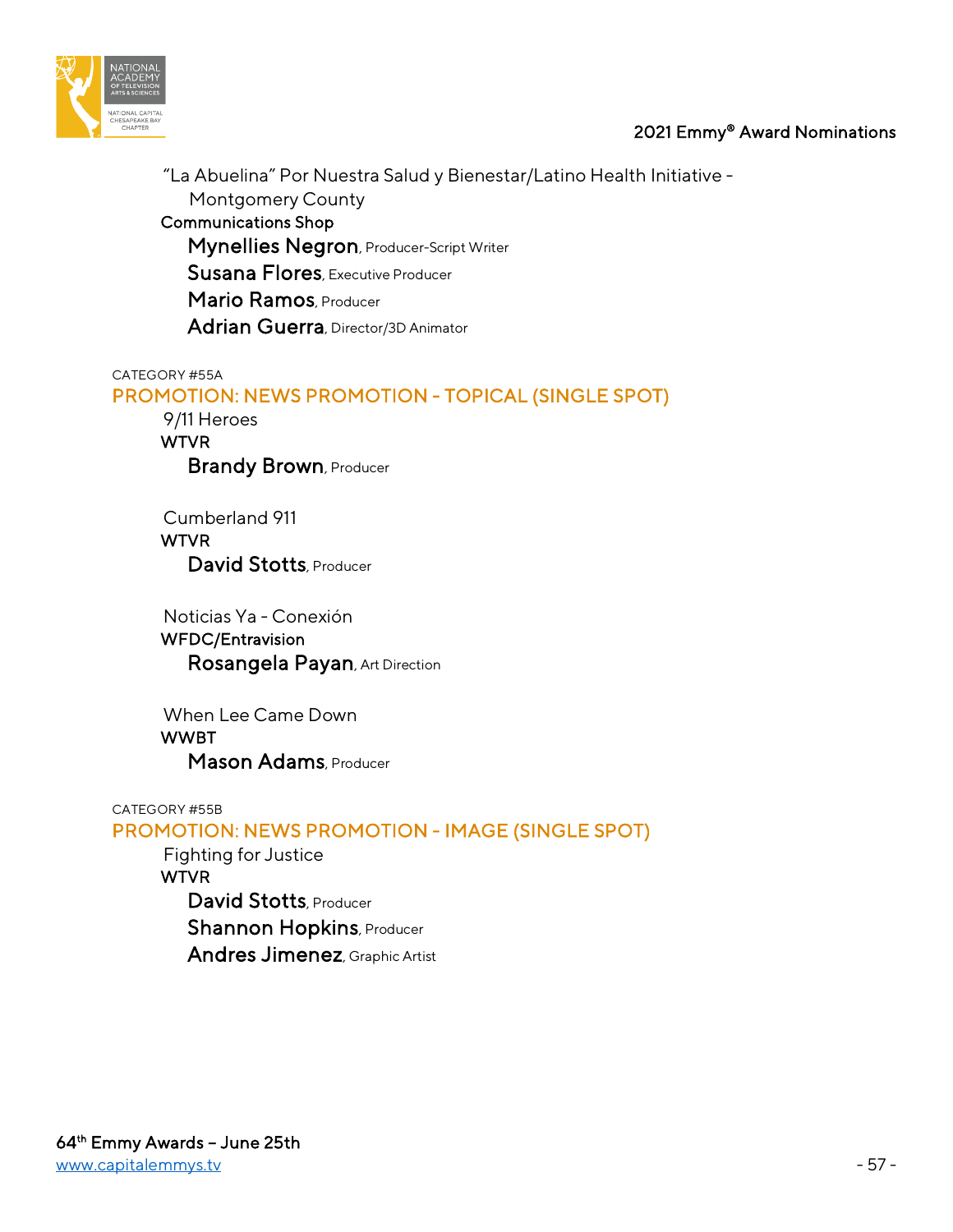

 NBC12 - More in the PM WWBT Robert Edmonds, Graphic Designer Mason Adams, Producer Terrell Thompson, Director Pete George, Executive Producer

 NBC12 On The Move WWBT Robert Edmonds, Graphic Designer Terrell Thompson, Director Pete George, Executive Producer

# T44 Winter Weather Telemundo 44/WZDC **Omar Garcia, Writer/Editor**  Adriana Lopez, Production Manager Sheila Smith, Director Of Photography Jesus Sanchez, Voice Over Talent

#### CATEGORY #55C

### PROMOTION: NEWS PROMOTION (CAMPAIGN)

 Back To Class WUSA9 Shelley Smith, Writer/Producer Daniel Conrad, Producer/photographer/Editor Courtney Ittner, Social Producer Courtney King, Executive Producer

 CBS 6 This Morning Magic **WTVR**  Andres Jimenez, Graphic Artist David Stotts, Director **Shannon Hopkins, Producer Brandy Brown, Producer**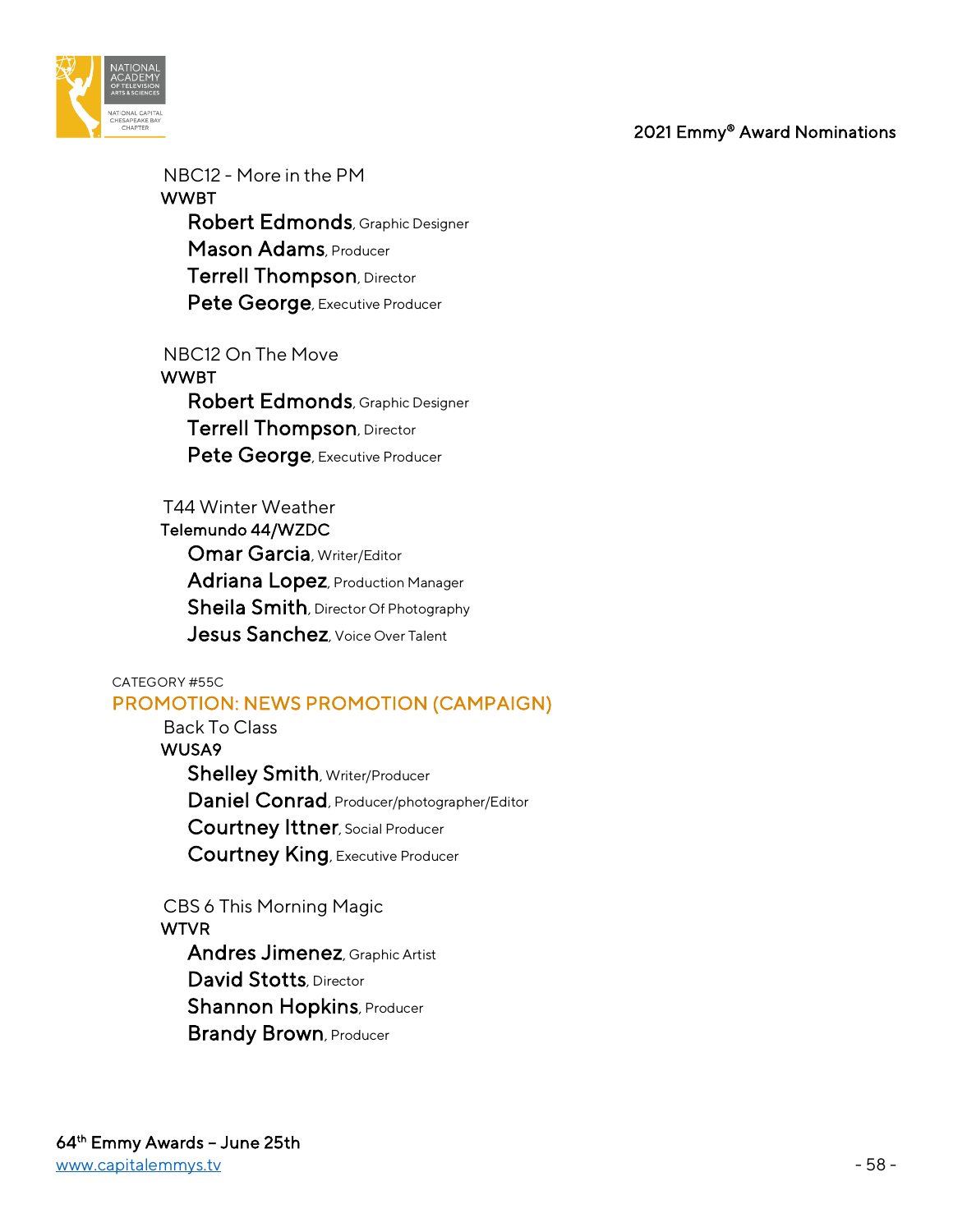

 FOX45 Back to School Morning News Ticker **WBFF** Peter Ferraro, Creative Director

 Alexander Jurado, Writer/Producer/Editor Diallo Williams, Assistant Producer David Cassels, Broadcast Designer

 Jay Korff Enticing People to Tune In with these Promos WJLA Jay Korff, Editor

 Negative Political Ad Breaks WTVR **Shannon Hopkins, Editor** David Stotts, Director Rob Byrne, Graphic Artist

 T44 Image Campaign Telemundo 44/WZDC **Omar Garcia, Writer/Editor** Adriana Melany Lopez Cadima, Production Manager Jesus Sanchez, Voice Over Talent Sheila Smith, Director Of Photography

#### CATEGORY #55E

### PROMOTION: IMAGE PROMOTION (SINGLE SPOT)

 T44 Alerta Verde Telemundo 44/WZDC **Omar Garcia, Writer/Editor** Adriana Lopez, Brand Marketing Producer Jesus Sanchez, Voice Over Talent Vanessa Hauc, Anchor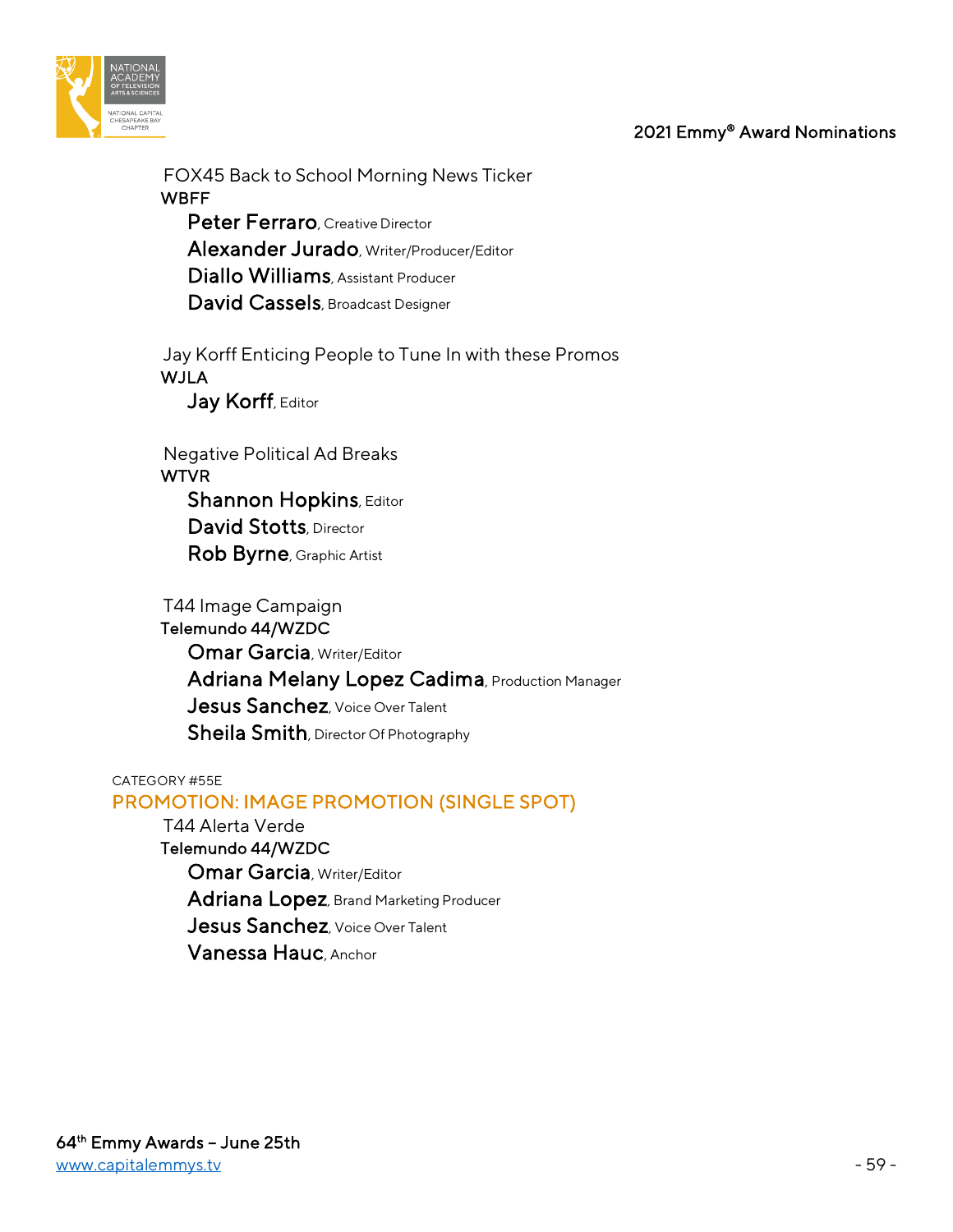

CATEGORY #55F PROMOTION: PROMOTIONAL CAMPAIGN

> NBC12 - We Love Virginia WWBT Robert Edmonds, Graphic Designer Mason Adams, Producer

 The Chapters Ravens Productions Eddie Coughlan, Director/Cinematographer Nick Modisett, Cinematographer **Brent Airey, Producer Shelby Granath, Editor** Jack Dana, Editor Jay O'Brien, Writer Corbin Meier, Production Assistant Jamarie Spencer, Production Assistant

#### CATEGORY #55G PROMOTION: SPORTS PROMOTION (SINGLE SPOT)

 It Starts Here - 2021 Season Hype Video Washington Football Team Joe Pallas, Cinematographer/Editor **Blaise Basile**, Director

 Pleased To Meet You - 2020 Playoff Hype Video Washington Football Team Joe Pallas, Cinematographer/Editor **Blaise Basile** Director

#### CATEGORY #56 OVERALL EXCELLENCE

 7 News On Your Side WJLA William Fanshawe, General Manager

 Blue Ridge PBS Blue Ridge PBS William Anderson, President/CEO

64th Emmy Awards – June 25th [www.capitalemmys.tv](http://www.capitalemmys.tv/) - 60 -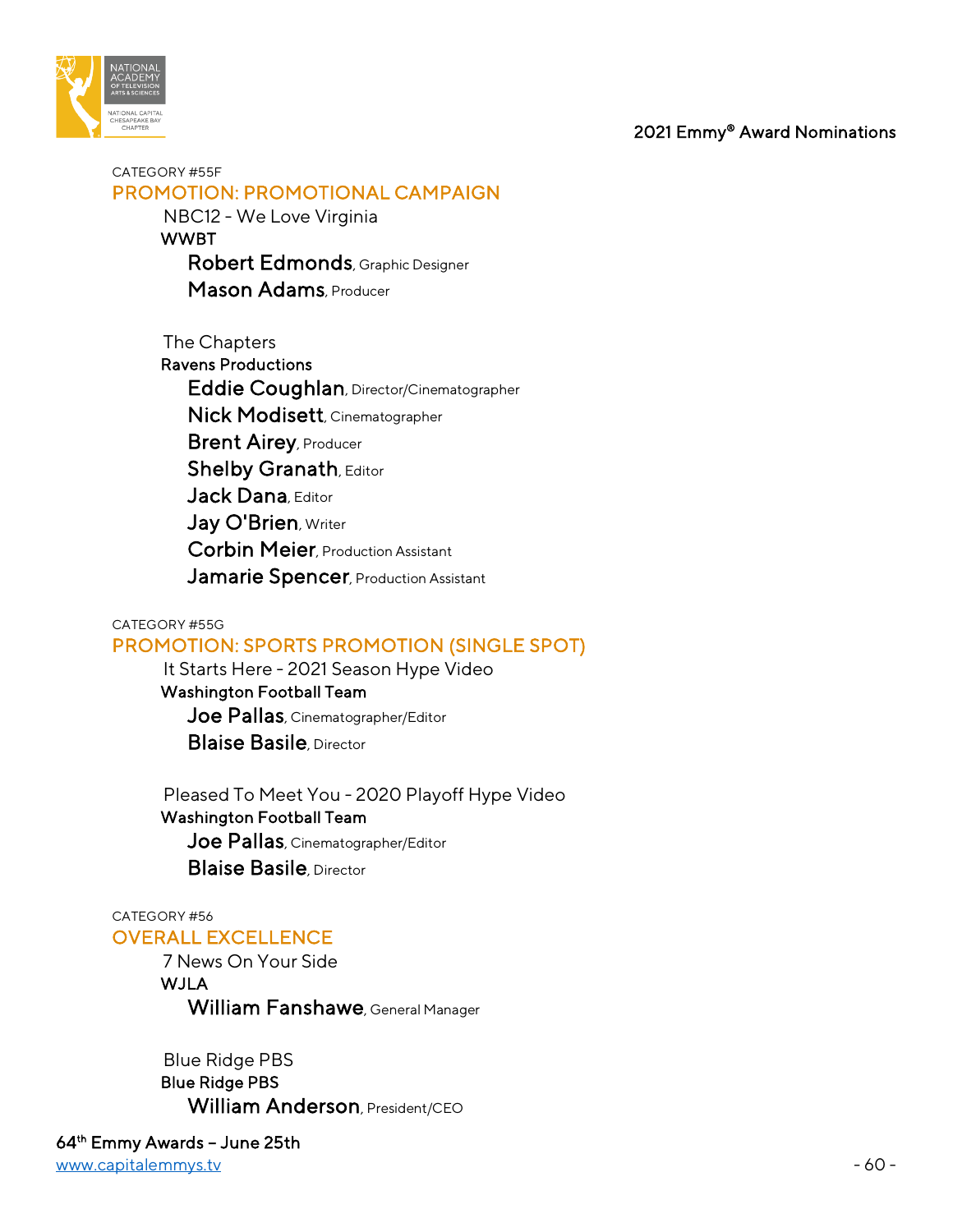

 NBC4: Working 4 You WRC Jackie Bradford, President/General Manager

 T44 Trabajando para Ti Telemundo 44/WZDC Jackie Bradford, President/General Manager

 WBFF-TV Overall Excellence **WBFF Billy Robbins**, Station Manager

 WUSA9: Inform, Inspire and Impact WUSA9 Kathy Reynolds, News Director

 WWBT NBC12 WWBT Kym Grinnage, General Manager

#### CATEGORY #57 COMMUNITY SERVICE

 7 News On Your Side: Serving the Community in 2021 WJLA Bonnie Wood, Public Affairs Manager

 Home for Good **WSLS** Brittny McGraw, Anchor/Reporter

 Montgomery Community Media: Hola Montgomery Montgomery Community Media Nannette Hobson, CEO

 Standing Against Racism: Fostering Unity Through Dialogue Maryland Public Television Larry Unger, President/CEO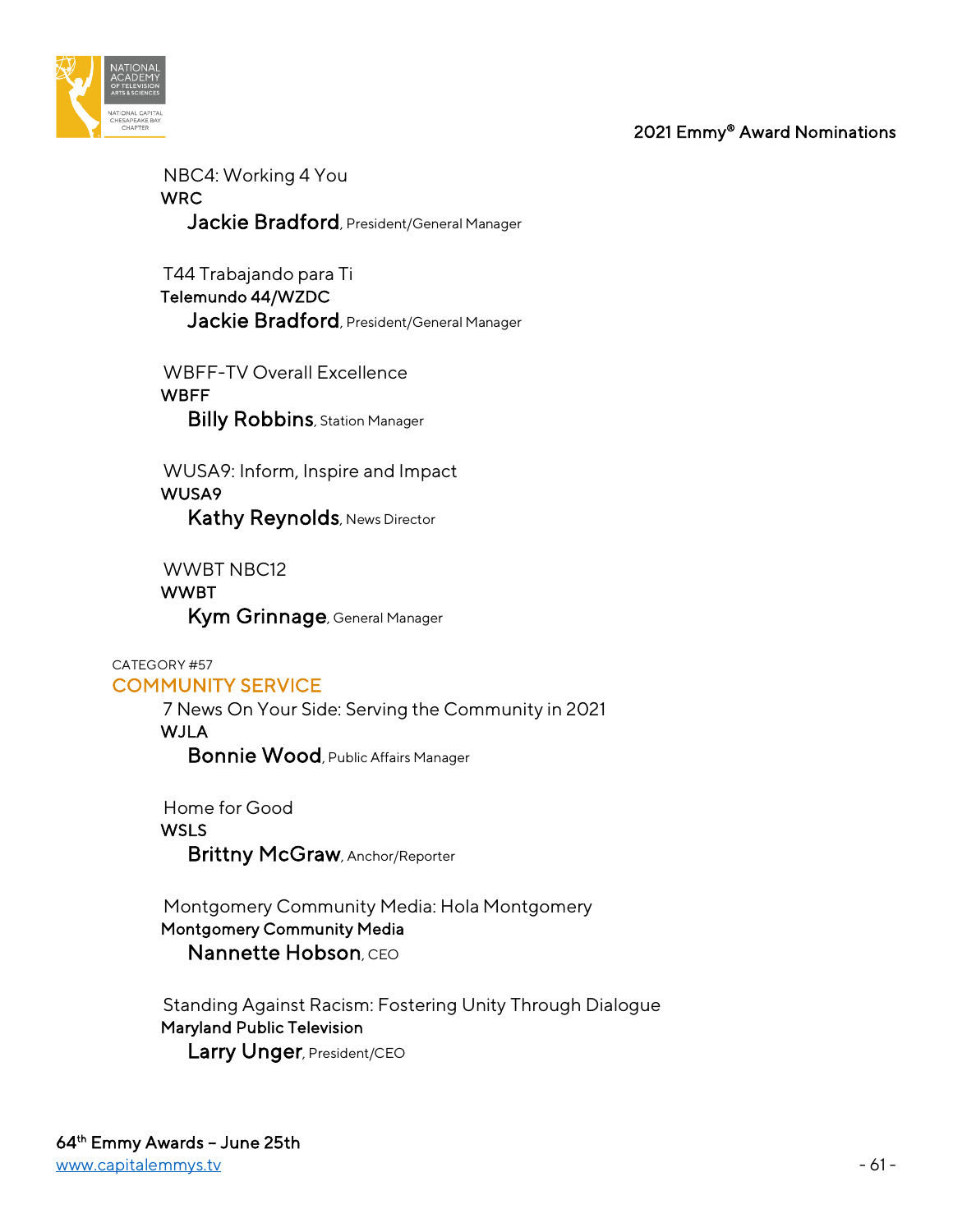

## WUSA9 Impact WUSA9 Sarah Gahagan Lydick, Executive Producer

CATEGORY #58 AUDIO

> 2021 American Holiday Festival The United States Army Band "Pershing's Own" Bradford Cassels, Senior Audio Engineer Jon Seipp, Audio Engineer Eric Messick, Audio Engineer Brian Archer, Audio Engineer Jeffrey Keller, Audio Engineer

Creatures of the Chesapeake

 Maryland Public Television David Wainwright, Audio Post Production

 Sound Design & Audio Post-Production Flames Central Alex Short, Sound Designer

#### CATEGORY #59A DIRECTOR - LIVE OR RECORDED LIVE

 Eric Guanajuato - Director Track WJLA Eric Guanajuato, Director

## CATEGORY #59B DIRECTOR - SHORT FORM CONTENT (UP TO 10 MINUTES)

 Kite Pharma // Recruitment Campaign Black Oak Visuals Matthew Brown, Producer/Director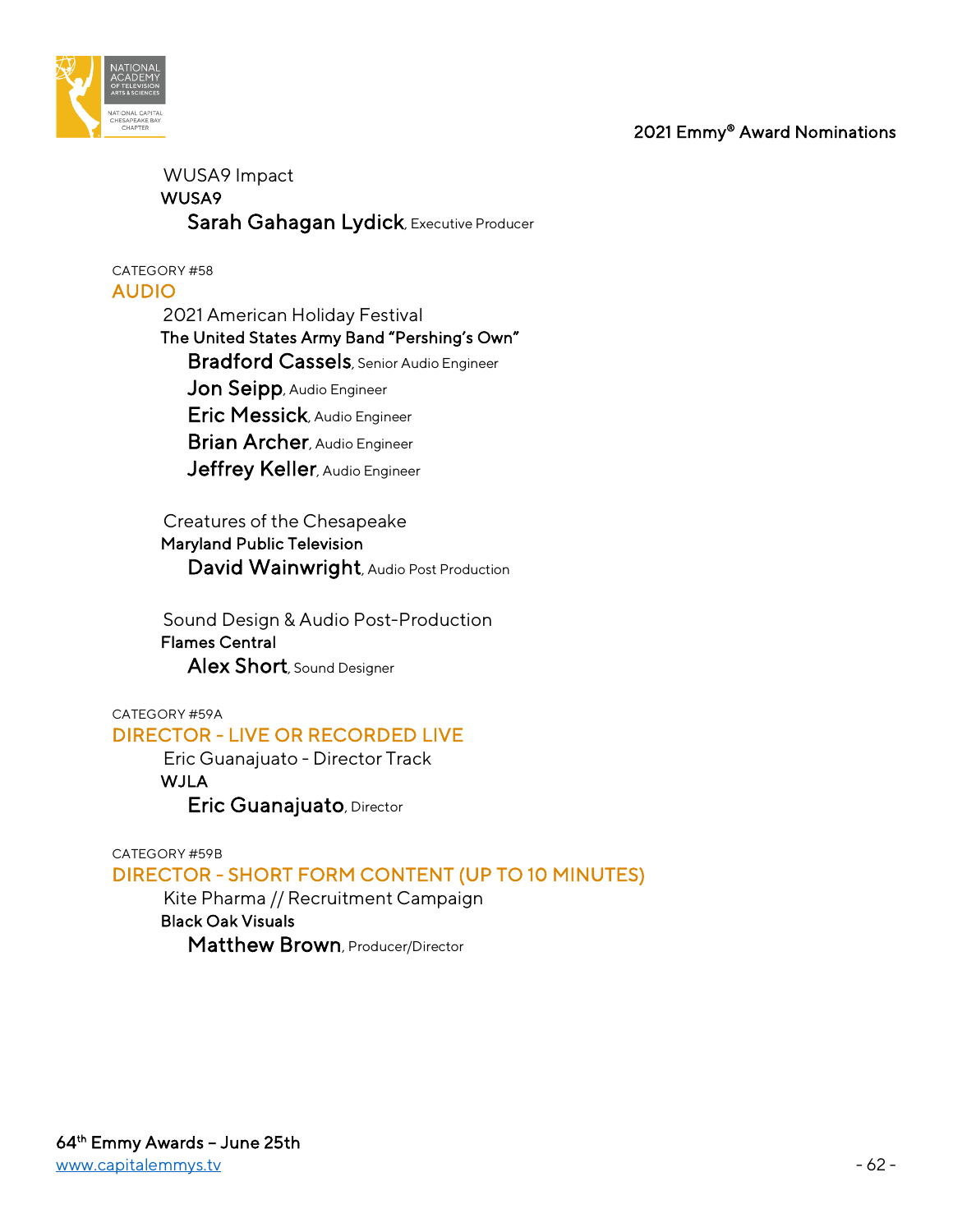

CATEGORY #59C DIRECTOR - LONG FORM CONTENT (LONGER THAN 10 MINUTES)

 A Moment In Time - The Journey of Two MICHELIN Chefs - COVID - Conflict & Trumph Inertia Films James Bell, Director

 Daniel J. Watts' The Jam: Only Child Signature Theatre Lileana Blain-Cruz, Director

 Mending Walls 19Red Pam Hervey, Co-Director Todd Hervey, Co-Director

 Roots of Peace Pendragwn Productions Jon Michael Shink, Director Michael Skinner, Director

CATEGORY #60A

## EDITOR: NEWS - SINGLE SHIFT

 Benjamin Leonard Worsley **WBFF** Ben Worsley, Editor

 Tolu Oluwadiya Composite WUSA9 Tolu Oluwadiya, Video Editor

CATEGORY #60B

# EDITOR: NEWS - NO PRODUCTION TIME LIMIT

 Alex Rever Editor Composite 2021 **WBFF** Alex Rever, Editor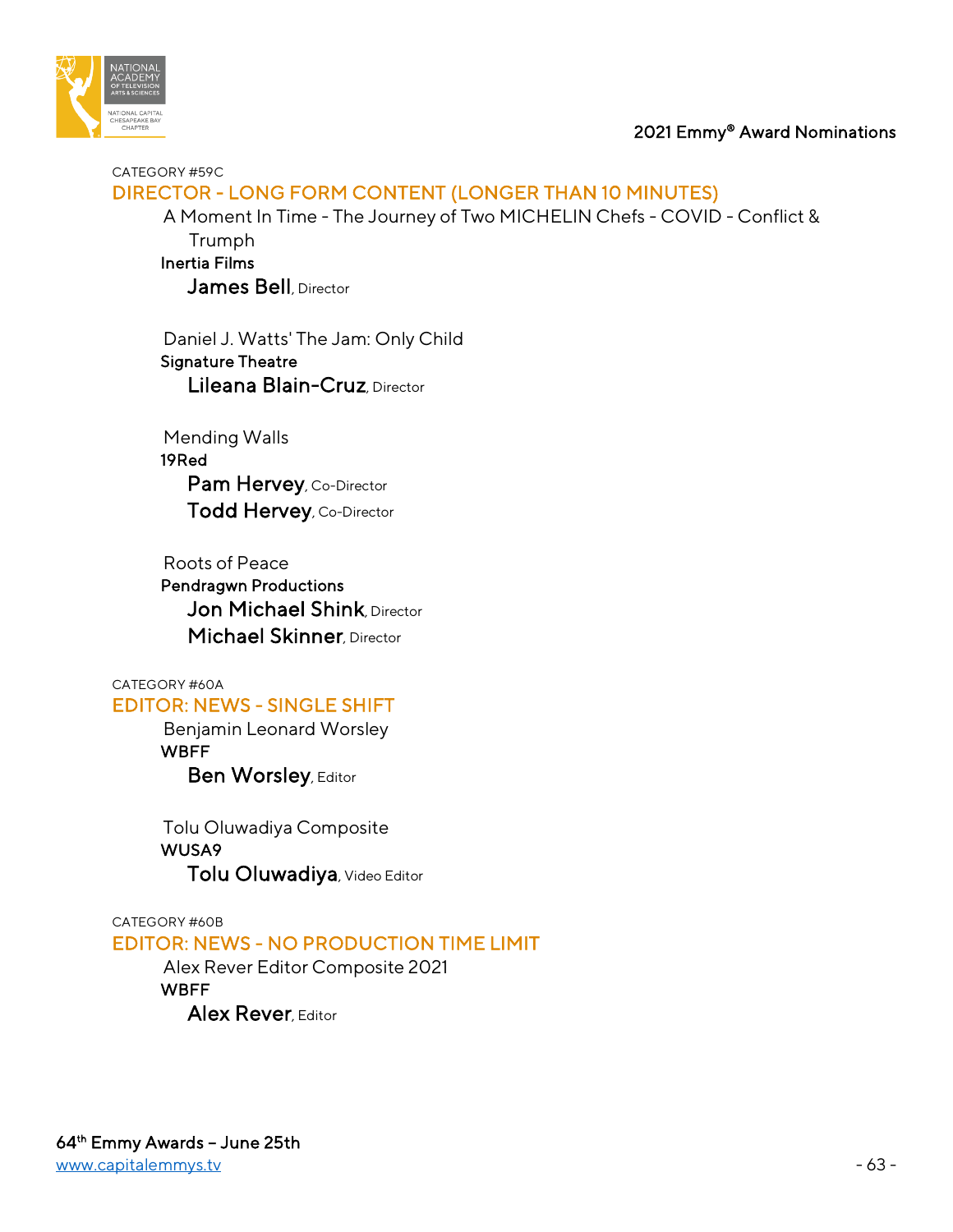

 Curtis Akers Composite WTVR Curtis Akers, Editor

 Ruth Morton's editing composite **WBFF** Ruth Morton, Editor

CATEGORY #60C EDITOR: SPORTS

 Baltimore Ravens Ravens Productions **Shelby Granath, Editor** 

 Matthew Cone - Composite NBC Sports Washington Matthew Cone, Editor

CATEGORY #60D EDITOR: SHORT FORM CONTENT (UP TO 10 MINUTES)

 CBS 6 cuts WTVR David Stotts, Editor

 Richard Bland College Marketing Composite Richard Bland College of William & Mary Jesse Vaughan, Editor Derek Wright, Editor

CATEGORY #60E

### EDITOR: LONG FORM CONTENT (LONGER THAN 10 MINUTES)

 A Moment In Time - The Journey of Two MICHELIN Chefs - COVID - Conflict & Trumph Inertia Films

Dylan Newman, Editor

 Creatures of the Chesapeake Maryland Public Television **Brandon Holthaus**, Online Editor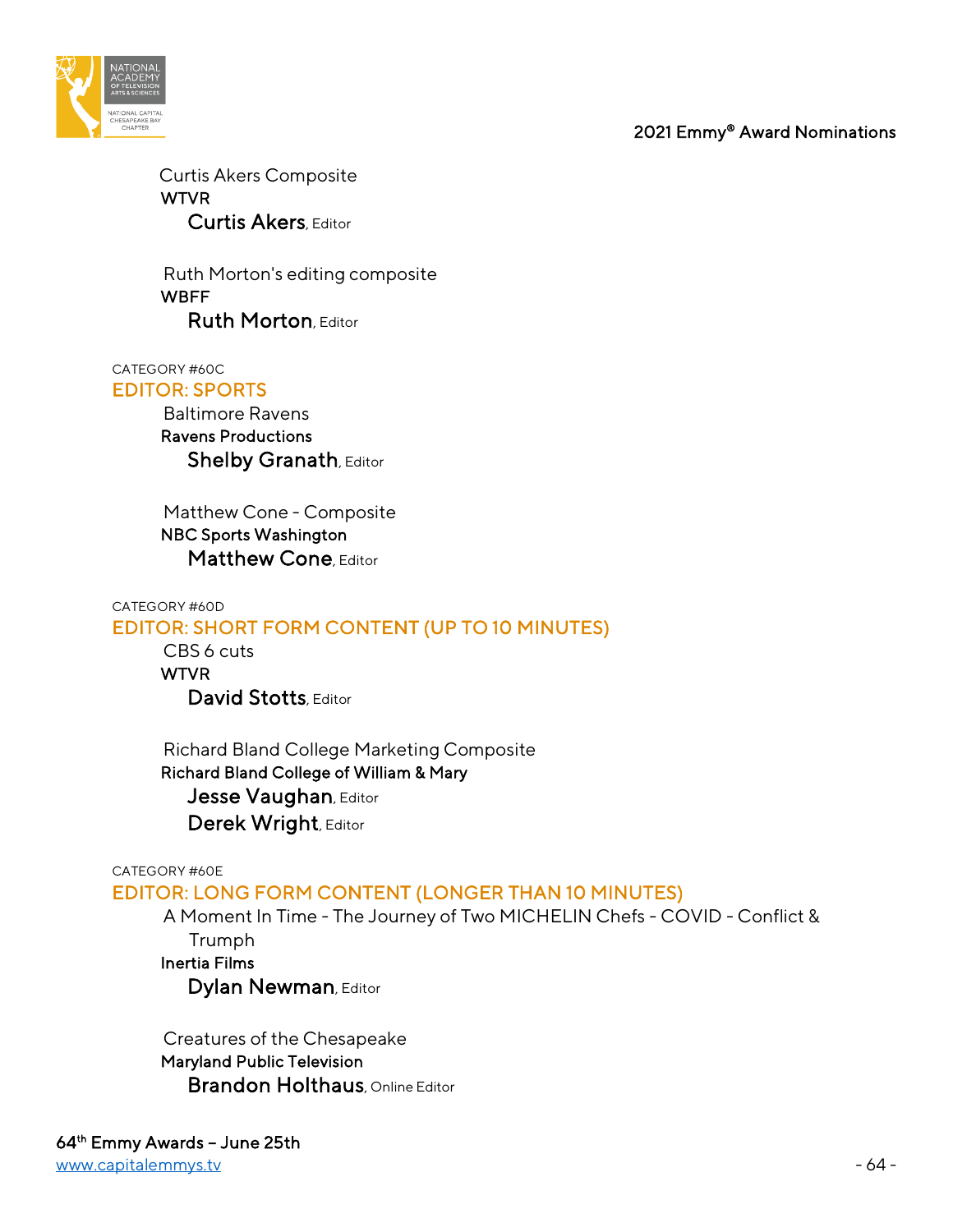



 Quiet Storm: Melodies, Moods & Mixes of Melvin Lindsey WRC Teneille Gibson, Editor

CATEGORY #61 GRAPHIC ARTS

> Austin Reddington 2022 Flames Central Austin Reddington, Graphics Producer

 Baltimore Ravens Ravens Productions **Brent Airey, Animator** 

 China 2025 - Bad Fortune Pixeldust Studios Ricardo Andrade, Art Director Manuel Messerli, Art Director/Animator

CATEGORY #62

**LIGHTING** 

 The Holiday Spirit Holiday Spectacular DC Office Of Cable Television, Film, Music & Entertainment John Avery, Lighting Director

CATEGORY #63 LIVE NEWS PRODUCER

> Jeff Ackermann - Live News Producer WUSA9 Jeffrey Ackermann, Producer

 Kelly Chase Producer Composite **WJLA** Kelly Chase, Producer

 Live News Producer Jay Reid Composite WUSA9 Jeffery Reid, Producer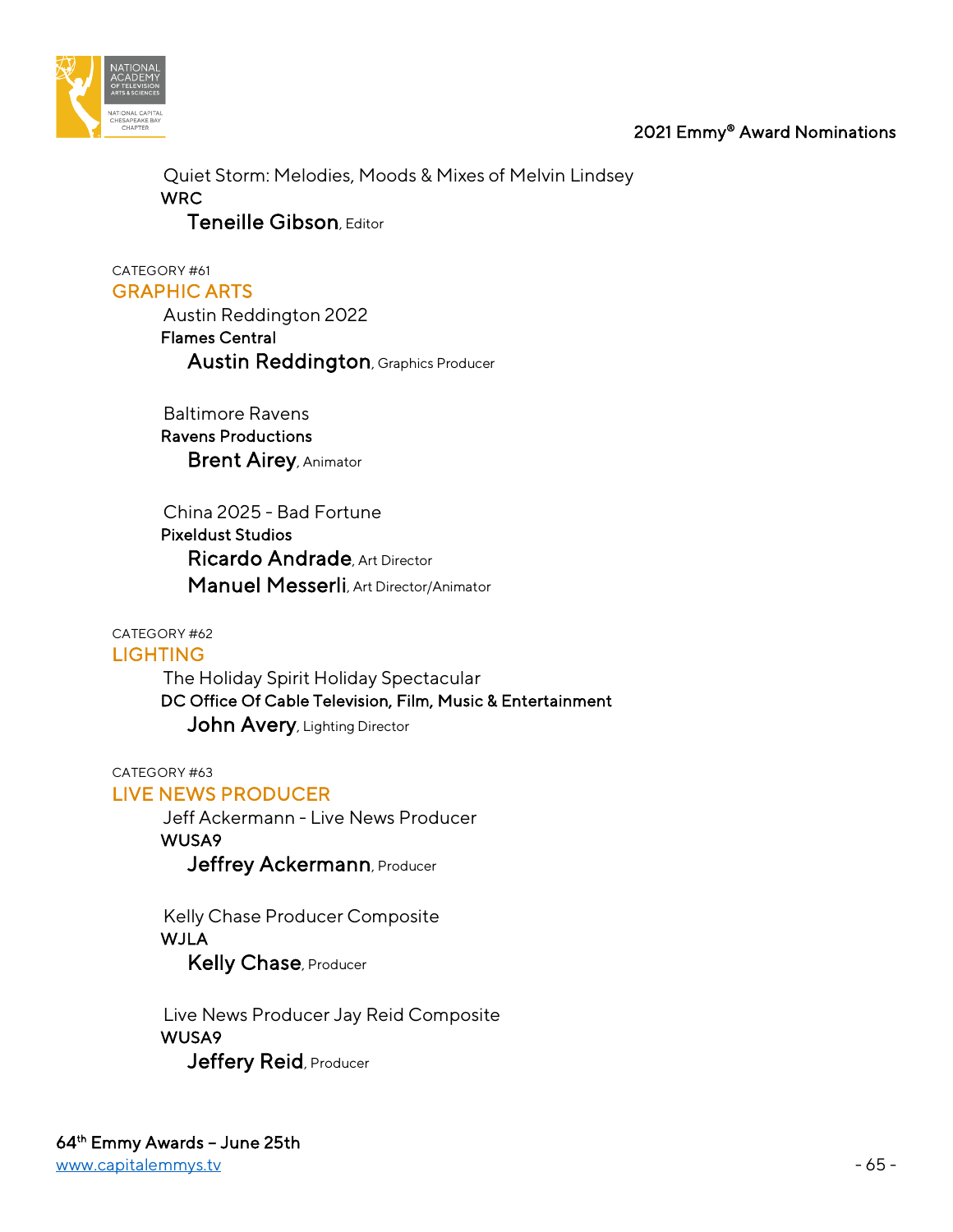

CATEGORY #64A TALENT: ANCHOR - NEWS Adam Longo: Field Anchor WUSA9 Adam Longo, Anchor

> Eun Yang, News4 anchor **WRC** Eun Yang, Anchor

 Lesli Foster: WUSA9 News Anchor WUSA9 Lesli Foster, News Anchor

 Syrmarie Villalobos - Telemundo News Anchor Telemundo 44/WZDC Syrmarie Villalobos, Anchor

#### CATEGORY #64B

## TALENT: ANCHOR - WEATHER

 Bill Kelly - Chief Meteorologist WJLA **Bill Kelly**, Chief Meteorologist

 La Autoridad en el Tiempo in AR Telemundo 44/WZDC Joeseph Martínez, Meteorologist

 Zach Daniel Composite WTVR Zach Daniel, Meteorologist

CATEGORY #64C

### TALENT: ANCHOR - SPORTS

 Darren M. Haynes - Sports Anchor WUSA9 Darren Haynes, Sports Anchor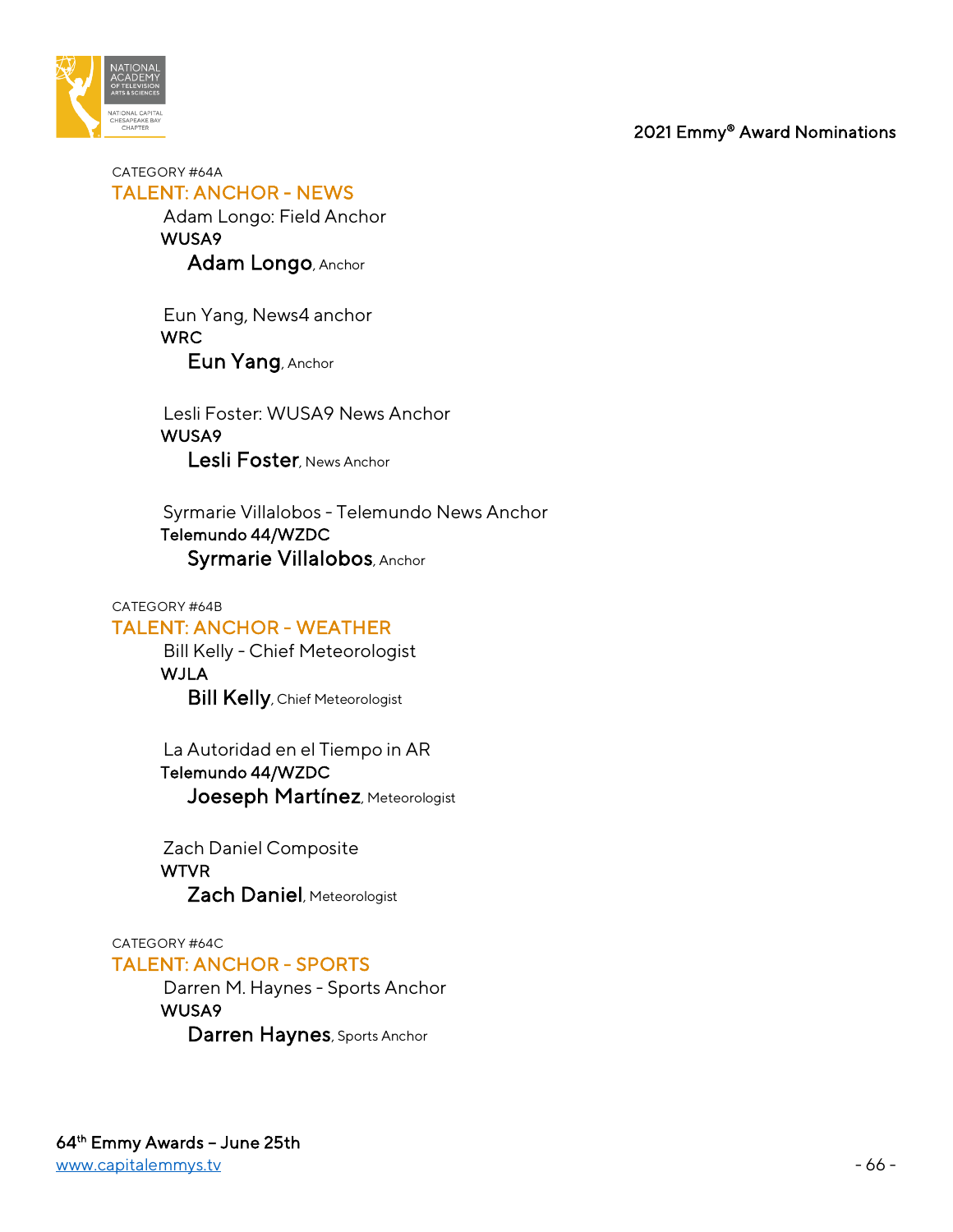

#### CATEGORY #64E TALENT: SPORTS PLAY-BY-PLAY

 DC United Play By Play Telemundo 44/WZDC Moisés Linares, Play-by-Play Announcer

 Joe Beninati - Composite NBC Sports Washington Joe Beninati, Play-by-Play Announcer

#### CATEGORY #64F

### TALENT: REPORTER - CONSUMER

 Susan Hogan WRC Susan Hogan, Reporter

CATEGORY #64G

### TALENT: REPORTER - DAILY NEWS

 Drew Wilder 2021 Composite WRC Drew Wilder, Reporter

 Jake Burns Composite **WTVR** Jake Burns, Reporter

 Jay Korff Reporter Compilation WJLA Jay Korff, Reporter

#### CATEGORY #64H

### TALENT: REPORTER - INVESTIGATIVE

 Investigative Reporter Laura French WTVR Laura French, Reporter

 Jodie Fleischer Investigates WRC Jodie Fleischer, Investigative Reporter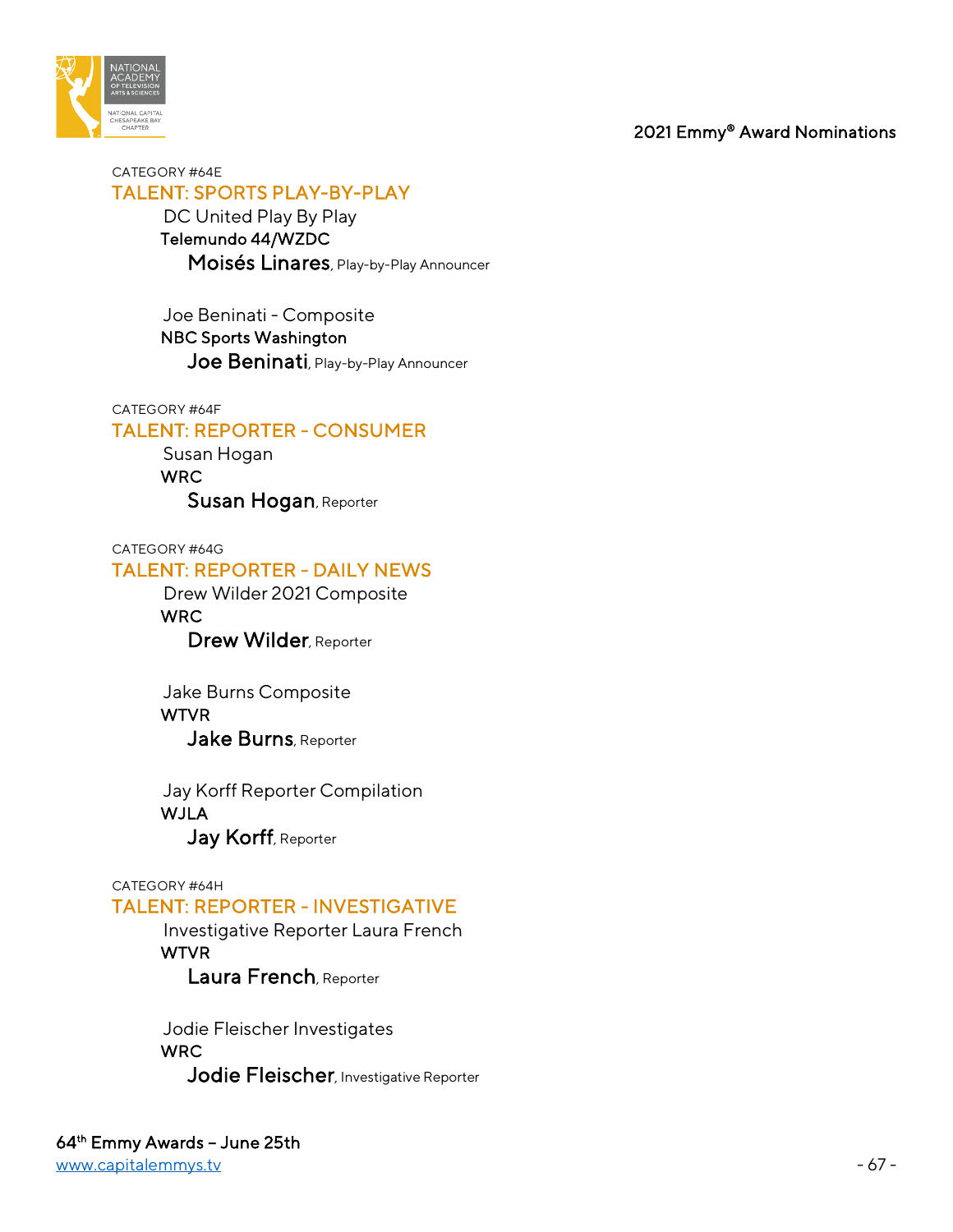

 Project Baltimore: Chris Papst **WBFF** Chris Papst, Investigative Reporter

 Scotty MacFarlane Investigates in Washington WRC Scott MacFarlane, Reporter

CATEGORY #64I

### TALENT: REPORTER - LIVE

 Adam Longo: Live WUSA9 Adam Longo, Reporter

 Swimming, snow, and the transition of power WRC

Juliana Valencia, Reporter

#### CATEGORY #64J

## TALENT: REPORTER - MEDICAL

 Jeff Abell Composite **WBFF** Jeff Abell, Reporter

CATEGORY #64K

## TALENT: REPORTER - POLITICAL

 Adam Longo: Political Reporter WUSA9 Adam Longo, Reporter

CATEGORY #64M

### TALENT: COMMENTATOR/EDITORIALIST

 Adam Longo: Commentary WUSA9 Adam Longo, Anchor

 Darren M. Haynes - What's On My Mind WUSA9 Darren M. Haynes, Commentator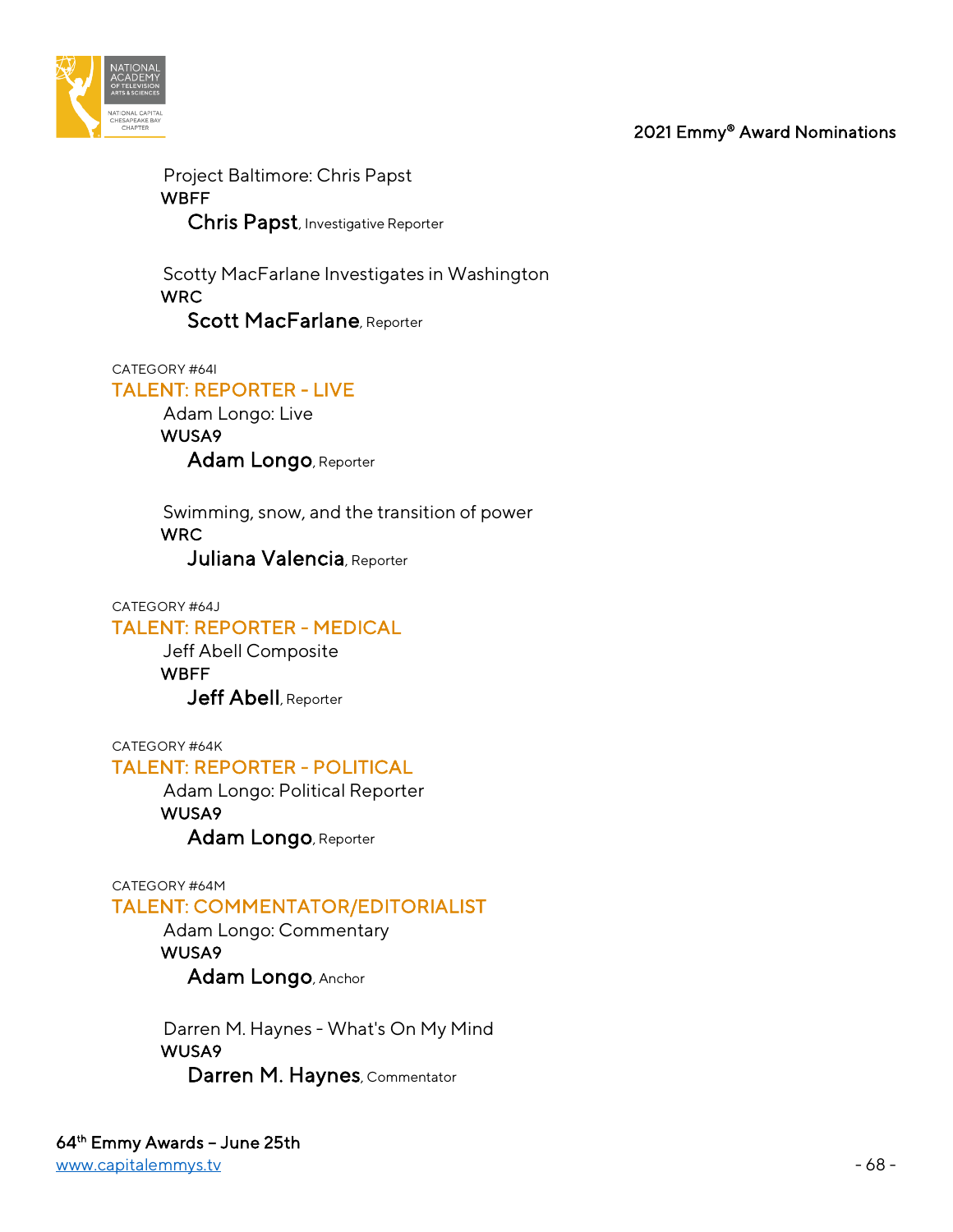

 One more thing... WUSA9 Lorenzo Hall, Anchor

CATEGORY #64N

TALENT: PROGRAM HOST/MODERATOR/CORRESPONDENT

 Andrew Michael - Made in Maryland Maryland Public Television Andrew Michael, Host

 How Fast Can You Say All 30 of 2020's Named Atlantic Storms? NOAA Ocean Today Tom Di Liberto, Host

 If You Lived Here **WETA**  Christine Wolski, Program Co-host John Begeny, Program Co-host

 Marissa Mitchell - Entertainment/Lifestyle Host **WTTG** Marissa Mitchell, Host

 Maryland Farm & Harvest - Host Maryland Public Television Joanne Clendining, Host

 One Actor Short Yuval David Productions Yuval David, Host/Actor/Director/Producer

 Reese Waters WUSA9 Reese Waters, Host

 WETA Arts Host Felicia Curry **WETA** Felicia Curry, Host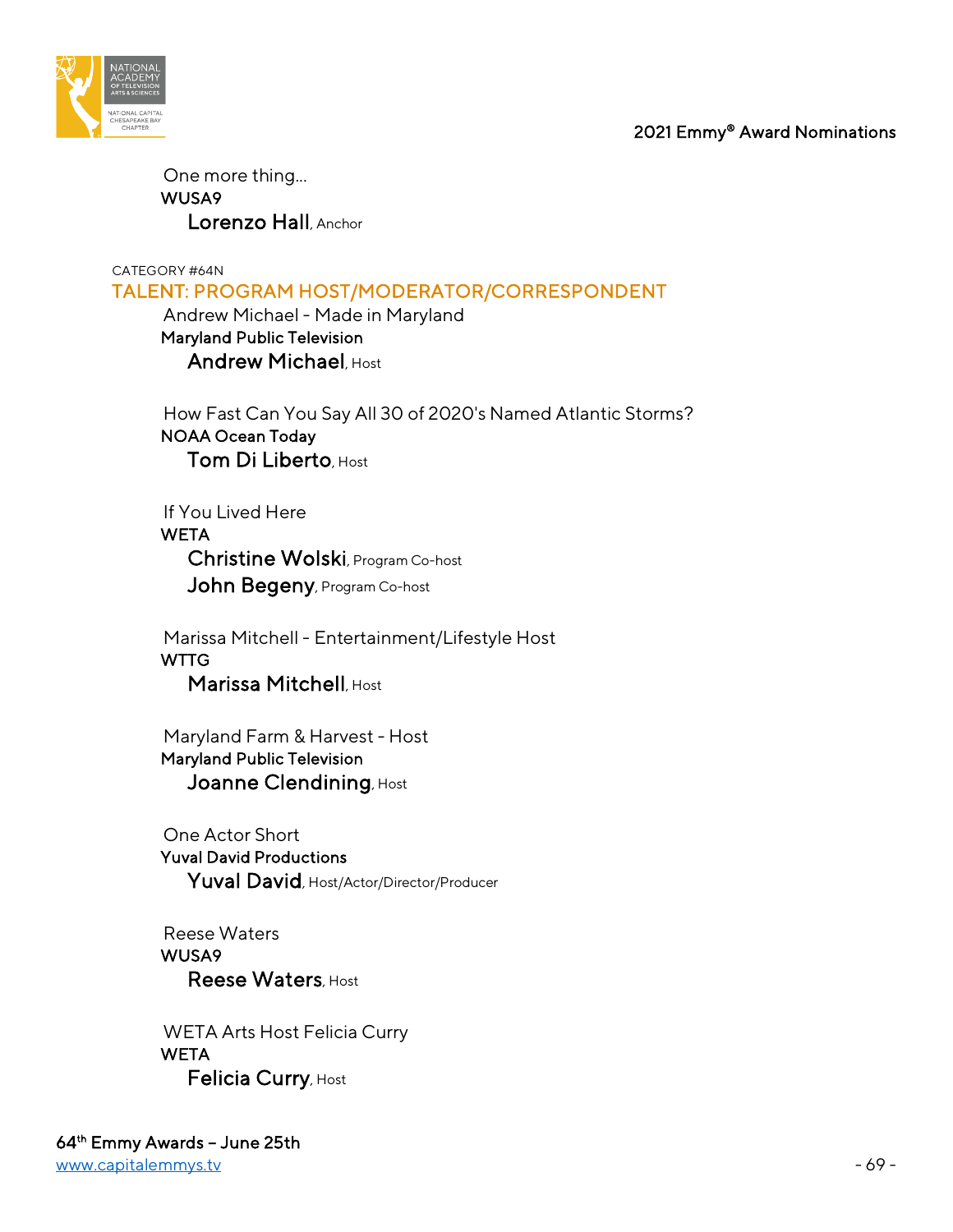

CATEGORY #65A WRITER - NEWS

> "Greg McQuade: Writing "Strings, a Sailor and a Side Hustle" **WTVR**

Greg McQuade, Writer

 Jay Korff: Stories of Healing WJLA Jay Korff, Writer

 Lesli Foster: COVID Flags and Meet the Chief WUSA9 Lesli Foster, Writer

 Rob Cardwell Composite WTVR Rob Cardwell, Writer

CATEGORY #65B WRITER - SHORT FORM CONTENT (UP TO 10 MINUTES)

 Sarah Sampson Maryland Public Television Sarah Sampson, Writer

 The Portrait and The Class Ring by Jay Korff WJLA Jay Korff, Writer

CATEGORY #65C

WRITER - LONG FORM CONTENT (LONGER THAN 10 MINUTES)

 Black History Oratory Competition Special WJZ

Jeanie Starr, Writer

CATEGORY #66A

PHOTOGRAPHER: NEWS - SINGLE SHIFT

 Brad Wilson Composite WTVR

Brad Wilson, Photographer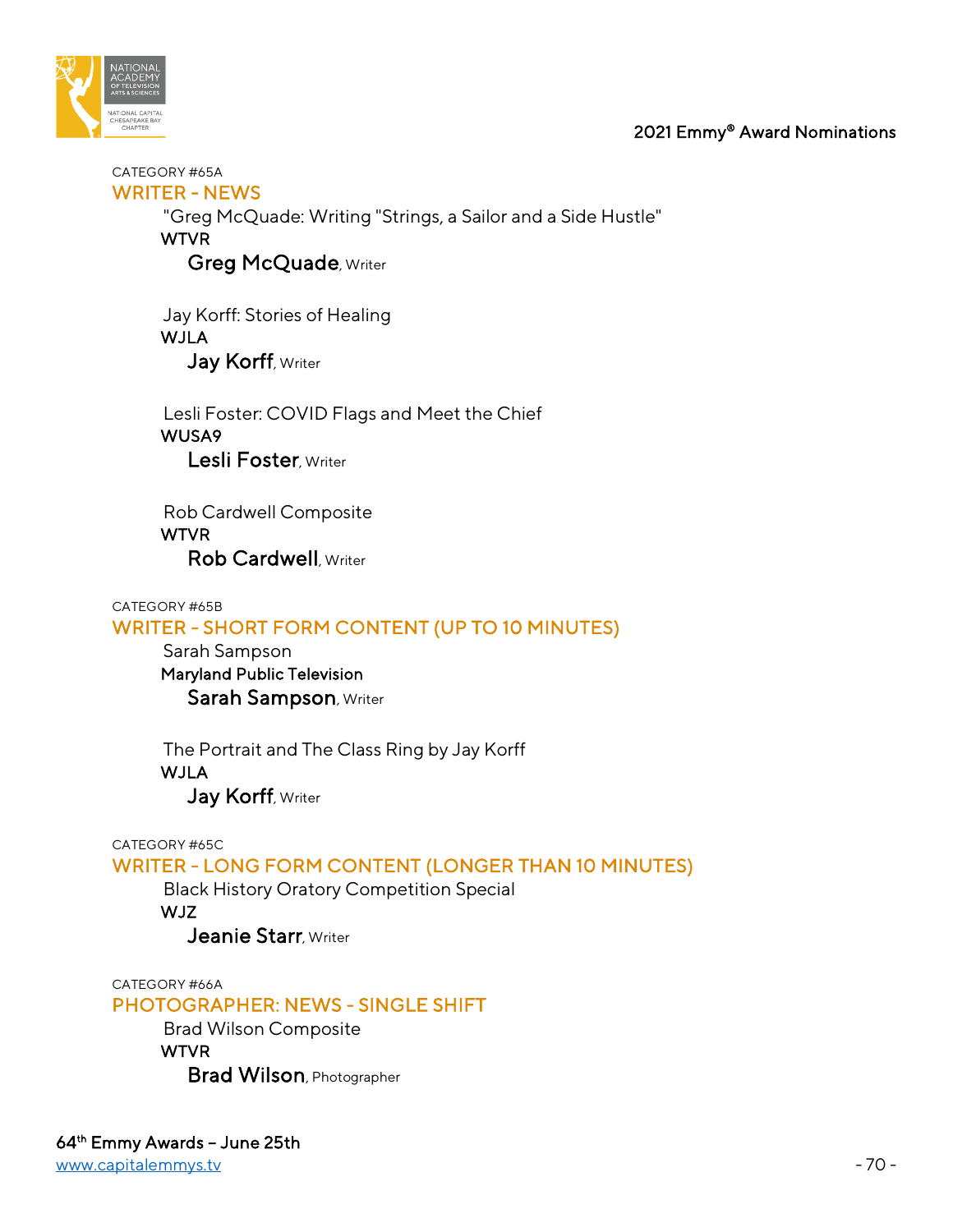

#### CATEGORY #66B PHOTOGRAPHER: NEWS - NO PRODUCTION TIME LIMIT

Brad Wilson Composite

#### **WTVR**

Brad Wilson, Photographer

 Curtis Akers Composite WTVR Curtis Akers, Photographer

#### CATEGORY #66D

## PHOTOGRAPHER: SHORT FORM CONTENT (UNDER 10 MINUTES)

 Adrian Guerra **WVEC** Adrian Guerra, Photojournalist

 Hometowns | Episode 1 - River and Rails Blue Ridge PBS Jacob Dellinger, Cinematographer Spencer Roberts, Cinematographer

 IAFC VFCA 'You've Seen Us' Fire Recruitment PSA JeffInHighDef, LLC Jeffrey Fitzgerald, Photographer

 Off The Beaten Path Maryland Public Television Michael Estrabillo, Photographer Nick Caloyianis, Photographer

#### CATEGORY #66E

PHOTOGRAPHER: LONG FORM CONTENT (LONGER THAN 10 MINUTES)

 Creatures of the Chesapeake Maryland Public Television Nick Caloyianis, Photographer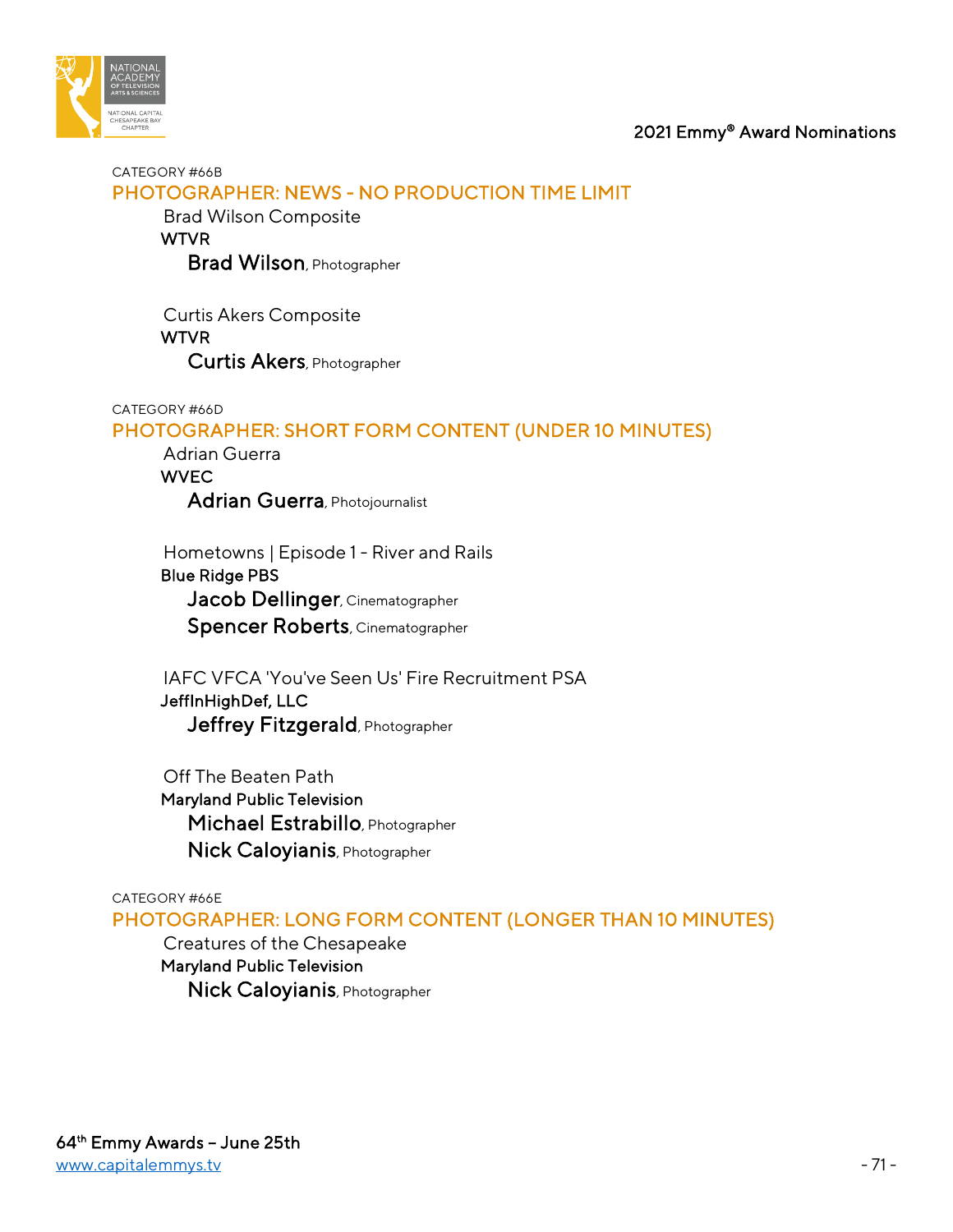

CATEGORY #67 VIDEO ESSAY

"Never Forget"

WTVR

Malcolm Key, Photojournalist

 Ruth Morton's NATPKGs 2021 **WBFF** Ruth Morton, Photojournalist

CATEGORY #68A

## VIDEO JOURNALIST - SINGLE SHIFT

 Bruce Leshan Video Journalist Single Shift Composite WUSA9

Bruce Leshan, Reporter/Writer/Photographer/Editor

Drew Wilder MMJ

WRC

Drew Wilder, Videographer/Editor

 Problemas autobuses escuelas condado Prince George's Telemundo 44/WZDC Dario Lopez-Capera, Video Journalist

## CATEGORY #68B VIDEO JOURNALIST - NO PRODUCTION TIME LIMIT

 Alex Littlehales **WVEC** Alex Littlehales, Video Journalist

 Old Man One Man Band Rides Again WJLA Jay Korff, Reporter/Photographer/Editor

### CATEGORY #70A

# COMMERCIAL - SINGLE SPOT

 Farm Fresh To Your Door HighRock Studios Josh Youngbar, Director Pieter Bickford, Producer

64th Emmy Awards – June 25th [www.capitalemmys.tv](http://www.capitalemmys.tv/) - 72 -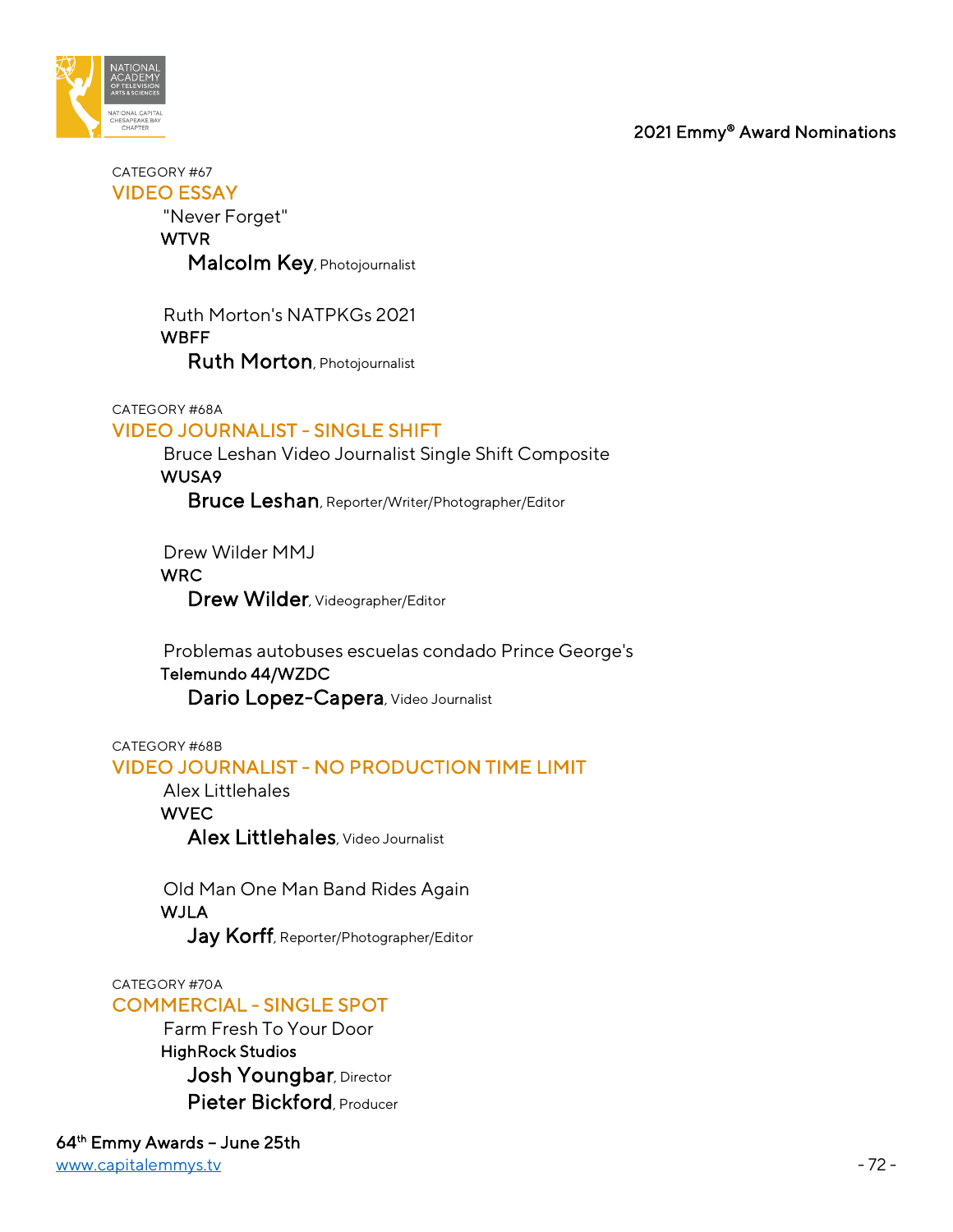



 Maryland Men's Basketball Preseason Ticket Push University of Maryland Athletics Connor Basch, Producer/Director/Shooter/Editor

 The 202 Scratcher MDB Communications Cary Hatch, Brand Advocate

 The Road Less Traveled MDB Communications Cary Hatch, Brand Advocate

 Warehouse Cinemas Leitersburg: The Comeback HighRock Studios Josh Youngbar, Director

#### CATEGORY #70B

### COMMERCIAL - CAMPAIGN

 Richard Bland College Commercial Campaign Richard Bland College of William & Mary Jesse Vaughan, Producer/Director Derek Wright, Videographer Robin Deutsch, Coordinating Producer LeeAnn Wilson, Graphics Designer Justin May, Consulting Producer Debbie Sydow, Executive Producer

WHOA Behavioral Health

### WTVR

Micah Byler, Director/Director Of Photography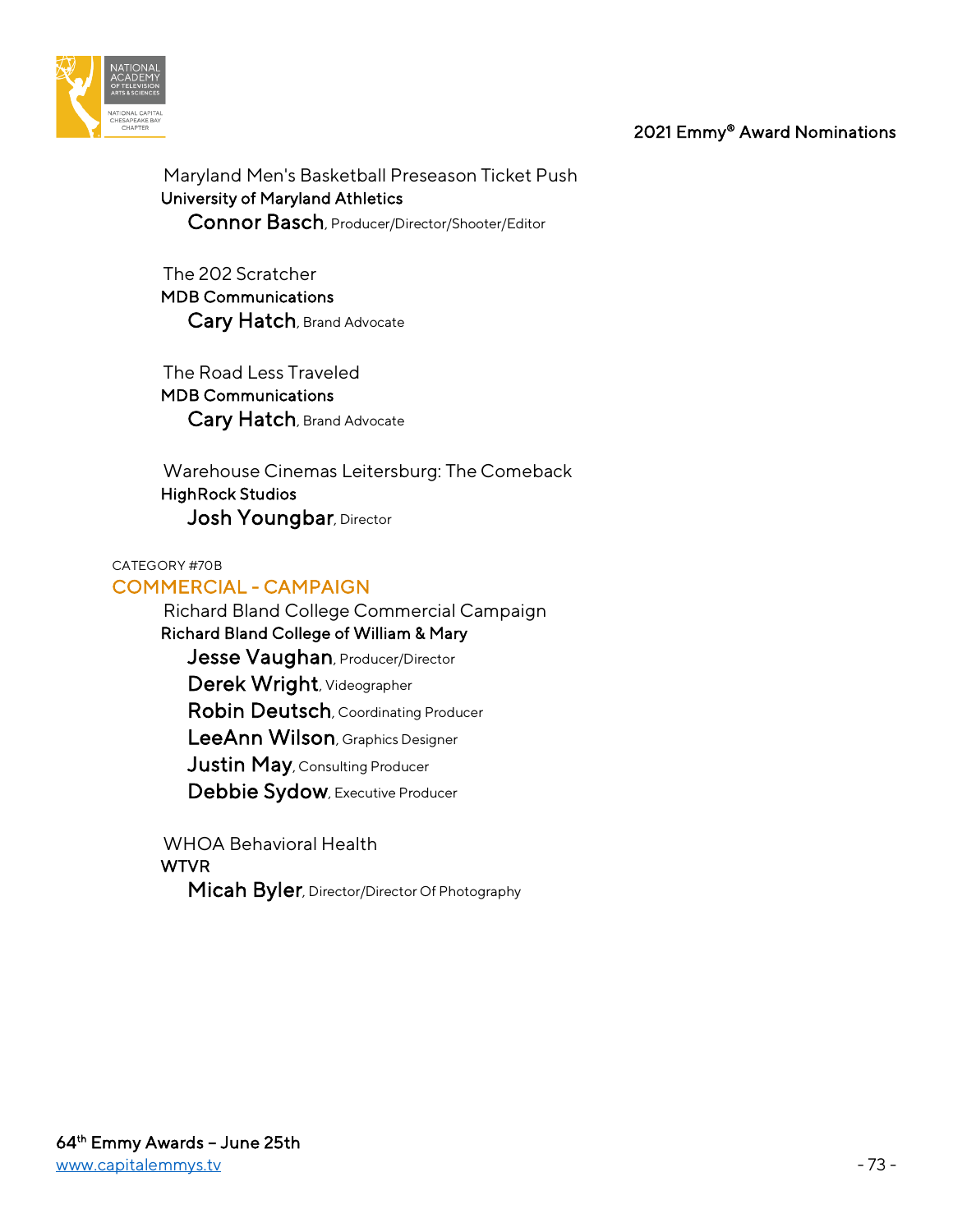

# 2021 Emmy® Award Nominations

| Organization                                               | <b>Nominations</b> |
|------------------------------------------------------------|--------------------|
| 19Red                                                      | 2                  |
| 79th Theater Sustainment Command, U.S. Army Reserve        | 1                  |
| American Health Care Association                           | 1                  |
| Anne Arundel County Public Schools                         | 1                  |
| <b>ARound Robin Production Company</b>                     | 1                  |
| <b>Black Oak Visuals</b>                                   | 1                  |
| <b>Blue Ridge PBS</b>                                      | 3                  |
| <b>Bookend Creative</b>                                    | 4                  |
| <b>Bravo Films</b>                                         | 1                  |
| City Of Virginia Beach                                     | 1                  |
| CloseUp 360                                                | 1                  |
| <b>Communications Shop</b>                                 | 1                  |
| Communications Shop/Cabezahueca Films                      | 1                  |
| Consortium Of Military Veterans In Media & Consulting      | 1                  |
| DC Office Of Cable Television, Film, Music & Entertainment | 2                  |
| Defense Media Activity                                     | 2                  |
| District Of Columbia Fire And EMS Department               | 1                  |
| Emerson Diversity Health Foundation                        | 1                  |
| Events DC                                                  | 2                  |
| <b>Field Studio</b>                                        | 1                  |
| <b>Flames Central</b>                                      | 8                  |
| Gig Line Media                                             | 1                  |
| Green Buzz Agency                                          | 2                  |
| Henrico County Television                                  | 1                  |
| Hi Pro Productions & Media, LLC.                           | 1                  |
| <b>HighRock Studios</b>                                    | 2                  |
| Inertia Films                                              | 3                  |
| JeffInHighDef, LLC                                         | 2                  |
| <b>LAI Video</b>                                           | 1                  |
| LIICO SOUND STUDIO                                         | 1                  |
| Maryland Public Television                                 | 22                 |
| <b>MDB Communications</b>                                  | 2                  |
| MindInMotion                                               | 1                  |
| Mnemonic                                                   | 3                  |
| Montgomery Community Media                                 | 9                  |
| Montgomery County Dept. Of Environmental Protection        | 1                  |
| Monumental Sports & Entertainment                          | 1                  |
| National Philharmonic                                      | 1                  |
| NBC Sports Washington                                      | 3                  |
| NOAA Ocean Today                                           | 1                  |
| NTN <sub>24</sub>                                          | 2                  |
| Pendragwn Productions                                      | 2                  |
| PenFed Digital                                             | 1                  |